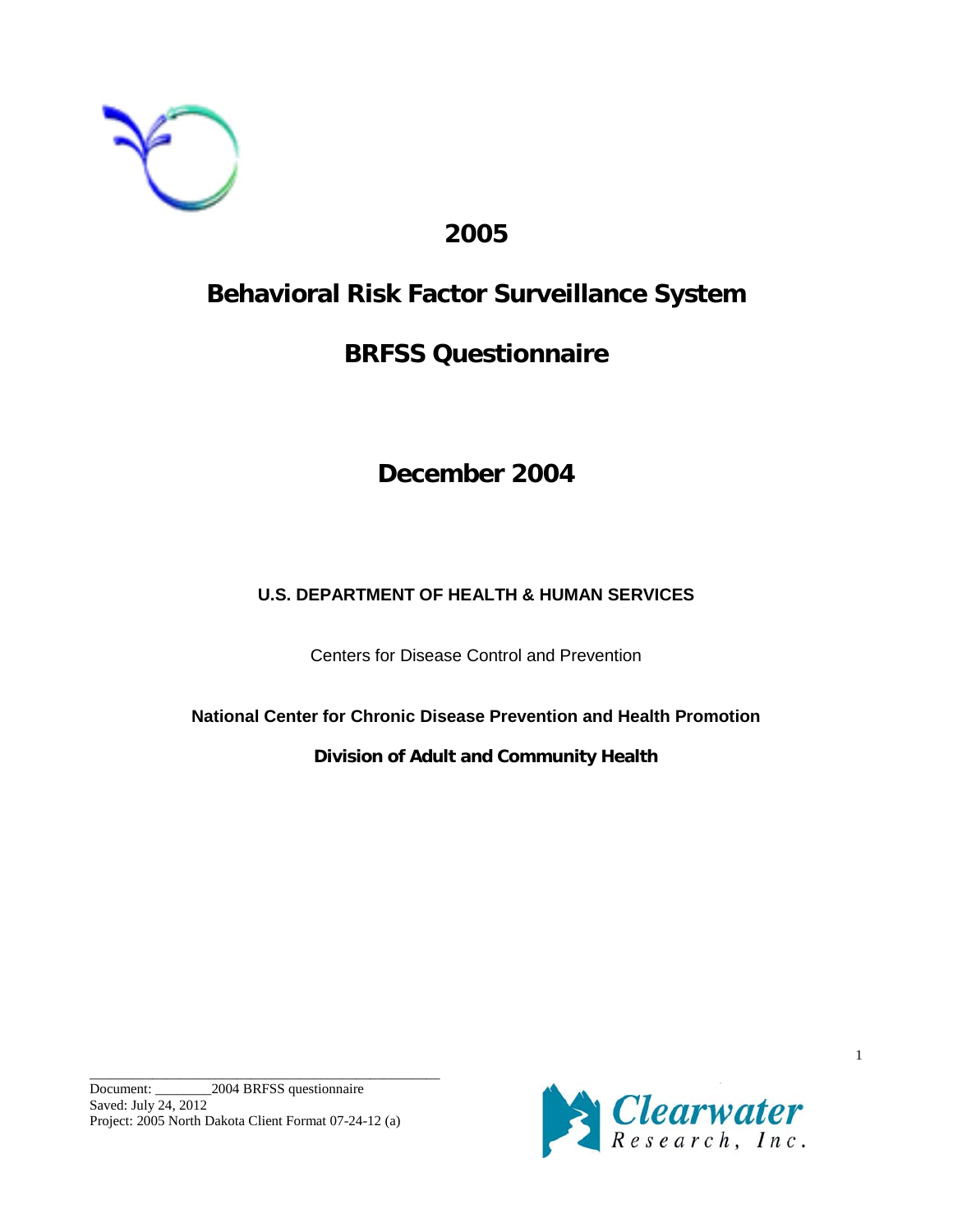## North Dakota BRFSS 2005 Questionnaire

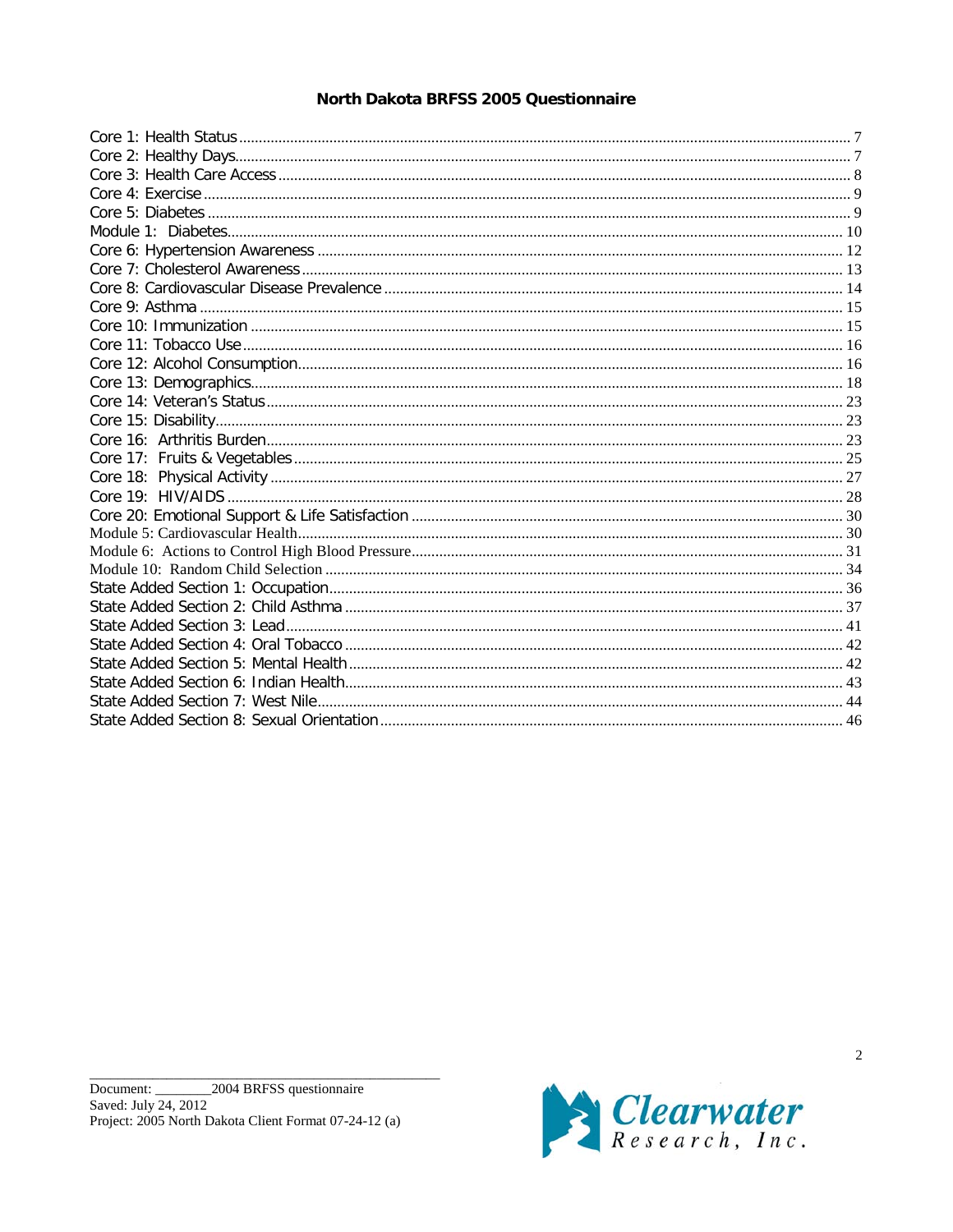HELLO, I am calling for the **(health department)** My name is (name) . We are gathering information about the health of **(state)** residents. This project is conducted by the health department with assistance from the Centers for Disease Control and Prevention. Your telephone number has been chosen randomly, and I would like to ask some questions about health and health practices.

Is this XXX-XXX-XXXX?

- 1. Correct Number (Proceed to next question)
- 2. Number is not the same **SKIP TO WRONGNUM**

**PRIVRES PVTRESID**

Is this a private residence?

1. Yes, continue.

2. No, non-residential – **SKIP TO NONRES**

## **CELFON CELLFON**

## Is this a **cellular telephone**?

If **"Yes",** thank you very much, but we are only interviewing land line telephones and private residents.

## **NONRES** – **ONLY GET THIS IF PRIVRES = 2 (NON-RESIDENTIAL)**

Thank you very much, but we are only interviewing private homes.

## **\*\*\*\*\*\*<F3>\*\*\*\*\*\***

## **WRONGNUM** – **ONLY GET THIS IF INTROQ = 2 (NUMBER IS NOT THE SAME)**

Thank you very much, but it I seem to have dialed the wrong number. It's possible that your number may be called at a later time.

## **\*\*\*\*<F3>\*\*\*\***

I need to randomly select one adult who lives in your household to be interviewed. How many members of your household, including yourself, are 18 years of age or older?

 $\_$  ENTER THE NUMBER OF ADULTS

## **IF ANS = 1 SKIP TO ONEADULT**

\_\_\_\_\_\_\_\_\_\_\_\_\_\_\_\_\_\_\_\_\_\_\_\_\_\_\_\_\_\_\_\_\_\_\_\_\_\_\_\_\_\_\_\_\_\_\_\_\_\_



**ADULTS NUMADULT**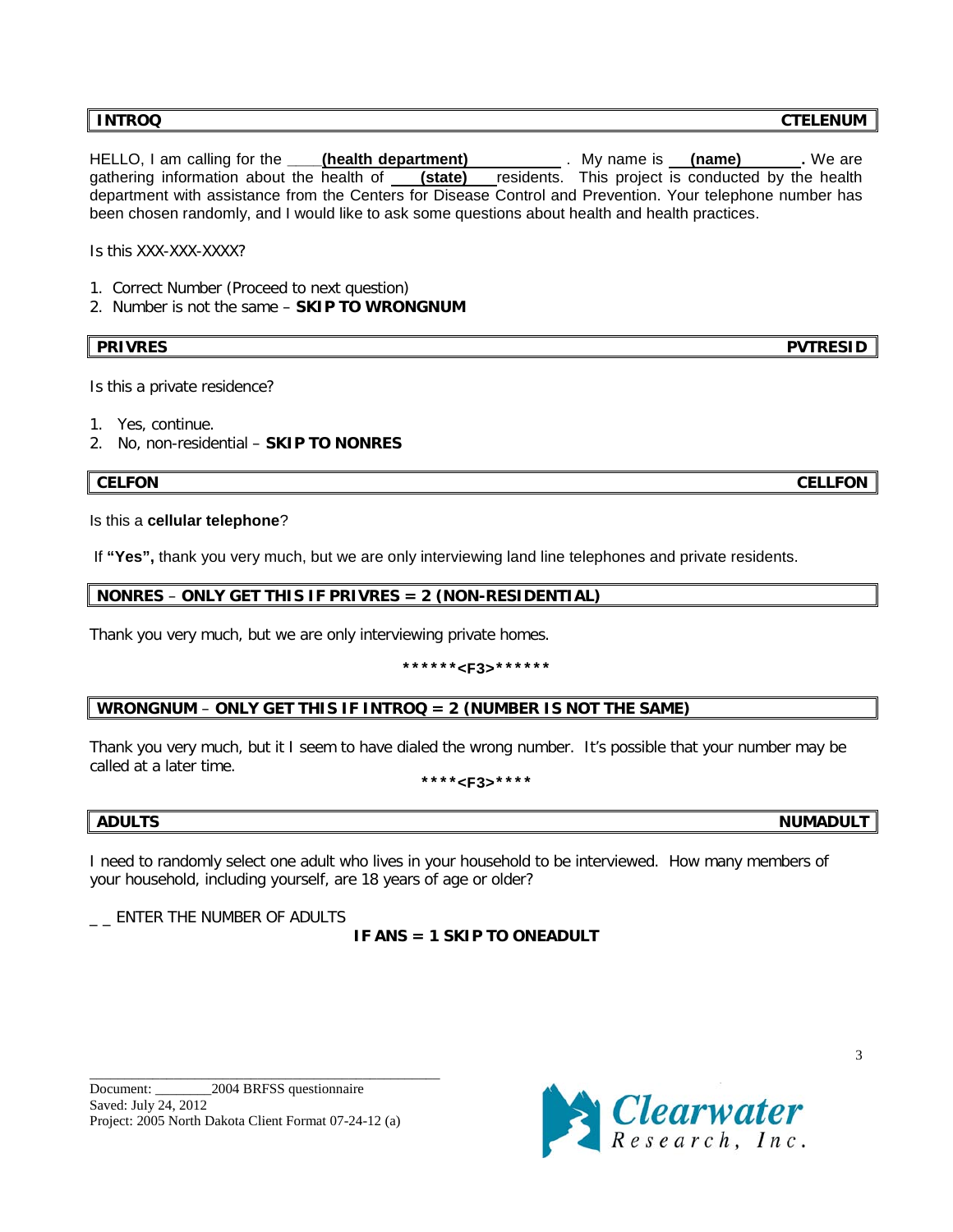How many of these adults are men?

- 0. None
- 1. One
- 2. Two
- 3. Three
- 4. Four
- 5. Five 6. Six
- 7. Seven
- 8. Eight
- 9. Nine

## **IF ANS = ADULTS SKIP TO SELECTED**

WOMEN NUMWOMEN

How many of these adults are women?

- 0. None
- 1. One
- 2. Two
- 3. Three
- 4. Four
- 5. Five
- 6. Six
- 7. Seven
- 8. Eight
- 9. Nine

## **IF ANS + MEN = ADULTS SKIP TO SELECTED**

## **WRONGTOT** – **ONLY GET IF MEN + WOMEN <> ADULTS**

I'm sorry, something is not right.

Number of Men - Number of Women - ---------------

Number of Adults –

- 1. CORRECT THE NUMBER OF MEN
- 2. CORRECT THE NUMBER OF WOMEN
- 3. CORRECT THE NUMBER OF ADULTS

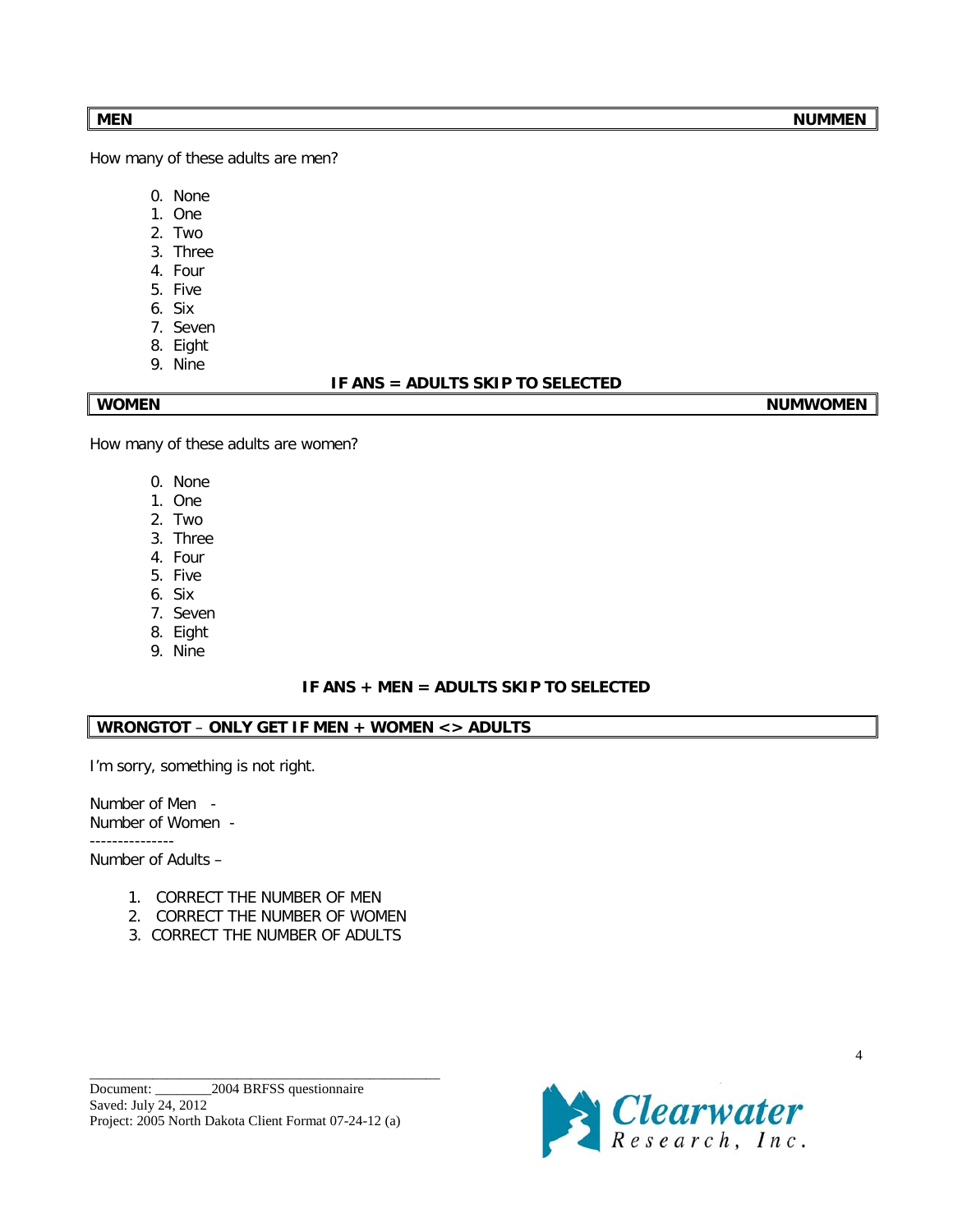## **SELECTED** - **ONLY GET IF MORE THAN ONE ADULT IN HOUSEHOLD**

The person in your household I need to speak with is the

Are you the ?

- 1. YES SKIP **TO YOURTHE1**
- 2. NO **SKIP TO GETNEWAD**

## **ONEADULT** – **ONLY GET THIS IF ONE ADULT IN HOUSEHOLD**

Are you the adult?

- 1. YES AND THE RESPONDENT IS A MALE **SKIP TO YOURTHE1**
- 2. YES AND THE RESPONDENT IS A FEMALE **SKIP TO YOURTHE1**
- 3. NO **SKIP TO ASKGENDR**

## **ASKGENDER** – **ONLY GET IF ONEADULT = 3**

Is the Adult a man or a woman?

- 1. Male
- 2. Female

## **GETADULT** - **ONLY GET IF ONEADULT = 3**

May I speak with him or her?

- 1. YES, ADULT COMING TO THE PHONE
- 2. NO, GO TO NEXT SCREEN, PRESS F3 AND SCHEDULE A CALL-BACK

**\*\*\*DO NOT USE <F3> ON THIS SCREEN\*\*\***

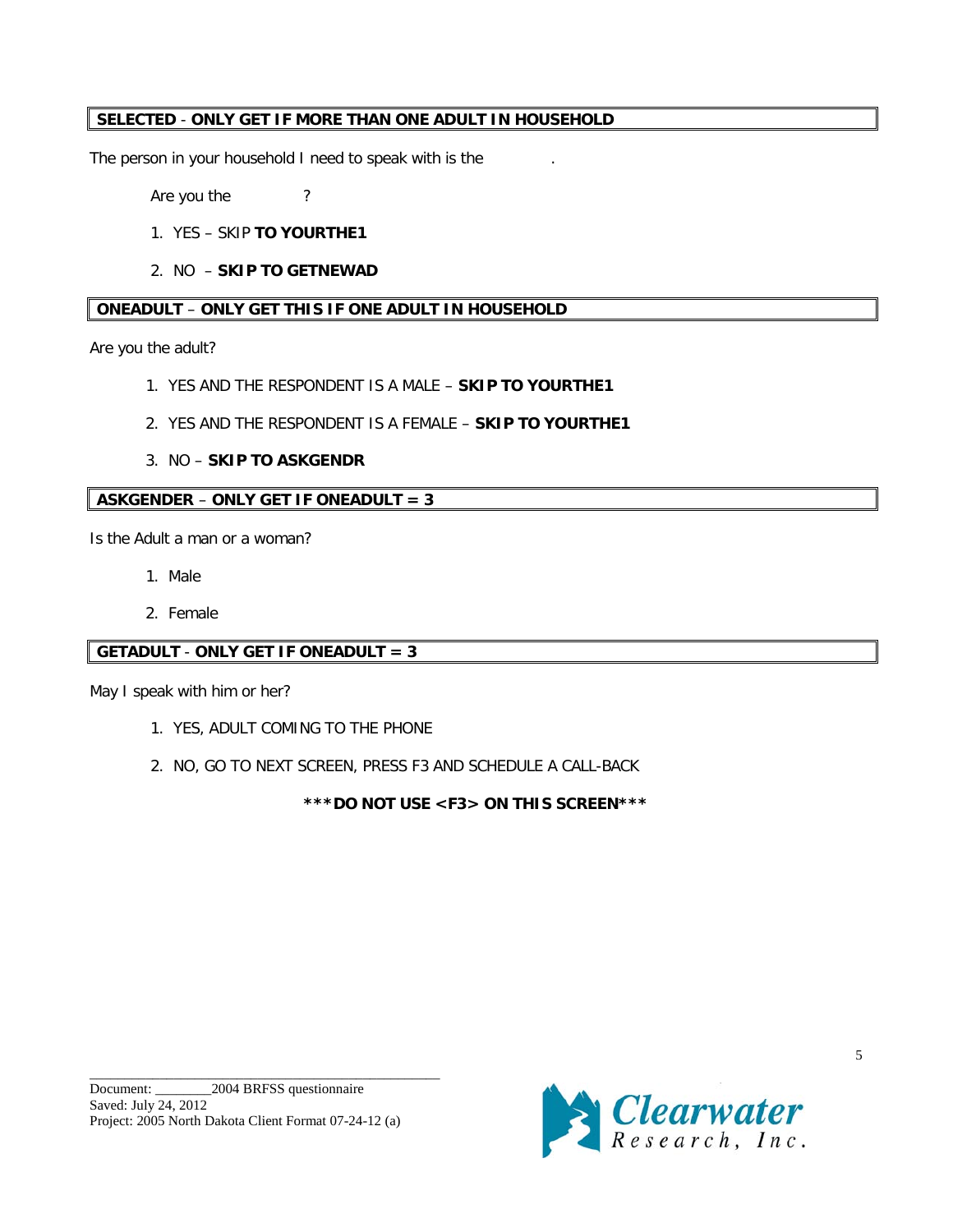## **YOURTHE1** - **ONLY GET IF ONEADULT = 1 (YES) OR IF SELECTED = 1 (YES)**

Then you are the person I need to speak with.

## 1. PERSON INTERESTED, CONTINUE – **SKIP TO FIRSTSCR**

2. GO BACK TO ADULTS QUESTION. WARNING: A NEW RESPONDENT MAY BE SELECTED

## **GETNEWAD** - **ONLY GET IF SELECTED = 2 (NO)**

May I speak with the  $\sim$  ?

- 1. YES, SELECTED RESPONDENT COMING TO THE PHONE
- 2. NO, GO TO NEXT SCREEN, PRESS F3 AND SCHEDULE A CALL-BACK
- 3. GO BACK TO ADULTS QUESTION. WARNING:A NEW RESPONDENT MAY BE SELECTED

## **\*\*\*DO NOT USE F3 ON THIS SCREEN\*\*\***

## **GETNEWAD - ONLY GET IF SELECTED = 2 (NO)**

My name is **(name)** calling from the **(health department)** We are gathering information about the health of **(state)** residents. This project is conducted by the health department with assistance from the health of **(state)** residents. This project is conducted by the health department with assistance from the Centers for Disease Control and Prevention. Your telephone number has been chosen randomly, and I would like to ask some questions about health and health practices.

- 1. PERSON INTERESTED, CONTINUE **SKIP TO INTROSCR**
- 2. GO BACK TO ADULTS QUESTIONS. WARNING: A NEW RESPONDENT MAY BE SELECTED

## **INTROSCR** – **ONLY GET IF NEWADULT = 1 or Yourthe1 = 1**

I will not ask for your name, address, or other personal information that can identify you. You do not have to answer any question you do not want to, and you can end the interview at any time. Any information you give to me will be confidential. If you have any questions, I will provide a telephone number for you to call to get more information.

- 1. Person interested, continue
- 2. Go Back to Adults Question. Warning: A New Respondent may be selected

## **NONQAL** - **ONLY GET IF CATI THINKS THE QUOTACELL IS FULL**

## INTERVIEWER:

PLEASE ALERT YOUR SUPERVISOR IMMEDIATELY !!!! THE QUOTAS SET FOR THIS STUDY ARE INCORRECT.

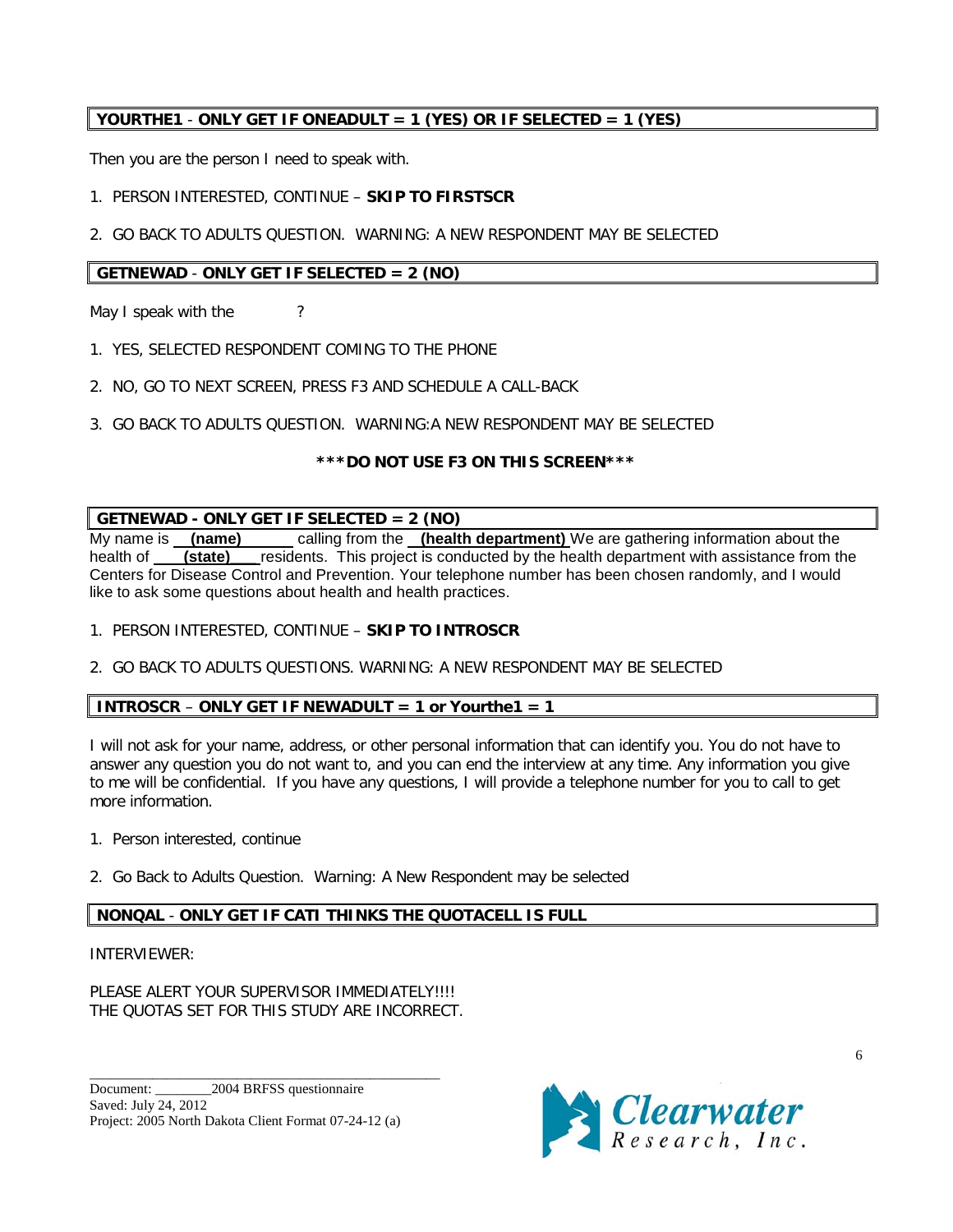## AFTER NOTIFYING YOUR SUPERVISOR, RETURN THE RECORD

# **Core 1: Health Status**

**C01Q01 GENHLTH**

Would you say that in general your health is excellent, very good, good, fair, or poor?

- 1. Excellent
- 2. Very good
- 3. Good
- 4. Fair
- 5. Poor
- 7. DON'T KNOW / NOT SURE
- 9. REFUSED

# **Core 2: Healthy Days**

**C02Q01 PHYSHLTH**

Now thinking about your physical health, which includes physical illness and injury, for how many days during the past 30 days was your physical health not good?

\_\_ \_\_ Number of days

88. None

- 77. DON'T KNOW / NOT SURE
- 99. REFUSED

## **C02Q02 MENTHLTH**

Now thinking about your mental health, which includes stress, depression, and problems with emotions, for how many days during the past 30 days was your mental health not good?

\_ \_ Number of days

- 88. None
- 77. DON'T KNOW / NOT SURE
- 99. REFUSED

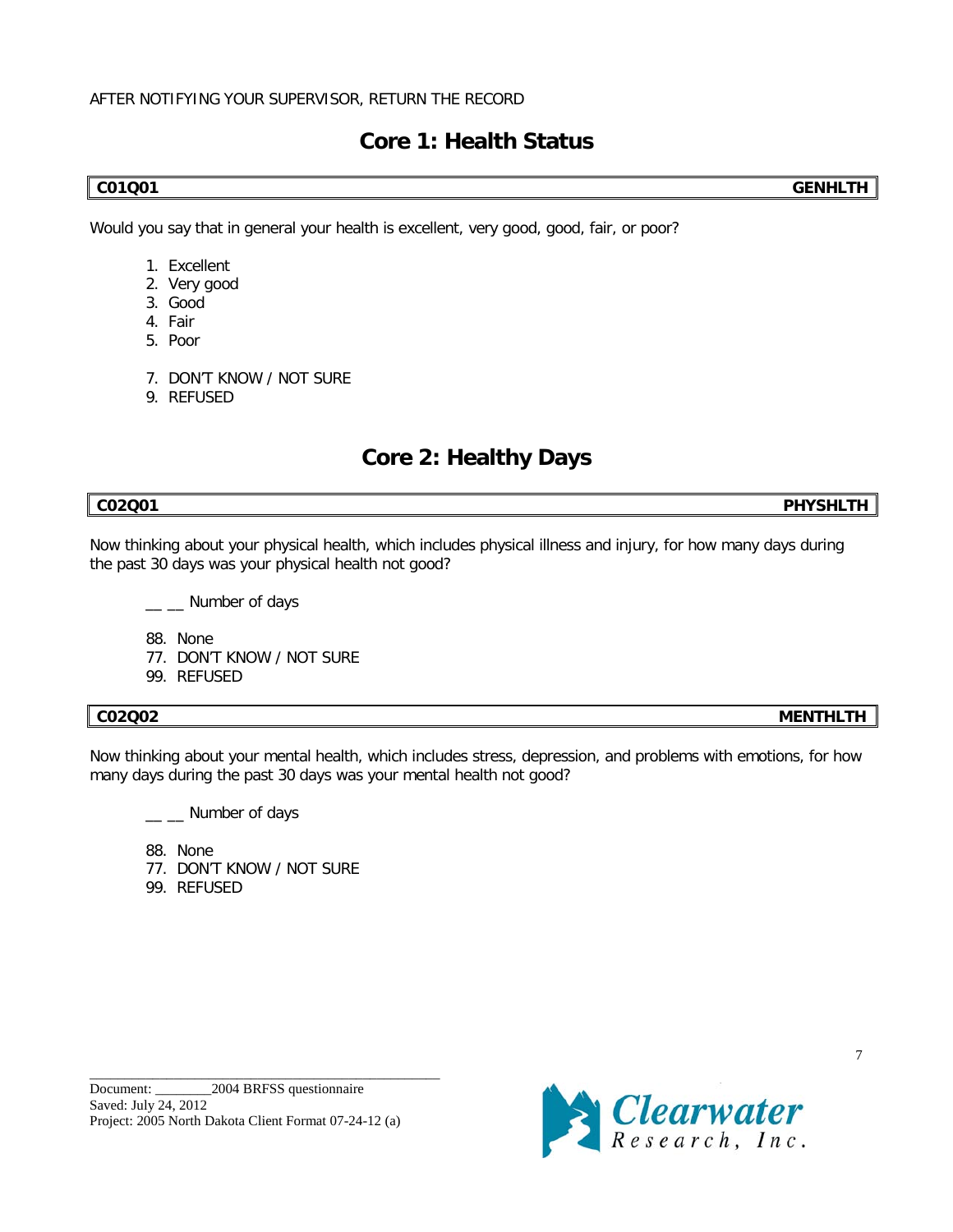## **C02Q03 – ONLY GET IF C02Q01<>88 OR C02Q02<>88 POORHLTH**

During the past 30 days, for about how many days did poor physical or mental health keep you from doing your usual activities, such as self-care, work, or recreation?

\_ \_ Number of days

88. None 77. DON'T KNOW / NOT SURE

99. REFUSED

# **Core 3: Health Care Access**

Do you have any kind of health care coverage, including health insurance, prepaid plans such as HMOs, or government plans such as Medicare?

- 1. Yes
- 2. No
- 7. DON'T KNOW / NOT SURE
- 9. REFUSED

## **C03Q02 PERSDOC2**

Do you have one person you think of as your personal doctor or health care provider?

## **(If "No," ask:** "Is there more than one or is there no person who you think of?"**)**

- 1. Yes, only one
- 2. More than one
- 3. No
- 7. DON'T KNOW / NOT SURE
- 9. REFUSED

Was there a time in the past 12 months when you needed to see a doctor but could not because of the cost?

- 1. Yes
- 2. No
- 7. DON'T KNOW / NOT SURE
- 9. REFUSED

Document: 2004 BRFSS questionnaire Saved: July 24, 2012 Project: 2005 North Dakota Client Format 07-24-12 (a)

\_\_\_\_\_\_\_\_\_\_\_\_\_\_\_\_\_\_\_\_\_\_\_\_\_\_\_\_\_\_\_\_\_\_\_\_\_\_\_\_\_\_\_\_\_\_\_\_\_\_



## **C03Q03 MEDCOST**

**C03Q01 HLTHPLAN**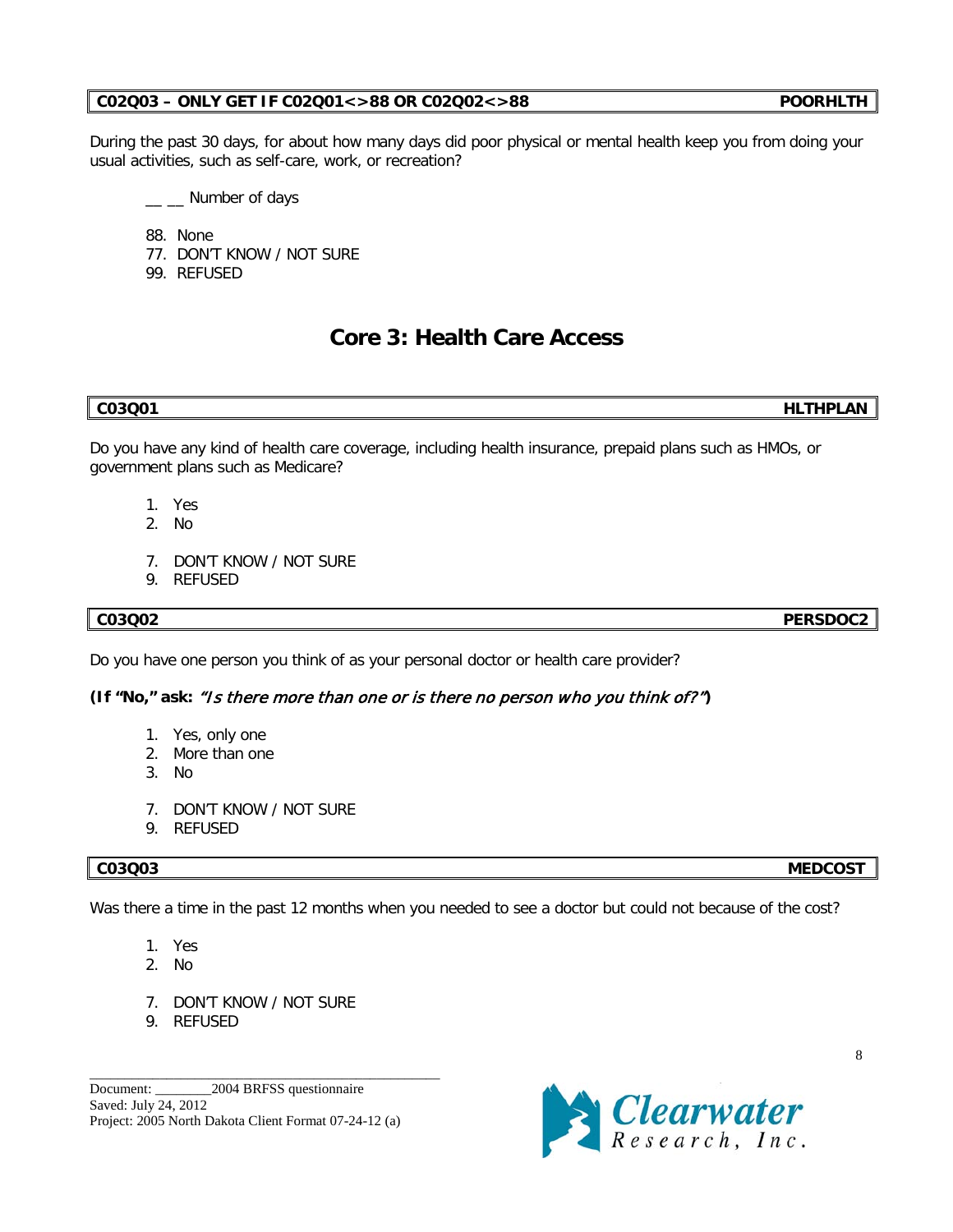About how long has it been since you last visited a doctor for a routine checkup? A routine checkup is a general physical exam, not an exam for a specific injury, illness, or condition. (83)

- 1 Within past yr (1-12 months ago)
- 2 Within past 2 yrs (1-2 yrs ago)
- 3 Within past 5 yrs (2-5 yrs ago)
- 4 5 or more years ago
- 7 DON'T KNOW / NOT SURE
- 8 Never
- 9 REFUSED

# **Core 4: Exercise**

### **C04Q01 EXERANY2**

During the past month, other than your regular job, did you participate in any physical activities or exercises such as running, calisthenics, golf, gardening, or walking for exercise?

- 1. Yes
- 2. No
- 7. DON'T KNOW / NOT SURE
- 9. REFUSED

# **Core 5: Diabetes**

**C05Q01 DIABETE2**

Have you EVER been told by a doctor that you have diabetes?

**Note:** If respondent says 'pre-diabetes or borderline diabetes', use response **Code 4**.

- 1 Yes
- 2 Yes, but female told only during pregnancy
- 3 No
- 4 No, pre-diabetes or borderline diabetes
- 7. DON'T KNOW / NOT SURE
- 9. REFUSED

**If "Yes" and respondent is female, ask:** *"Was this only when you were pregnant?"*

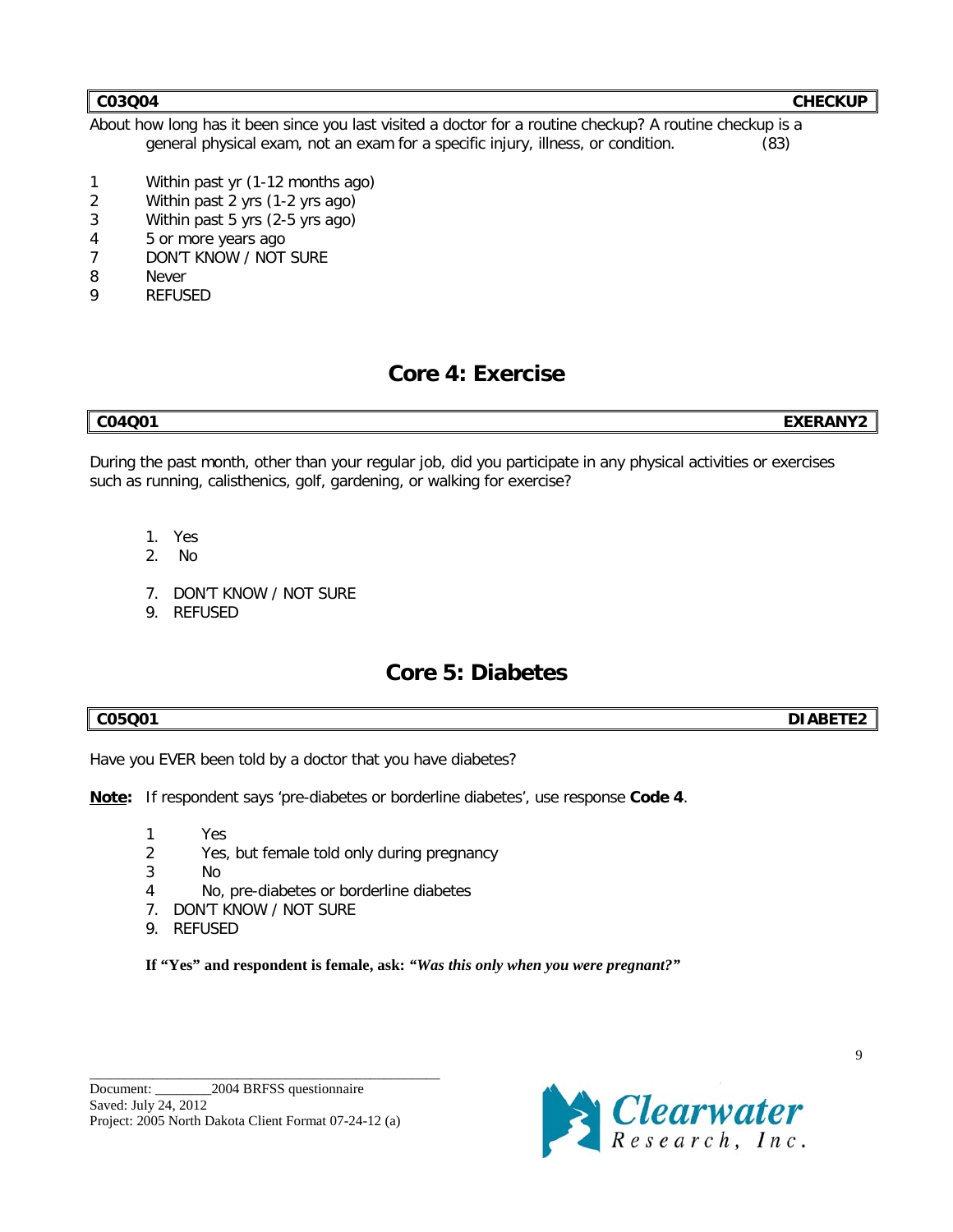# **Module 1: Diabetes**

|                               | $M01Q01$ - only get if $C05Q01 = 1$                                  |                                                                                                                                                                                           | <b>DIABAGE2</b> |
|-------------------------------|----------------------------------------------------------------------|-------------------------------------------------------------------------------------------------------------------------------------------------------------------------------------------|-----------------|
|                               | How old were you when you were told you have diabetes?               |                                                                                                                                                                                           |                 |
|                               | Code age in years [97=97 and older]<br>98. DON'T KNOW<br>99. REFUSED |                                                                                                                                                                                           |                 |
|                               | M01Q02 only get if C05Q01 = 1                                        |                                                                                                                                                                                           | <b>INSULIN</b>  |
|                               | Are you now taking insulin?                                          | (203)                                                                                                                                                                                     |                 |
| 1.<br>9                       | Yes<br><b>REFUSED</b>                                                |                                                                                                                                                                                           |                 |
|                               | M01Q03 only get if C05Q01 = 1                                        |                                                                                                                                                                                           | <b>DIABPILL</b> |
|                               | Are you now taking diabetes pills?                                   | (204)                                                                                                                                                                                     |                 |
| 1<br>2<br>$\overline{7}$<br>9 | Yes<br>No.<br>DON'T KNOW / NOT SURE<br><b>REFUSED</b>                |                                                                                                                                                                                           |                 |
|                               | M01Q04 only get if C05Q01 = 1                                        |                                                                                                                                                                                           | <b>BLDSUGAR</b> |
|                               |                                                                      | About how often do you check your blood for glucose or sugar? Include times when checked by a family<br>member or friend, but do NOT include times when checked by a health professional. | $(205-207)$     |

- $12 -$  Times per week
- $3<sub>-</sub>$  Times per month<br> $4<sub>-</sub>$  Times per year
- Times per year
- 8 8 8 Never
- 7 7 7 DON'T KNOW / NOT SURE
- 9 9 9 REFUSED

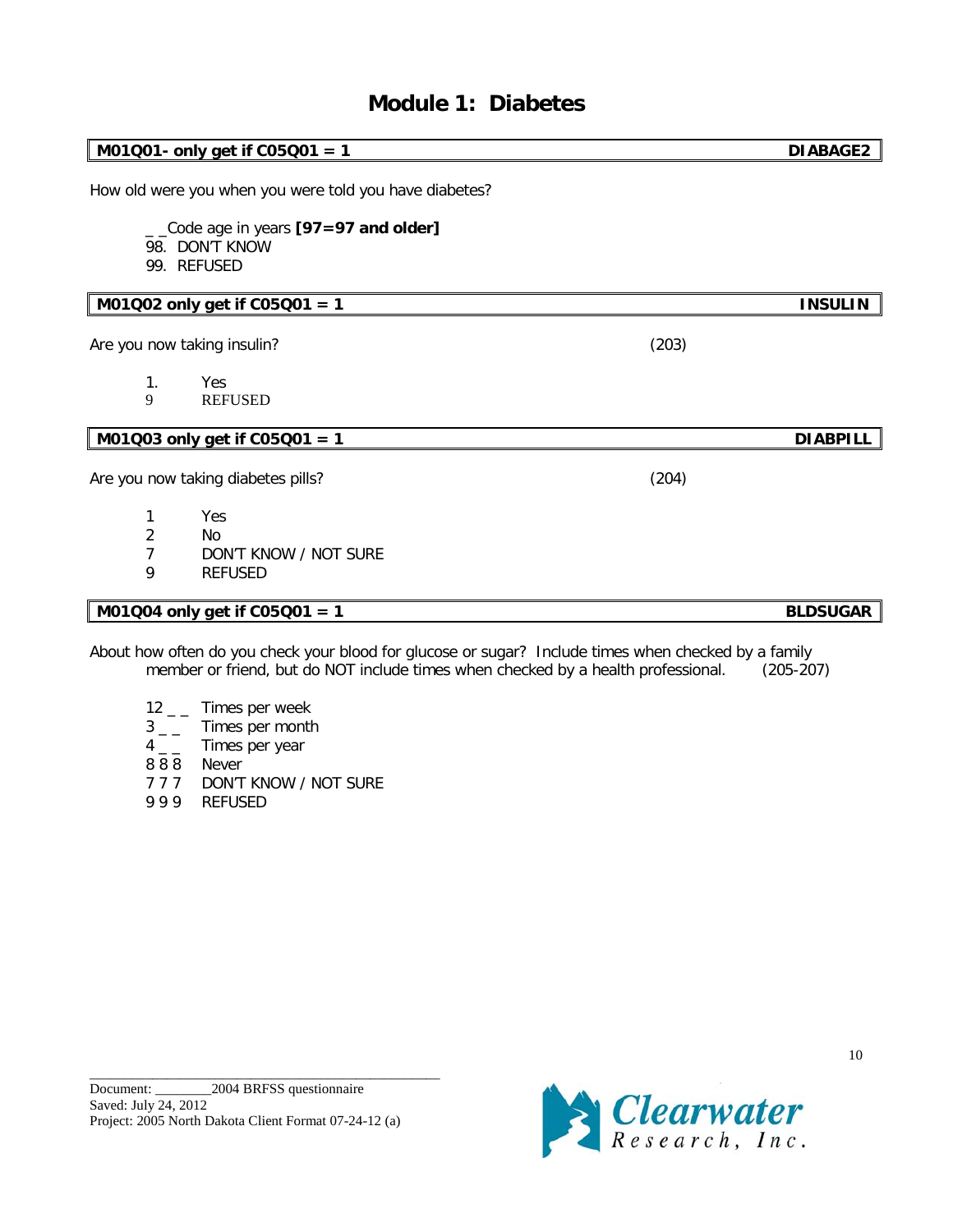## **M01Q05 only get if C05Q01 = 1 FEETCHK2**

About how often do you check your feet for any sores or irritations? Include times when checked by a family member or friend, but do NOT include times when checked by a health professional. (208-210)

- $1_{--}$  Times per day
- 2<sub>-</sub>Times per week
- 3<sub>--</sub> Times per month
- $4 -$  Times per year
- 8 8 8 Never
- 5 5 5 NO FEET
- 7 7 7 DON'T KNOW / NOT SURE
- 9 9 9 REFUSED

## **M01Q06 only get if C05Q01 = 1**  $\blacksquare$

| Have you EVER had any sores or irritations on your feet that took more than four weeks to heal? |  |  |  |  |
|-------------------------------------------------------------------------------------------------|--|--|--|--|
|-------------------------------------------------------------------------------------------------|--|--|--|--|

- 1 Yes
- 2 No
- 7 DON'T KNOW / NOT SURE
- 9 REFUSED

## **M01Q07 only get if C05Q01 = 1 DOCTDIAB**

About how many times in the past 12 months have you seen a doctor, nurse, or other health professional for your diabetes? (212-213)

## \_ \_ Number of times **[76=76 or more]**

- 8 8 None
- 7 7 DON'T KNOW / NOT SURE
- 9 9 REFUSED

## **M01Q08 only get if C05Q01 = 1 CHKHEMO3**

A test for "**A one C**" measures the average level of blood sugar over the past three months. About how many times in the past 12 months has a doctor, nurse, or other health professional checked you for "**A one C**"? (214-215)

- \_ \_ Number of times **[76=76 or more]**
- None
- 9 8 NEVER HEARD OF "**A ONE C**" TEST
- 7 7 DON'T KNOW / NOT SURE
- 9 9 REFUSED



(211)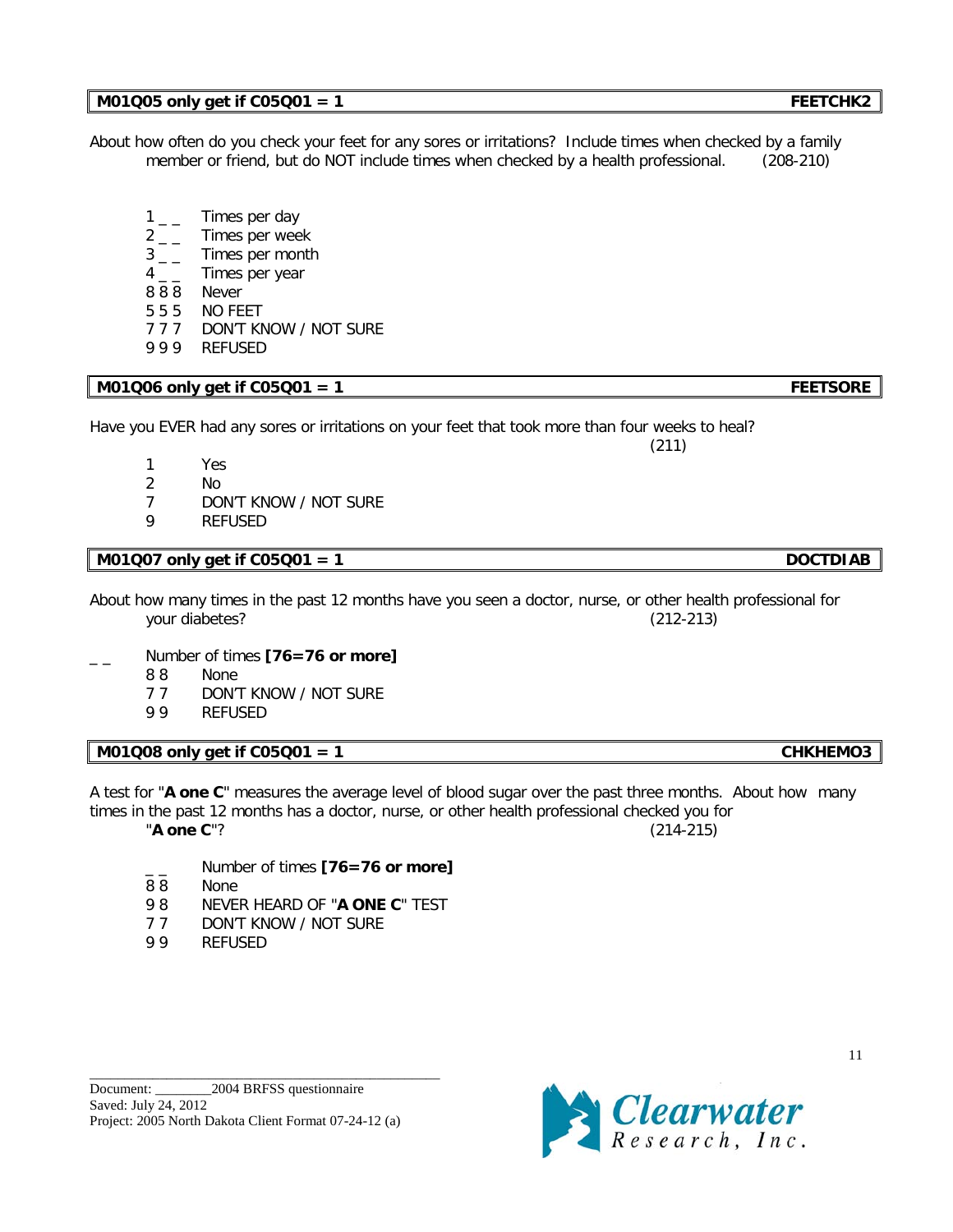## **M01Q09 only get if M01Q05 <> 555 FEETCHK**

About how many times in the past 12 months has a health professional checked your feet for any sores or irritations? (216-217)

- Number of times **[76=76 or more]**
- 8 8 None
- 7 7 DON'T KNOW / NOT SURE
- 9 9 REFUSED

## **M01Q10 only get if C05Q01 = 1** EYEEXAM

When was the last time you had an eye exam in which the pupils were dilated? This would have made you temporarily sensitive to bright light.

(218)

## **Read only if necessary :**

- 1 Within the past month (anytime less than 1 month ago)
- 2 Within the past year (1 month but less than 12 months ago)
- 3 Within the past 2 years (1 year but less than 2 years ago)
- 4 2 or more years ago
- 8 Never

## 7 DON'T KNOW / NOT SURE

9 REFUSED

**M01Q11 only get if C05Q01 = 1** DIABEYE

Has a doctor EVER told you that diabetes has affected your eyes or that you had retinopathy?

- 1 Yes
- 2 No
- 7 DON'T KNOW / NOT SURE
- 9 REFUSED

**M01Q12 only get if C05Q01 = 1 DIABEDU**

Have you EVER taken a course or class in how to manage your diabetes yourself? (220)

1 Yes 2 No 7 DON'T KNOW / NOT SURE 9 REFUSED

## **Core 6: Hypertension Awareness**

\_\_\_\_\_\_\_\_\_\_\_\_\_\_\_\_\_\_\_\_\_\_\_\_\_\_\_\_\_\_\_\_\_\_\_\_\_\_\_\_\_\_\_\_\_\_\_\_\_\_



**C06Q01 BPHIGH3**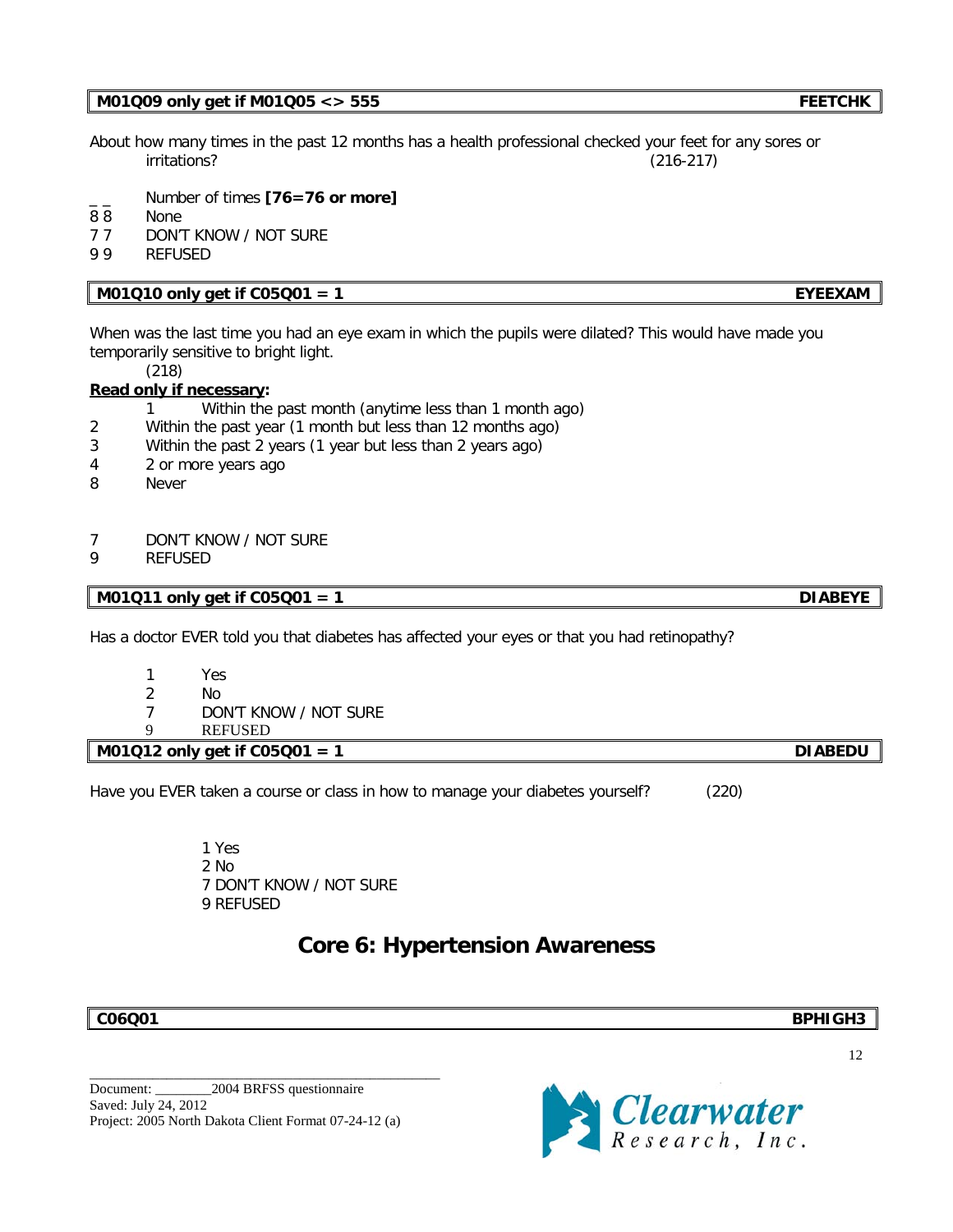Have you EVER been told by a doctor, nurse, or other health professional that you have high blood pressure?

## **If "Yes" and respondent is female, ask:** "Was this only when you were pregnant?"

- 1 Yes
- 2 Yes, but female told only during pregnancy **⇒Go to next section**
- 3 No **Go to next section**
- 4 Told borderline high or pre-hypertensive **Go to next section**
- 7. DON'T KNOW / NOT SURE **⇒Go to next section**
- 9 REFUSED  $\Rightarrow$  **Go to next section**

## **C06Q02** Only get if C06Q01=1 **BPMEDS**

Are you currently taking medicine for your high blood pressure?

- 1 Yes
- 2 No
- 7. DON'T KNOW / NOT SURE
- 9. REFUSED

# **Core 7: Cholesterol Awareness**

## **C07Q01 BLOODCHO**

Blood cholesterol is a fatty substance found in the blood. Have you EVER had your blood cholesterol checked?

- 1 Yes
- 2 No  $\div$  **Go to next section**
- 7. DON'T KNOW / NOT SURE **⇒Go to next section**
- 9. REFUSED  $\Rightarrow$  **Go to next section**

## C07Q02 only get if C07Q01=1 CHOLCHK

About how long has it been since you last had your blood cholesterol checked?

## **Read only if necessary:**

- 1 Within the past year (anytime less than 12 months ago)
- 2 Within the past 2 years (1 year but less than 2 years ago)
- 3 Within the past 5 years (2 years but less than 5 years ago)
- 4 5 or more years ago
- 7. DON'T KNOW / NOT SURE
- 9. REFUSED

## **C07Q03 only get if C07Q01=1 TOLDHI2**

Document: 2004 BRFSS questionnaire Saved: July 24, 2012 Project: 2005 North Dakota Client Format 07-24-12 (a)

\_\_\_\_\_\_\_\_\_\_\_\_\_\_\_\_\_\_\_\_\_\_\_\_\_\_\_\_\_\_\_\_\_\_\_\_\_\_\_\_\_\_\_\_\_\_\_\_\_\_

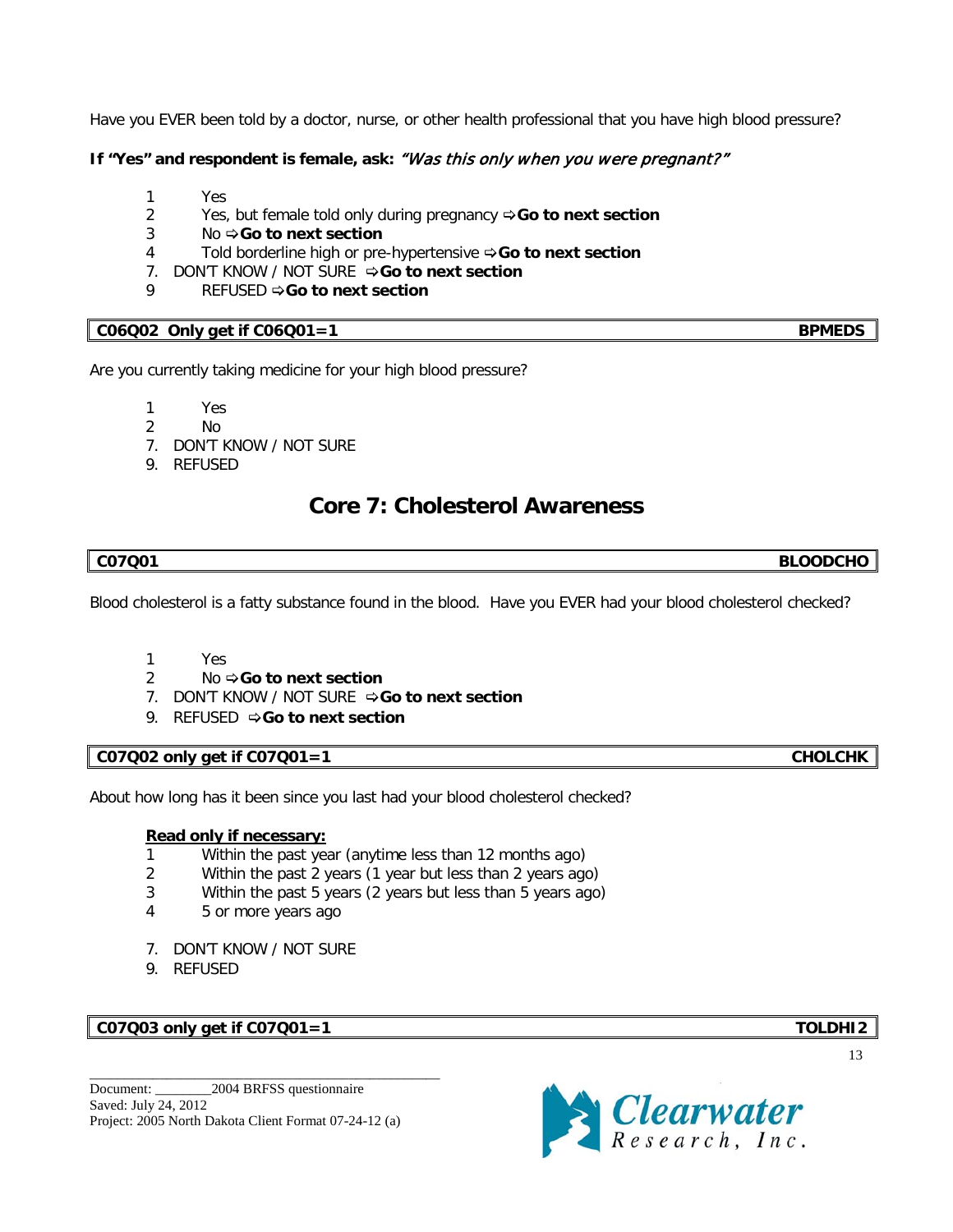Have you EVER been told by a doctor, nurse or other health professional that your blood cholesterol is high?

1 Yes

2 No

7. DON'T KNOW / NOT SURE

9. REFUSED

# **Core 8: Cardiovascular Disease Prevalence**

## **Now I would like to ask you some questions about cardiovascular disease.**

Has a doctor, nurse, or other health professional EVER told you that you had any of the following? For each, tell me **"Yes"**, **"No"**, or you're **"Not sure"**:

## **C08Q01 CVDINFR3**

(Ever told) you had a heart attack, also called a myocardial infarction?

- 1 Yes
- 2 No
- 7. DON'T KNOW / NOT SURE
- 9. REFUSED

(Ever told) you had angina or coronary heart disease?

- 1 Yes
- 2 No
- 7. DON'T KNOW / NOT SURE
- 9 REFUSED

(Ever told) you had a stroke?

- 1 Yes
- 2 No
- 7. DON'T KNOW / NOT SURE
- 9. REFUSED

\_\_\_\_\_\_\_\_\_\_\_\_\_\_\_\_\_\_\_\_\_\_\_\_\_\_\_\_\_\_\_\_\_\_\_\_\_\_\_\_\_\_\_\_\_\_\_\_\_\_



14

**C08Q03 CVDSTRK3**

**C08Q02 CVDCRHD3**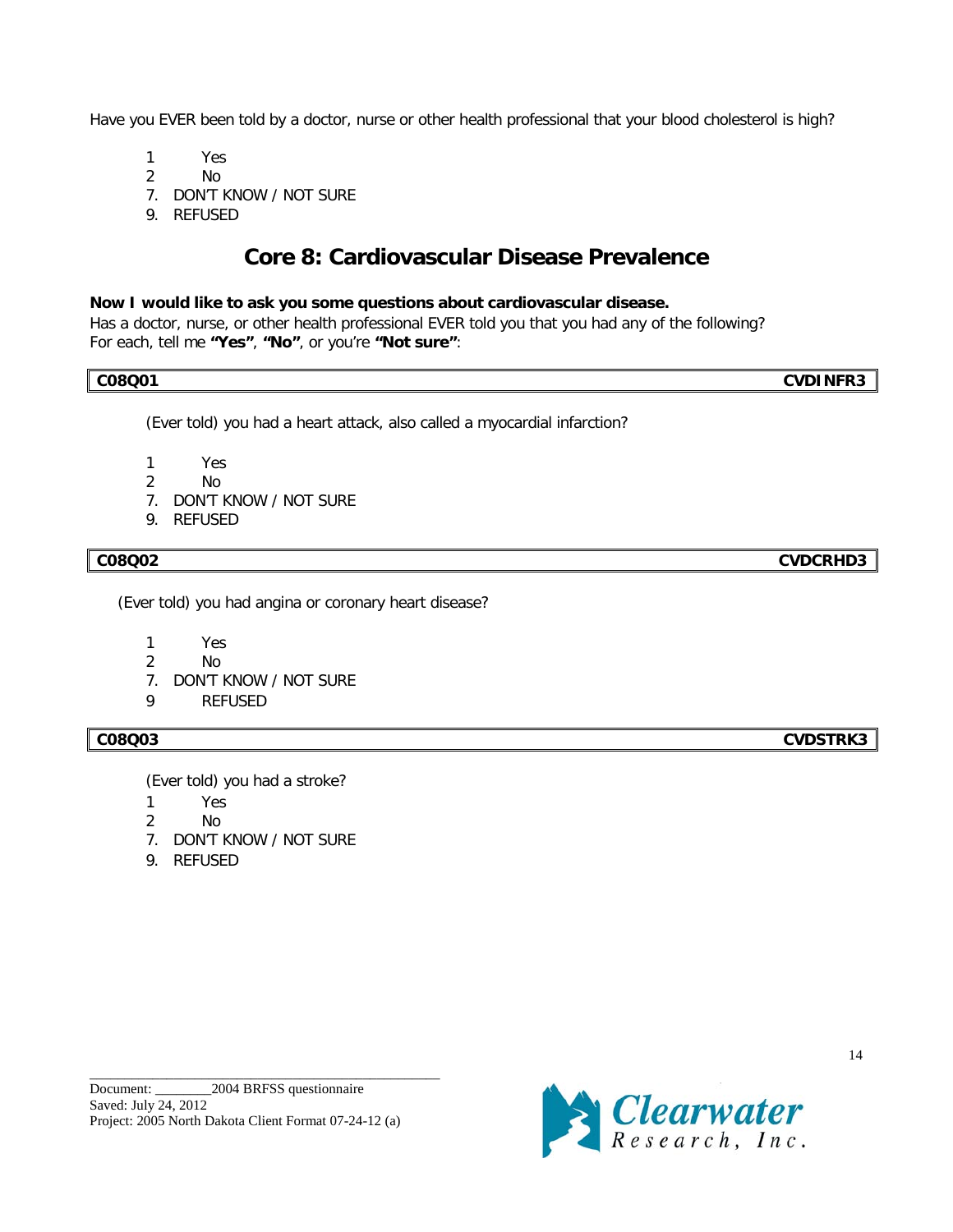# **Core 9: Asthma**

Have you ever been told by a doctor, nurse or other health professional that you had asthma?

- 1. Yes
- 2. No **– SKIP TO C10Q01**
- 7. DON'T KNOW / NOT SURE **– SKIP TO C10Q01**
- 9. REFUSED **– SKIP TO C10Q01**

## **C09Q02 – ONLY GET IF C09Q01=1 ASTHNOW**

Do you still have asthma?

- 1. Yes
- 2. No
- 7. DON'T KNOW / NOT SURE
- 9. REFUSED

## **Core 10: Immunization**

## **C10Q01 FLUSHOT3**

A flu shot is an influenza vaccine injected in your arm. During the past 12 months, have you had a flu shot?

- 1 Yes
- 2 No
- 7 DON'T KNOW / NOT SURE
- 9 REFUSED

## **C10Q02 FLUSPRY2**

- During the past 12 months, have you had a flu vaccine that was sprayed in your nose? The flu vaccine that is sprayed in the nose is also called  $FluMist^{TM}$ .
	- 1 Yes
	- 2 No
	- 7 DON'T KNOW / NOT SURE
	- 9 REFUSED

\_\_\_\_\_\_\_\_\_\_\_\_\_\_\_\_\_\_\_\_\_\_\_\_\_\_\_\_\_\_\_\_\_\_\_\_\_\_\_\_\_\_\_\_\_\_\_\_\_\_



**C09Q01 ASTHMA2**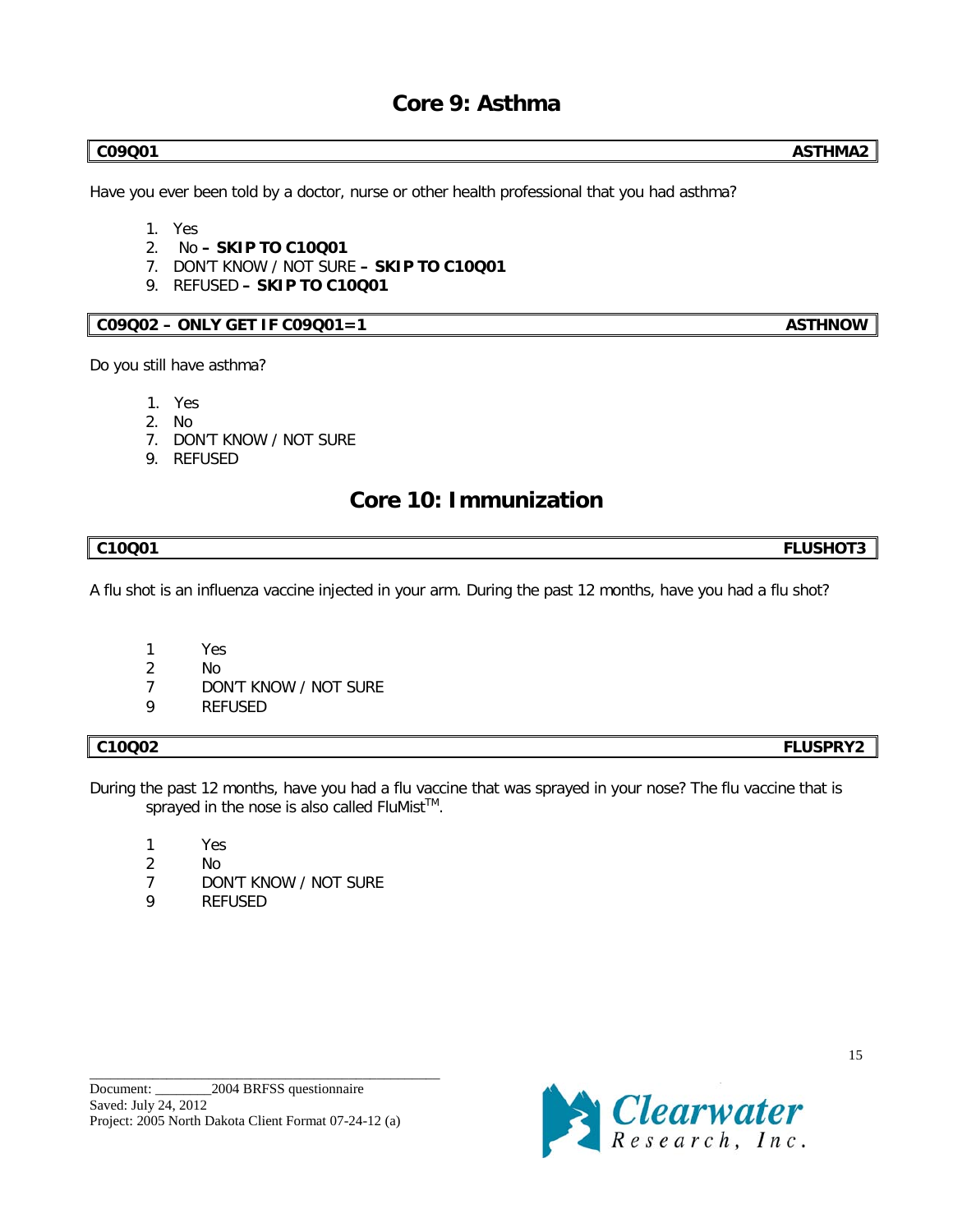- 1 Yes
- 2 No
- 7 DON'T KNOW / NOT SURE
- 9 REFUSED

# **Core 11: Tobacco Use**

# **C11Q01 SMOKE100**

Have you smoked at least 100 cigarettes in your entire life?

**Note:** 5 packs = 100 cigarettes

- 1 Yes
- 2 No  $\Rightarrow$  **Go to next section**
- 7 DON'T KNOW / NOT SURE **Go to next section**
- 9 REFUSED  $\Rightarrow$  **Go to next section**

## **C11Q02 only get if C11Q01=1 SMOKEDAY**

Do you now smoke cigarettes every day, some days, or not at all?

- 1 Every day
- 2 Some days
- 3 Not at all  $\triangle$  **Go to next section**
- 7 DON'T KNOW / NOT SURE**⇒Go to next section**
- 9 REFUSED  $\Rightarrow$  **Go to next section**

## **C11Q03 only get if C11Q02<3 STOPSMK2**

During the past 12 months, have you stopped smoking for one day or longer because you were trying to quit smoking?

- 1 Yes
- 2 No
- 7 DON'T KNOW / NOT SURE
- 9 REFUSED

# **Core 12: Alcohol Consumption**

\_\_\_\_\_\_\_\_\_\_\_\_\_\_\_\_\_\_\_\_\_\_\_\_\_\_\_\_\_\_\_\_\_\_\_\_\_\_\_\_\_\_\_\_\_\_\_\_\_\_

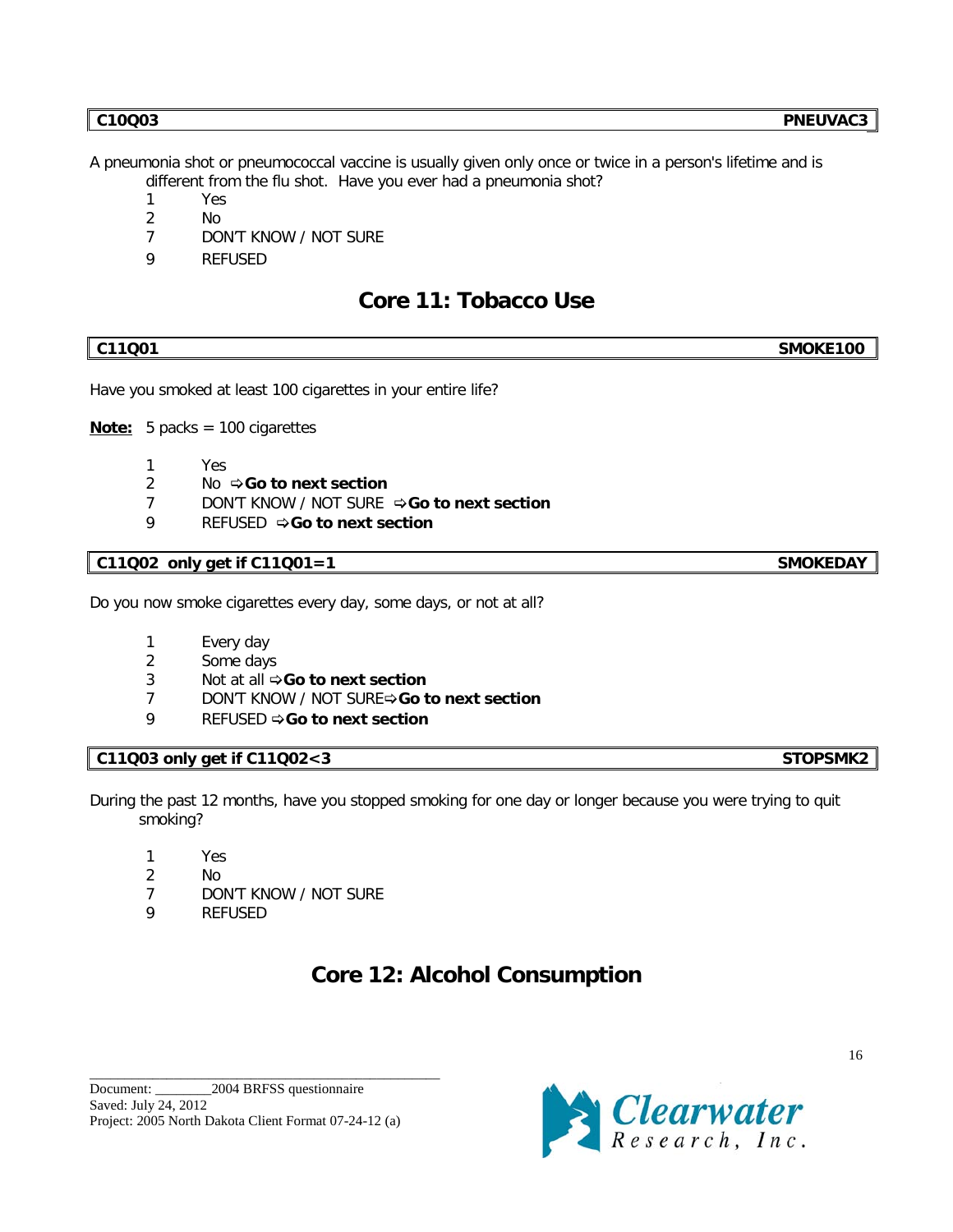During the past 30 days, have you had at least one drink of any alcoholic beverage such as beer, wine, a malt beverage or liquor?

- 1 Yes
- 2 No  $\div$  **Go to next section**
- 7 DON'T KNOW / NOT SURE **Go to next section**
- 9 REFUSED  $\Rightarrow$  **Go to next section**

## **C12Q02 only get if C12Q01 = 1 ALCDAY4**

- During the past 30 days, how many days per week or per month did you have at least one drink of any alcoholic beverage?
	- $1\_\_$  Days per week
	- $2<sub>-</sub>$  Days in past 30 days
	- 8 8 8 No drinks in past 30 days  $\div$  **Go to next section**
	- 7 7 7 DON'T KNOW / NOT SURE
	- 9 9 9 REFUSED

## **C12Q03 only get if C12Q02 < > 888 AVEDRNK2**

One drink is equivalent to a 12 ounce beer, a 5 ounce glass of wine, or a drink with one shot of liquor. During the past 30 days, on the days when you drank, about how many drinks did you drink on the average?

- $\frac{1}{7}$  Number of drinks<br>77 DON'T KNOW / N
- DON'T KNOW / NOT SURE
- 9 9 REFUSED

## **C12Q04 only get if C12Q02 < > 888 DRNK2GE5**

Considering all types of alcoholic beverages, how many times during the past 30 days did you have 5 or more drinks on one occasion?

- Number of times
- 8 8 None
- 7 7 DON'T KNOW / NOT SURE
- 9 9 REFUSED

## **C12Q05 only get if C12Q02 < > 888 MAXDRNKS**

During the past 30 days, what is the largest number of drinks you had on any occasion?

- Number of drinks<br>77 DON'T KNOW / N
- DON'T KNOW / NOT SURE

\_\_\_\_\_\_\_\_\_\_\_\_\_\_\_\_\_\_\_\_\_\_\_\_\_\_\_\_\_\_\_\_\_\_\_\_\_\_\_\_\_\_\_\_\_\_\_\_\_\_

9 9 REFUSED

Document: 2004 BRFSS questionnaire Saved: July 24, 2012 Project: 2005 North Dakota Client Format 07-24-12 (a)

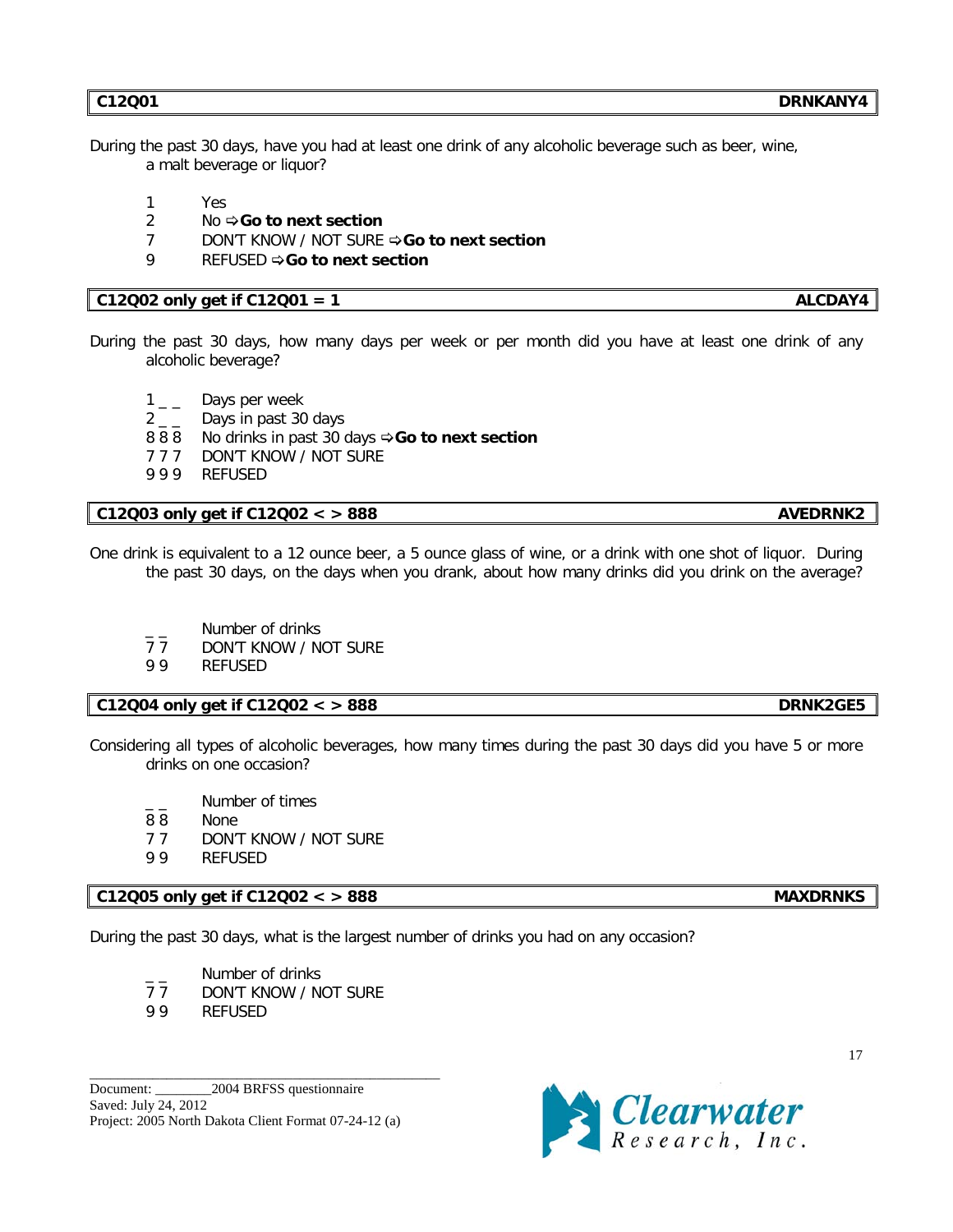## **C13Q01 AGE**

What is your age?

 $\frac{1}{2}$  Code age in years

- 07. DON'T KNOW / NOT SURE
- 09. REFUSED

## **C13Q02 HISPANC2**

Are you Hispanic or Latino?

1. Yes

- 1. No
- 7. DON'T KNOW / NOT SURE
- 9. REFUSED

## **C13Q03 MRACE**

Which one or more of the following would you say is your race? Would you say: White, Black or African American, Asian, Native Hawaiian or Other Pacific Islander, American Indian or Alaska Native, or Other?

## **(Check all that apply)**

- 1. White
- 2. Black or African American
- 3. Asian
- 4. Native Hawaiian or Other Pacific Islander
- 5. American Indian , Alaska Native or
- 6. Other **[specify]\_\_\_\_\_\_\_\_\_\_\_\_\_\_**
- 8. NO ADDITIONAL CHOICES
- 7. DON'T KNOW / NOT SURE
- 8. REFUSED
- 9.

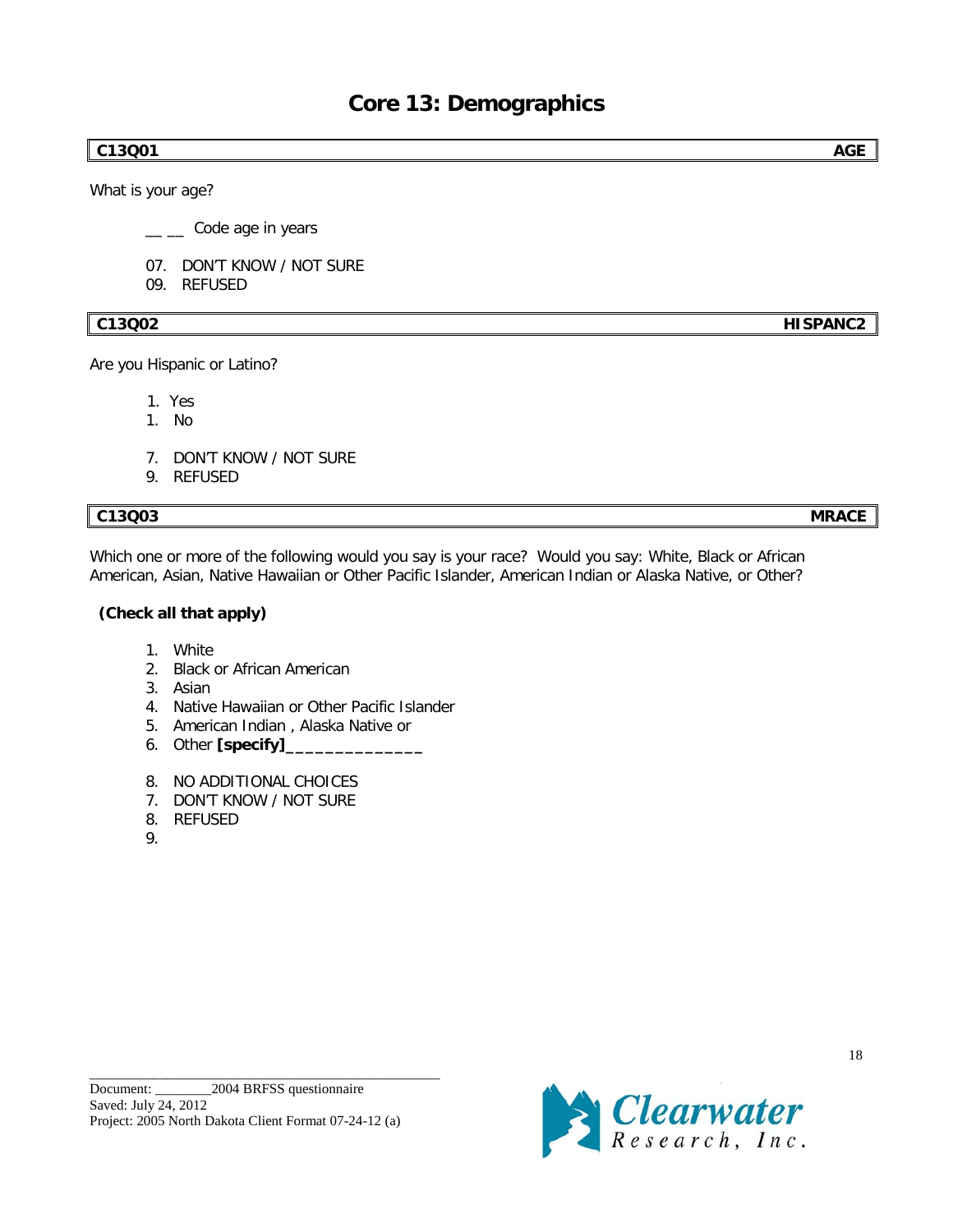## **C13Q04 – ONLY GET IF MORE THAN ONE RESPONSE FOR C13Q03 ORACE2**

Which one of these groups would you say best represents your race?

- 1. White
- 2. Black or African American
- 3. Asian
- 4. Native Hawaiian or Other Pacific Islander
- 5. American Indian, Alaska Native or
- 6. Other **[specify]\_\_\_\_\_\_\_\_\_\_\_\_\_\_**
- 7. DON'T KNOW / NOT SURE
- 9. REFUSED

## **C13Q05 MARITAL**

Are you married, divorced, widowed, separated, never married, or a member of an unmarried couple?

- 1. Married
- 2. Divorced
- 3. Widowed
- 4. Separated
- 5. Never married
- 6. A member of an unmarried couple
- 9. REFUSED

## **C13Q06 CHILDREN**

How many children less than 18 years of age live in your household?

Number of children

- 88. NONE
- 99. REFUSED

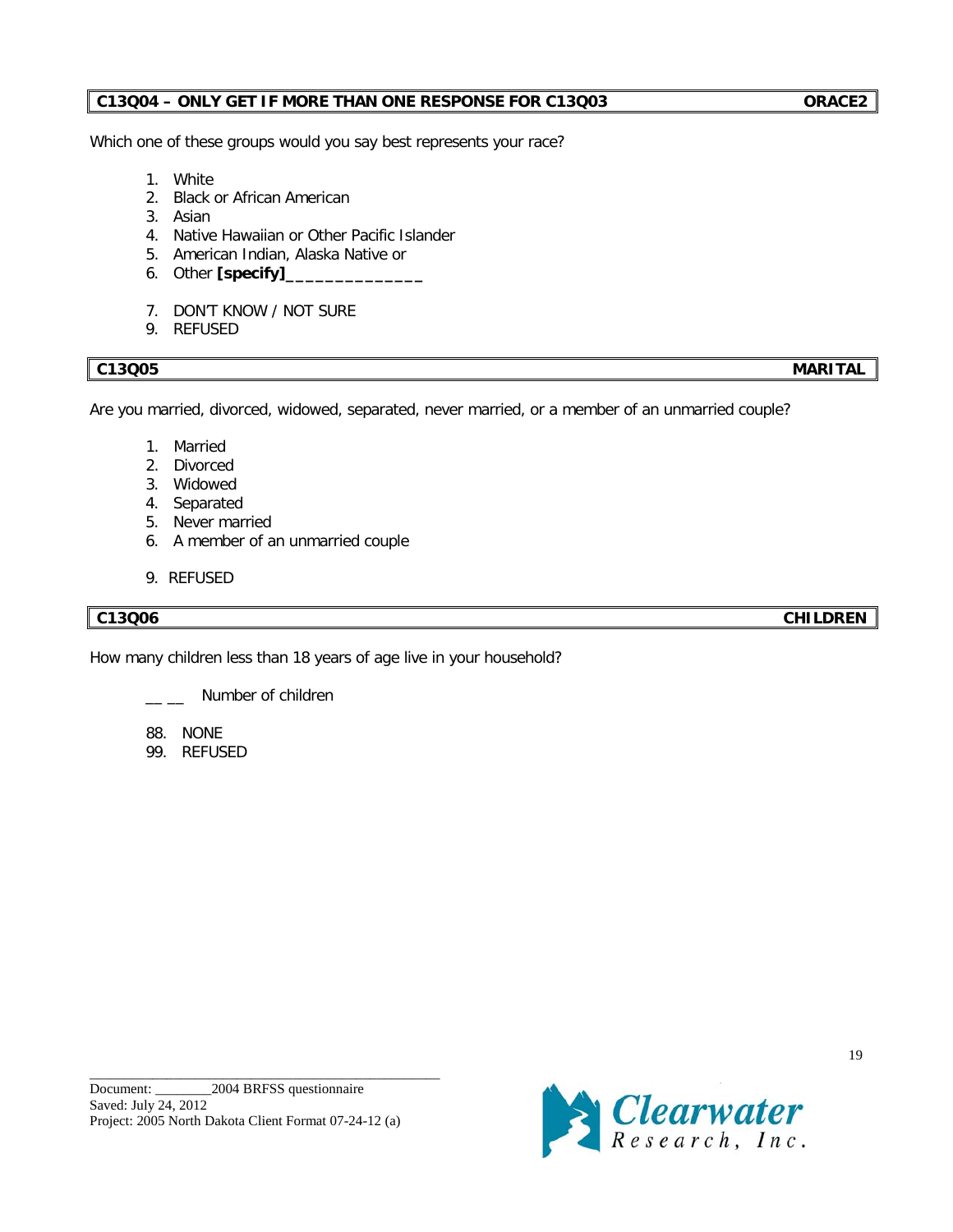## **C13Q07 EDUCA**

What is the highest grade or year of school you completed?

## **Read only if necessary:**

- 1. Never attended school or only attended kindergarten
- 2. Grades 1 through 8 (Elementary)
- 3. Grades 9 through 11 (Some high school)
- 4. Grade 12 or GED (High school graduate)
- 5. College 1 year to 3 years (Some college or technical school)
- 6. College 4 years or more (College graduate)
- 9. REFUSED

## **C13Q08 EMPLOY**

Are you currently: employed for wages, self-employed, out of work for more than 1 year, out of work for less than 1 year, a homemaker, a student, retired, or unable to work?

## **Read only if necessary:**

- 1. Employed for wages
- 2. Self-employed
- 3. Out of work for more than 1 year
- 4. Out of work for less than 1 year
- 5. A Homemaker
- 6. A Student
- 7. Retired
- 8. Unable to work
- 9. REFUSED

## **C13Q09 INCOME2**

Is your annual household income from all sources?

- 1. Less than \$10,000
- 2. Less than \$15,000 (\$10,000 to less than \$15,000)
- 3. Less than \$20,000 (\$15,000 to less than \$20,000)
- 4. Less than \$25,000 (\$20,000 to less than \$25,000)
- 5. Less than \$35,000 (\$25,000 to less than \$35,000)
- 6. Less than \$50,000 (\$35,000 to less than \$50,000)
- 7. Less than \$75,000 (\$50,000 to less than \$75,000)
- 8. \$75,000 or more
- 77. DON'T KNOW / NOT SURE
- 99. REFUSED

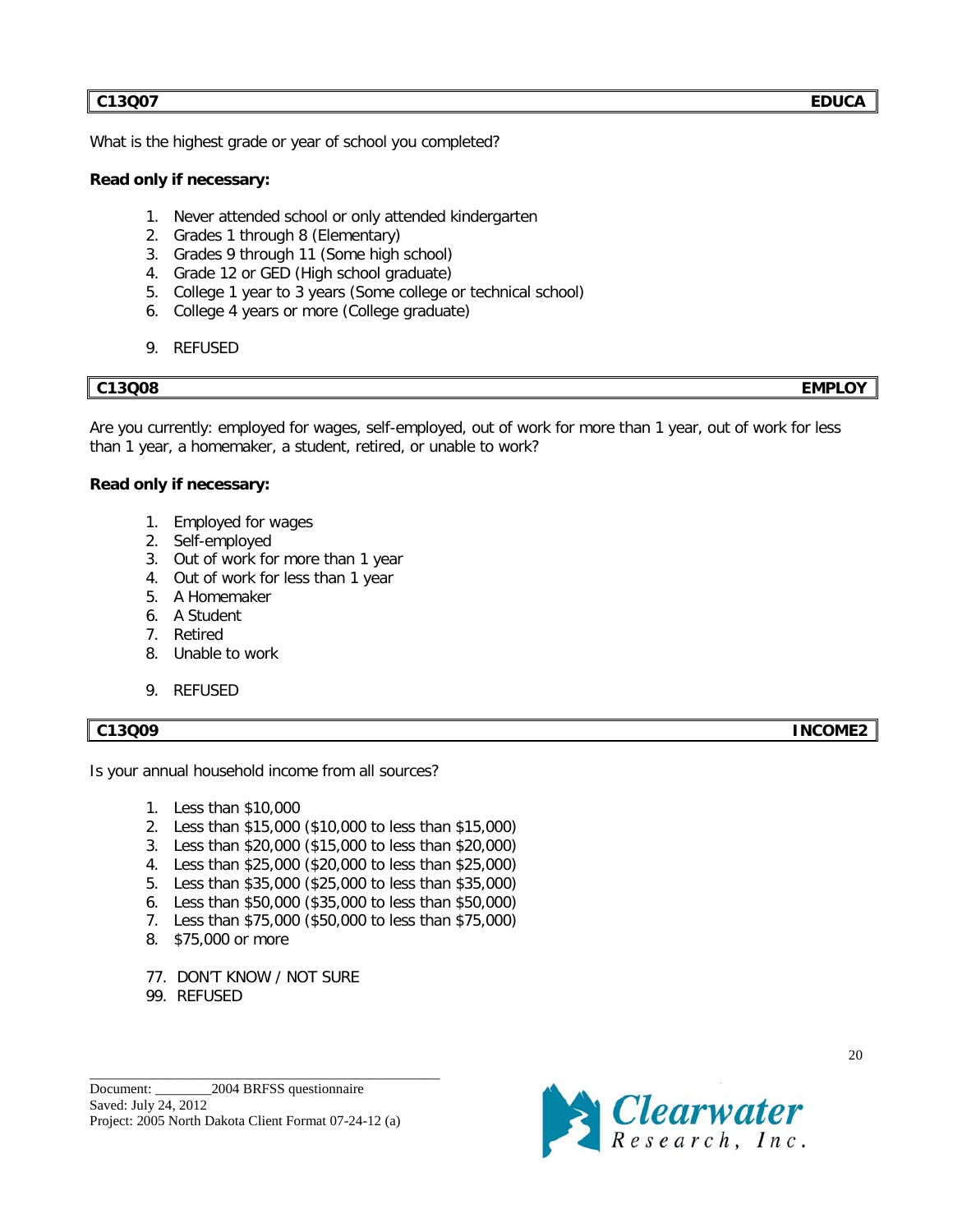About how much do you weigh without shoes?

## **Round fractions up**

\_\_ \_\_ \_\_ Weight (*pounds)* 9\_\_ \_\_ \_\_ Weight (kilograms*)* 

7777. DON'T KNOW / NOT SURE 9999. REFUSED

## **C13Q11 HEIGHT2**

About how tall are you without shoes?

## **Round fractions down**

 $\mu =$   $\mu$  Height ft/inches (Ex. 5 feet 9 inches = 509)

9 \_\_ \_\_ \_\_ Height meters/centimeters

7777. DON'T KNOW / NOT SURE 9999. REFUSED

What county do you live in?

 $\_\_\_\_\_\_\_\$  FIPS county code

777. DON'T KNOW / NOT SURE

999. REFUSED

What is your ZIP Code where you live?

|           | 7IP Code              |
|-----------|-----------------------|
| 7 7 7 7 7 | DON'T KNOW / NOT SURE |
| 99999     | REFUSED               |

\_\_\_\_\_\_\_\_\_\_\_\_\_\_\_\_\_\_\_\_\_\_\_\_\_\_\_\_\_\_\_\_\_\_\_\_\_\_\_\_\_\_\_\_\_\_\_\_\_\_



**C13Q12 CTYCODE**

**C13Q13 ZIPCODE**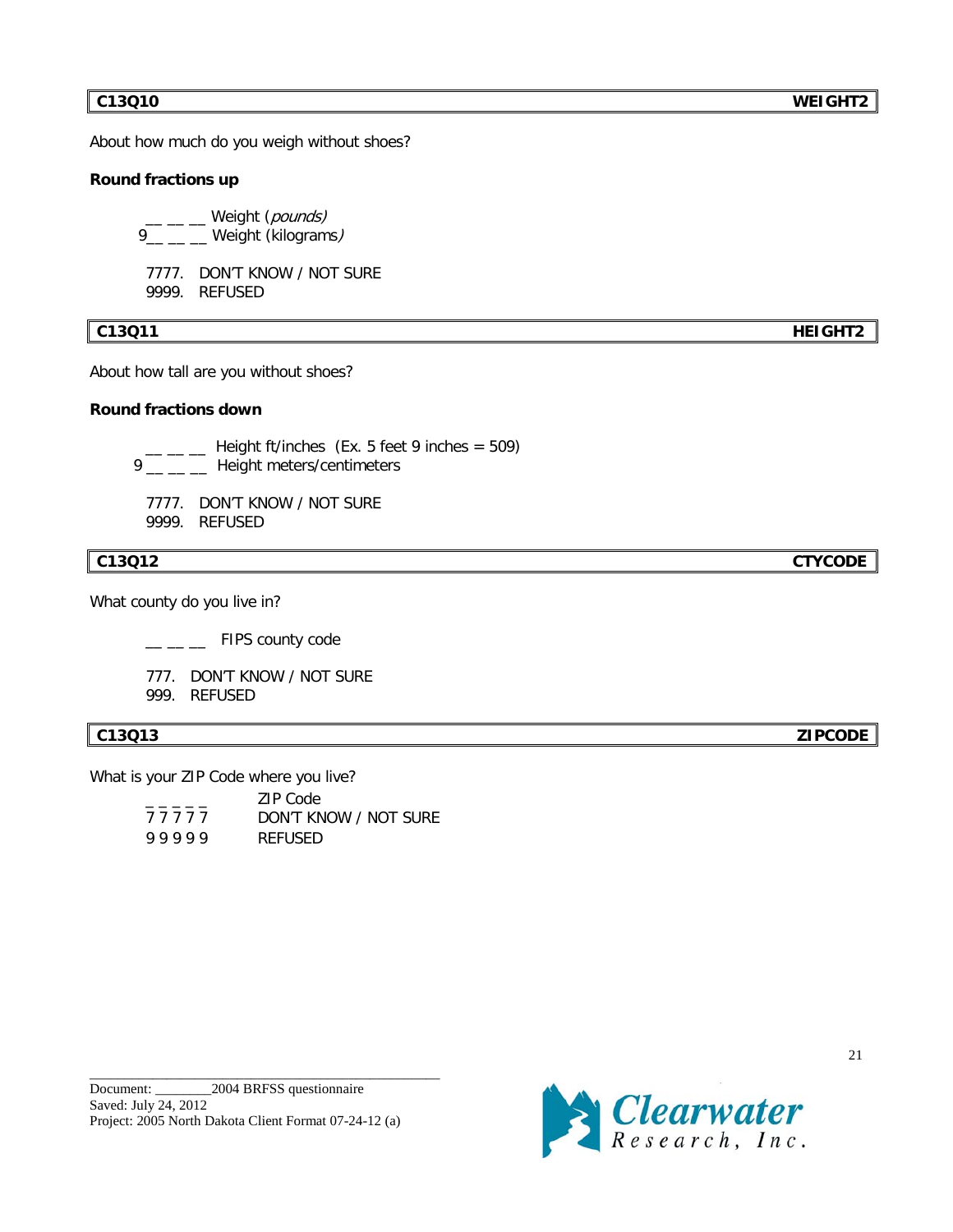Do you have more than one telephone number in your household? Do not include cell phones or numbers that are only used by a computer or fax machine.

1. Yes

- 2. No **– SKIP TO C13Q16**
- 7. DON'T KNOW / NOT SURE **– SKIP TO C13Q16**
- 9. REFUSED **– SKIP TO C13Q16**

## **C13Q15 – ONLY GET IF C13Q14=1 NUMPHON2**

How many of these phone numbers are residential numbers?

- Residential telephone numbers [6=6 or more]
- 7. DON'T KNOW / NOT SURE
- 9. REFUSED

## **C13Q16 TELSERV2**

During the past 12 months, has your household been without telephone service for 1 week or more?

## **Note: Do not include interruptions of phone service due to weather or natural disasters.**

- 1. Yes
- 2. No
- 7. DON'T KNOW/ NOT SURE
- 9. REFUSED

## **C13Q17** SEX

Indicate sex of respondent. Ask only if necessary.

- 1. Male
- 2. Female

## **C13Q18 – ONLY GET IF C13Q17=2 AND C13Q01<45 PREGNANT**

To your knowledge, are you now pregnant?

- 1. Yes
- 2. No
- 7. DON'T KNOW/ NOT SURE
- 9. REFUSED

\_\_\_\_\_\_\_\_\_\_\_\_\_\_\_\_\_\_\_\_\_\_\_\_\_\_\_\_\_\_\_\_\_\_\_\_\_\_\_\_\_\_\_\_\_\_\_\_\_\_

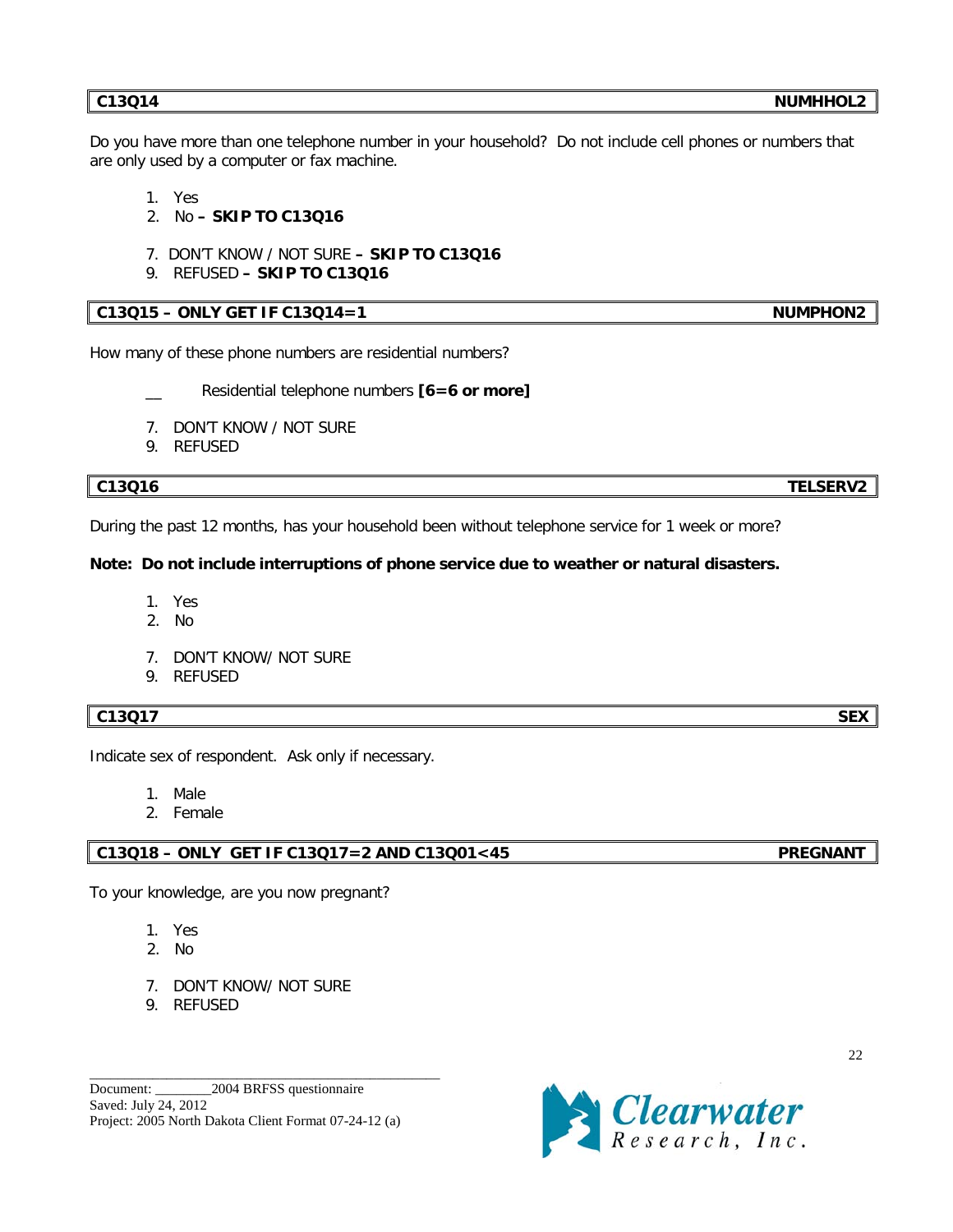# **Core 14: Veteran's Status**

The next question relates to military service.

Have you ever served on active duty in the United States Armed Forces, either in the regular military or in a National Guard or military reserve unit?

- 1. Yes
- 2. No
- 7. DON'T KNOW/ NOT SURE
- 9. REFUSED

## **Core 15: Disability**

## **The next questions are about health problems or impairments you may have. C15Q01 QLACTLM2**

Are you limited in any way in any activities because of physical, mental, or emotional problems?

- 1 Yes
- 2 No
- 7 DON'T KNOW / NOT SURE
- 9 REFUSED

## **C15Q02 USEEQUIP**

Do you now have any health problem that requires you to use special equipment, such as a cane, a wheelchair, a special bed, or a special telephone?

**Note:** Include occasional use or use in certain circumstances.

- 1 Yes
- 2 No
- 7 DON'T KNOW / NOT SURE
- 9 REFUSED

# **Core 16: Arthritis Burden**

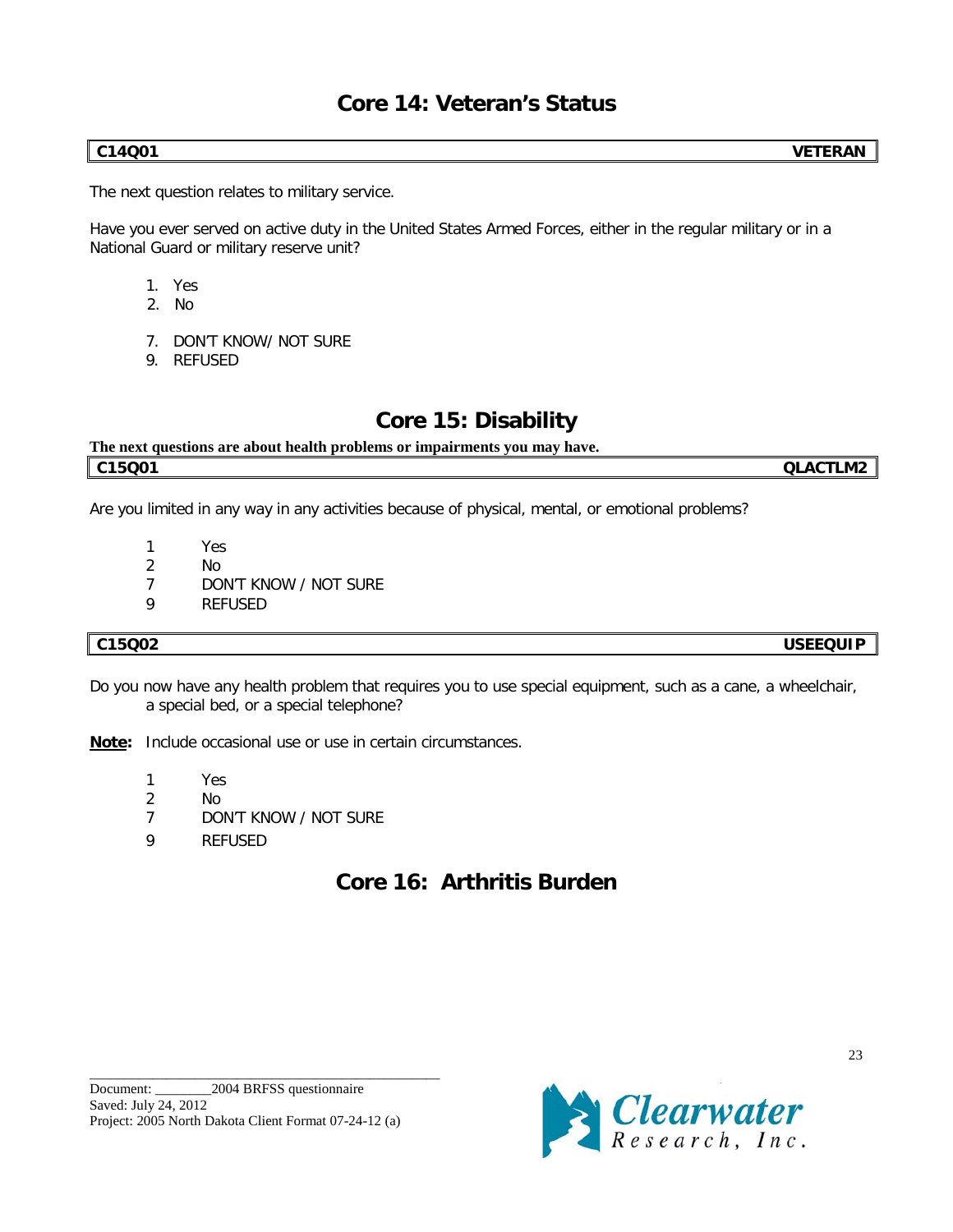During the past 30 days, have you had symptoms of pain, aching, or stiffness in or around a joint?

- 1 Yes
- 2 No  $\Rightarrow$  **Go to Q16.4**
- 7 DON'T KNOW / NOT SURE**Go to Q16.4**
- 9 REFUSED  $\Rightarrow$  **Go to Q16.4**

## **C16Q02 – only get if C16Q01 = 1 JOINTSYM**

Did your joint symptoms FIRST begin more than 3 months ago?

- 1 Yes
- 2 No **Go to Q16.4**
- 7 DON'T KNOW / NOT SURE **⇒Go to Q16.4**
- 9 REFUSED  $\Rightarrow$  **Go to Q16.4**

**C16Q03 – only get if C16Q02 = 1 JOINTRT2**

Have you EVER seen a doctor or other health professional for these joint symptoms?

- 1 Yes
- 2 No
- 7 DON'T KNOW / NOT SURE
- 9 REFUSED

**C16Q04 HAVARTH2**

24

Have you EVER been told by a doctor or other health professional that you have some form of arthritis, rheumatoid arthritis, gout, lupus, or fibromyalgia?

- 1 Yes
- 2 No
- 7 DON'T KNOW / NOT SURE
- 9 REFUSED

**INTERVIEWER NOTE** : Arthritis diagnoses include:

- rheumatism, polymyalgia rheumatica
- osteoarthritis (not osteoporosis)
- tendonitis, bursitis, bunion, tennis elbow
- carpal tunnel syndrome, tarsal tunnel syndrome
- joint infection, Reiter's syndrome
- ankylosing spondylitis; spondylosis
- rotator cuff syndrome
- connective tissue disease, scleroderma, polymyositis, Raynaud's syndrome vasculitis (giant cell arteritis, Henoch-Schonlein purpura, Wegener's granulomatosis, polyarteritis nodosa)

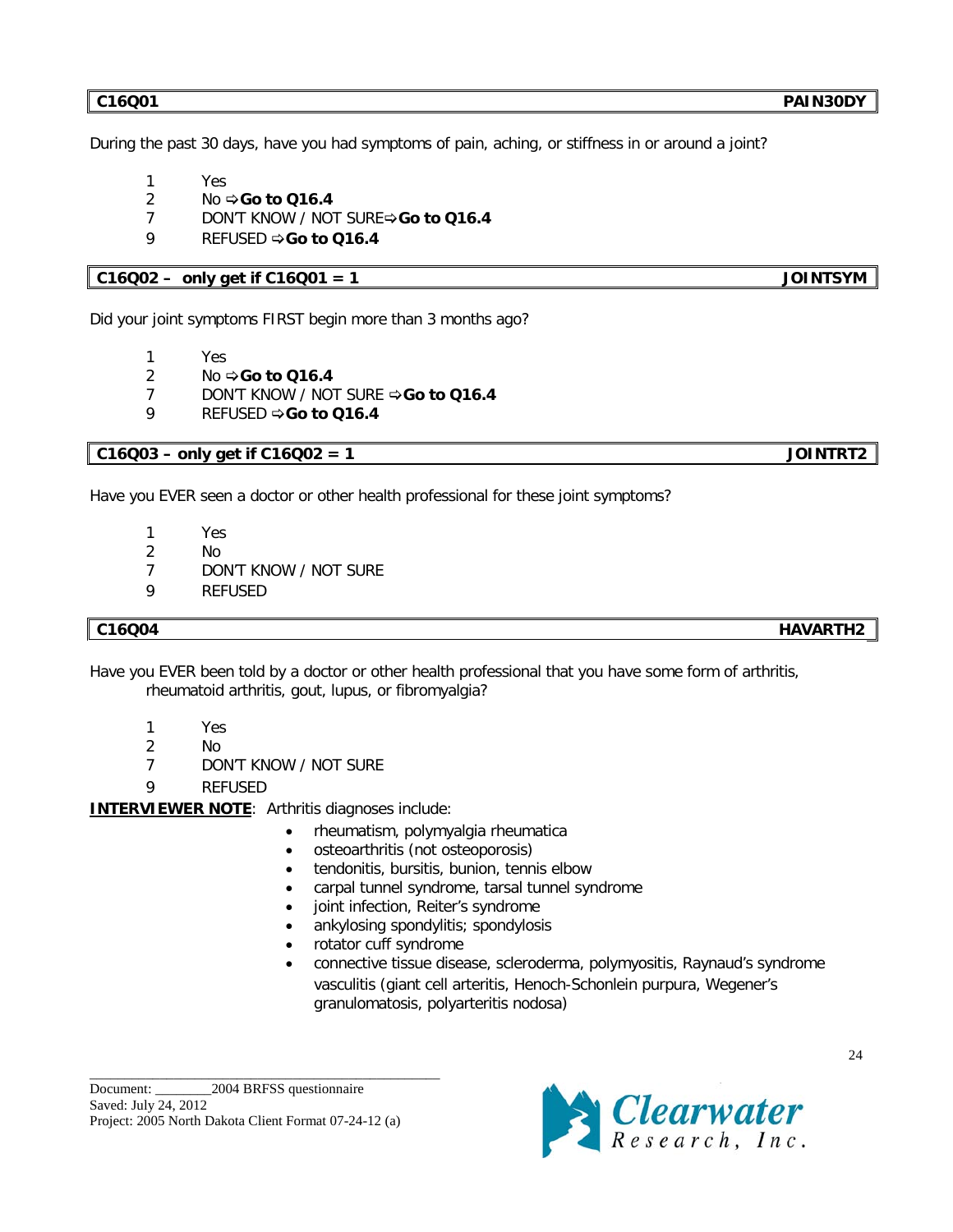# 9 9 9 REFUSED

Not counting juice, how often do you eat fruit?

- $1_{--}$  Per day
- $2 -$  Per week
- $3_{--}$  Per month
- $4 -$  Per year
- 5 5 5 Never
- 7 7 7 DON'T KNOW / NOT SURE
- 9 9 9 REFUSED

\_\_\_\_\_\_\_\_\_\_\_\_\_\_\_\_\_\_\_\_\_\_\_\_\_\_\_\_\_\_\_\_\_\_\_\_\_\_\_\_\_\_\_\_\_\_\_\_\_\_

Are you now limited in any way in any of your usual activities because of arthritis or joint symptoms?

- 1 Yes
- 2 No
- 7 DON'T KNOW / NOT SURE
- 9 REFUSED
- **Note:** If a respondent question arises about medication, then the interviewer should reply: *"Please answer* the question based on how you are when you are taking any of the medications or treatments you might use."

# **Core 17: Fruits & Vegetables**

**These next questions are about the foods you usually eat or drink. Please tell me how often you eat or drink each one, for example, twice a week, three times a month, and so forth. Remember, I am only interested in the foods** you **eat. Include all foods** you **eat, both at home and away from home.**

## **C17Q01 FRUITJUI**

How often do you drink fruit juices such as orange, grapefruit, or tomato?

- $1_{--}$  Per day
- $2 \quad -$  Per week
- $3_{--}$  Per month
- $4 -$  Per year
- 5 5 5 Never
- 7 7 7 DON'T KNOW / NOT SURE

## **C17Q02 FRUIT**

Clearwater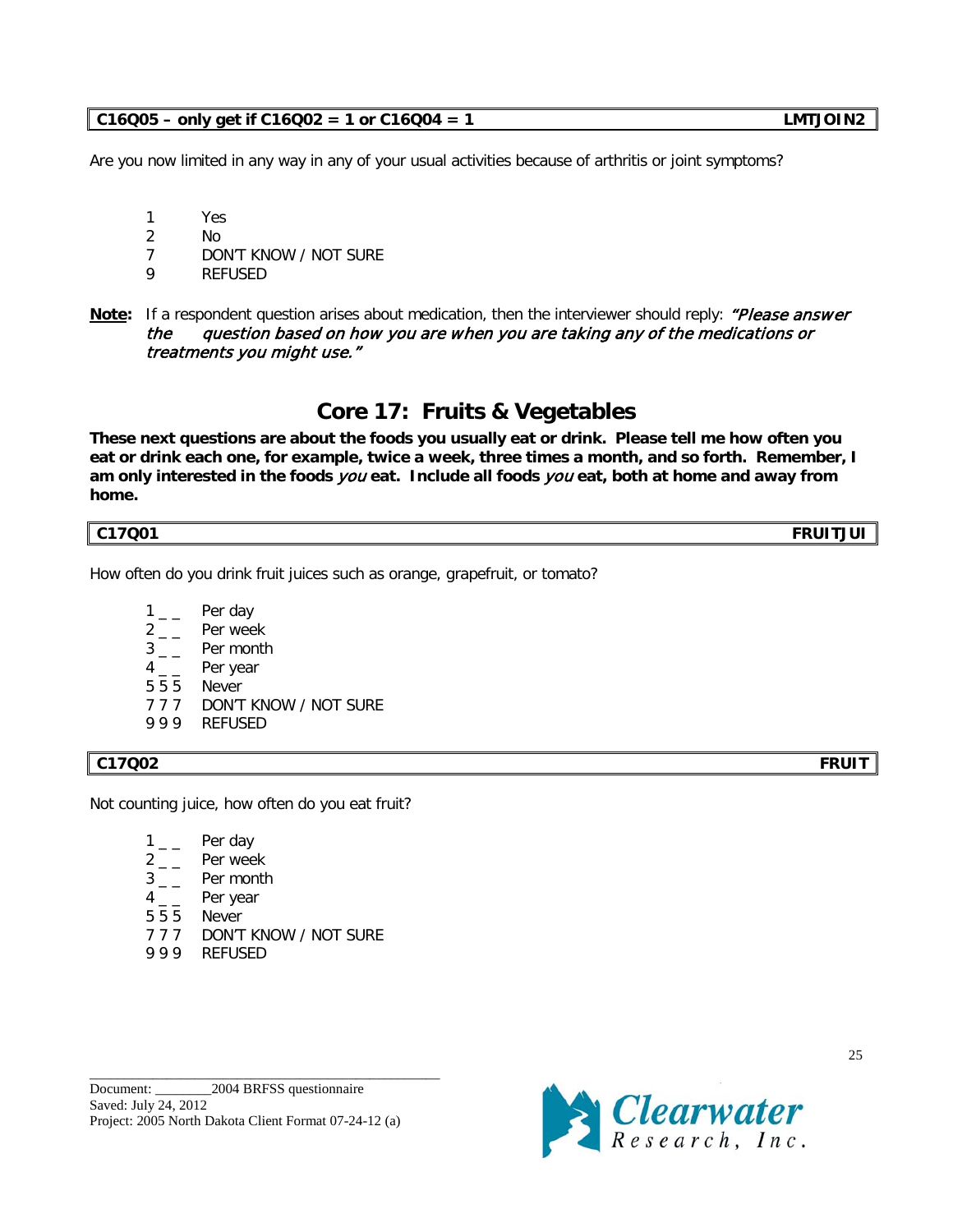How often do you eat green salad?

- $1 \quad \quad$  Per day
- $2_{--}$  Per week
- $3_{--}$  Per month
- $4_{--}$  Per year<br> $555$  Never
- **Never**
- 7 7 7 DON'T KNOW / NOT SURE
- 9 9 9 REFUSED

How often do you eat potatoes not including French fries, fried potatoes, or potato chips?

- $1\_\_$  Per day
- $2 -$  Per week
- $3 -$  Per month
- $4 -$  Per year
- 5 5 5 Never
- 7 7 7 DON'T KNOW / NOT SURE
- 9 9 9 REFUSED

## **C17Q05 CARROTS**

How often do you eat carrots?

- $1_{--}$  Per day
- $2 \quad \quad$  Per week
- $3 -$  Per month
- $4 -$  Per year
- 5 5 5 Never
- 7 7 7 DON'T KNOW / NOT SURE
- 9 9 9 REFUSED

## **C17Q06 VEGETABL**

26

- Not counting carrots, potatoes, or salad, how many servings of vegetables do you usually eat? (Example: A serving of vegetables at both lunch and dinner would be two servings.)
	- $1_{-}$  Per day
	- $2 \quad \quad$  Per week
	- $3 -$  Per month<br>4 Per year
	- Per year
	- 5 5 5 Never
	- 7 7 7 DON'T KNOW / NOT SURE

\_\_\_\_\_\_\_\_\_\_\_\_\_\_\_\_\_\_\_\_\_\_\_\_\_\_\_\_\_\_\_\_\_\_\_\_\_\_\_\_\_\_\_\_\_\_\_\_\_\_

9 9 9 REFUSED

Document: 2004 BRFSS questionnaire Saved: July 24, 2012 Project: 2005 North Dakota Client Format 07-24-12 (a)

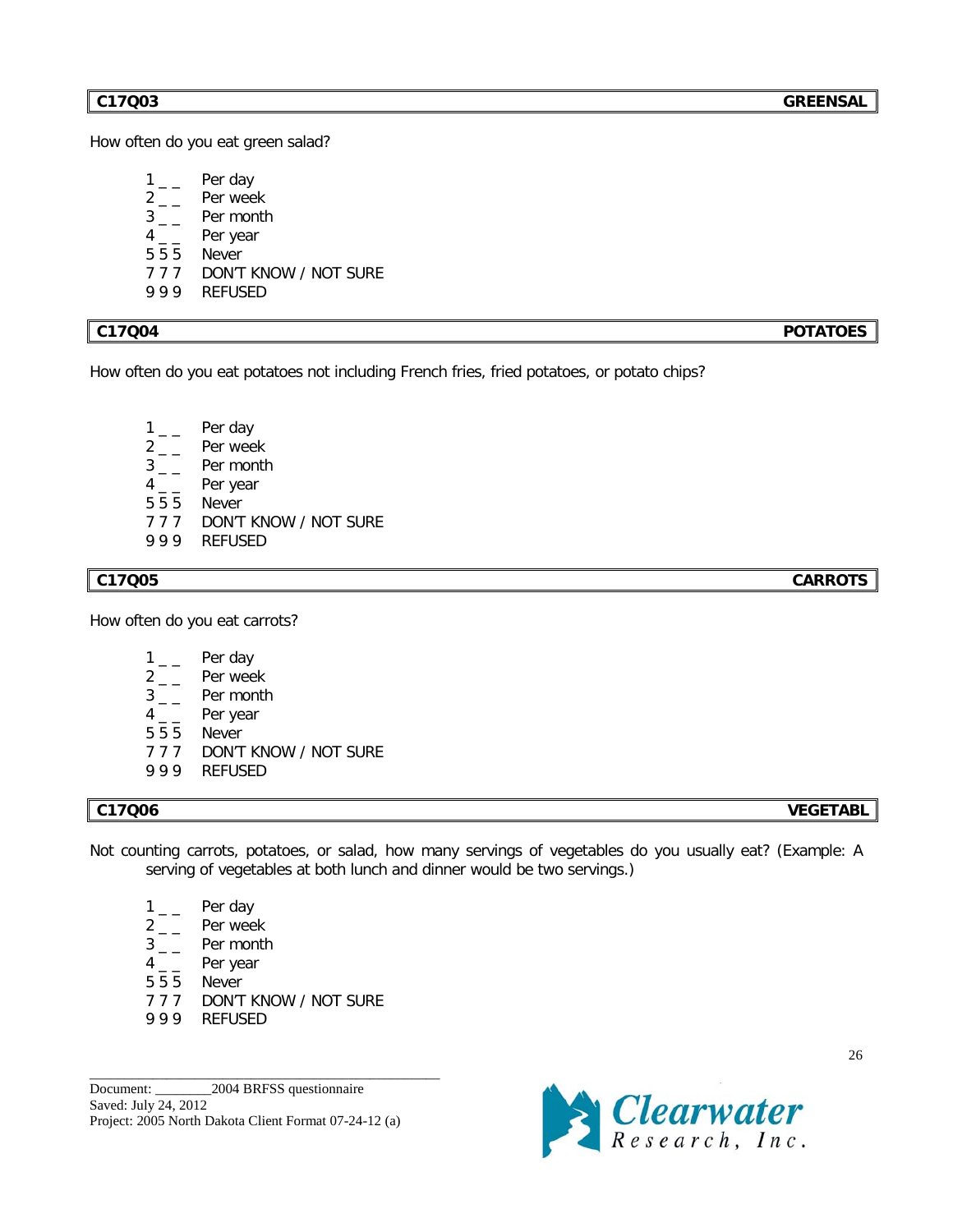# **Core 18: Physical Activity**

We are interested in two types of physical activity - vigorous and moderate. Vigorous activities cause large increases in breathing or heart rate while moderate activities cause small increases in breathing or heart rate.

## **C18Q01 – only get if C13Q08<3 JOBACTIV**

When you are at work, which of the following best describes what you do? Would you say?

**Note:** If respondent has multiple jobs, include all jobs.

## **Please read**

- 1 Mostly sitting or standing
- 2 Mostly walking
- 3 Mostly heavy labor or physically demanding work
- 7 DON'T KNOW / NOT SURE
- 9 REFUSED

**C18Q02 MODPACT**

- Now, thinking about the moderate activities you do **[fill in "when you are not working" if "employed" or**  self-employed"] in a usual week, do you do moderate activities for at least 10 minutes at a time, such as brisk walking, bicycling, vacuuming, gardening, or anything else that causes some increase in breathing or heart rate?
	- 1 Yes
	- 2 No  $\div$  **Go to Q18.5**
	- 7 DON'T KNOW / NOT SURE **⇒Go to Q18.5**
	- 9 REFUSED  $\Rightarrow$  **Go to Q18.5**

## **C18Q03 – only get if C18Q02 = 1 MODPADAY**

How many days per week do you do these moderate activities for at least 10 minutes at a time?

- Days per week
- 88 Do not do any moderate physical activity for at least 10 minutes at a time **⇒Go to Q18.5**
- 7 7 DON'T KNOW / NOT SURE **⇒Go to Q18.5**
- 99 REFUSED  $\Rightarrow$  **Go to Q18.5**

## **C18Q04 – only get if C18Q03 <77 MODPATIM**

On days when you do moderate activities for at least 10 minutes at a time, how much total time per day do you spend doing these activities?

- $\Box$   $\Box$  Hours and minutes per day
- 7 7 7 DON'T KNOW / NOT SURE
- 9 9 9 REFUSED

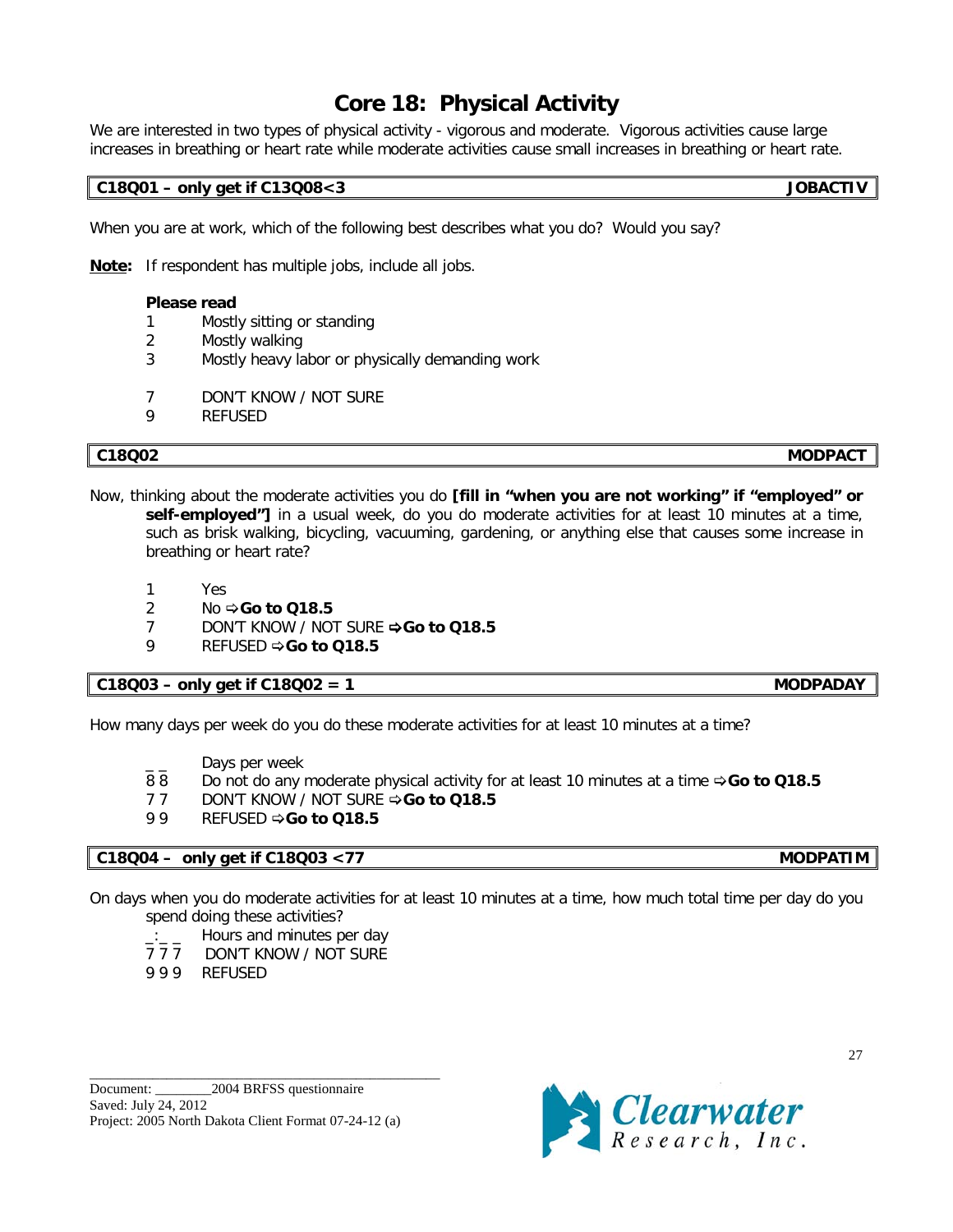Now, thinking about the vigorous activities you do **[fill in "when you are not working" if "employed"** 

**or "self-employed"]** in a usual week, do you do vigorous activities for at least 10 minutes at a time, such as running, aerobics, heavy yard work, or anything else that causes large increases in breathing or heart rate?

- 1 Yes
- 2 No  $\div$  **Go to next section**
- 7 DON'T KNOW / NOT SURE **Go to next section**
- 9 REFUSED  $\Rightarrow$  **Go to next section**

## **C18Q06 – only get if C18Q05 = 1 VIGPADAY**

How many days per week do you do these vigorous activities for at least 10 minutes at a time?

Days per week

- 8 8 Do not do any vigorous physical activity for at least 10 minutes at a time **Go to next section**
- 7 7 DON'T KNOW / NOT SURE **Go to next section**
- 99 REFUSED  $\Rightarrow$  **Go to next section**

## **C18Q07 – only get if C18Q06 <77 VIGPATIM**

On days when you do vigorous activities for at least 10 minutes at a time, how much total time per day do you spend doing these activities?

- Hours and minutes per day
- 7 7 7 DON'T KNOW / NOT SURE
- 9 9 9 REFUSED

# **Core 19: HIV/AIDS**

**The next few questions are about the national health problem of HIV, the virus that causes AIDS. Please remember that your answers are strictly confidential and that you do not have to answer every question if you do not want to. Although we will ask you about testing, we will not ask you about the results of any test you may have had.**

## **C19Q01 – ONLY GET IF C13Q01<65 HIVTST5**

Have you ever been tested for HIV? Do not count tests you many have had as part of a blood donation.

## **Include test-using fluid from your mouth.**

- 1. Yes
- 2. No **SKIP TO C19Q04**
- 7. DON'T KNOW/ NOT SURE **SKIP TO C19Q04**
- 9. REFUSED **SKIP TO C19Q01**

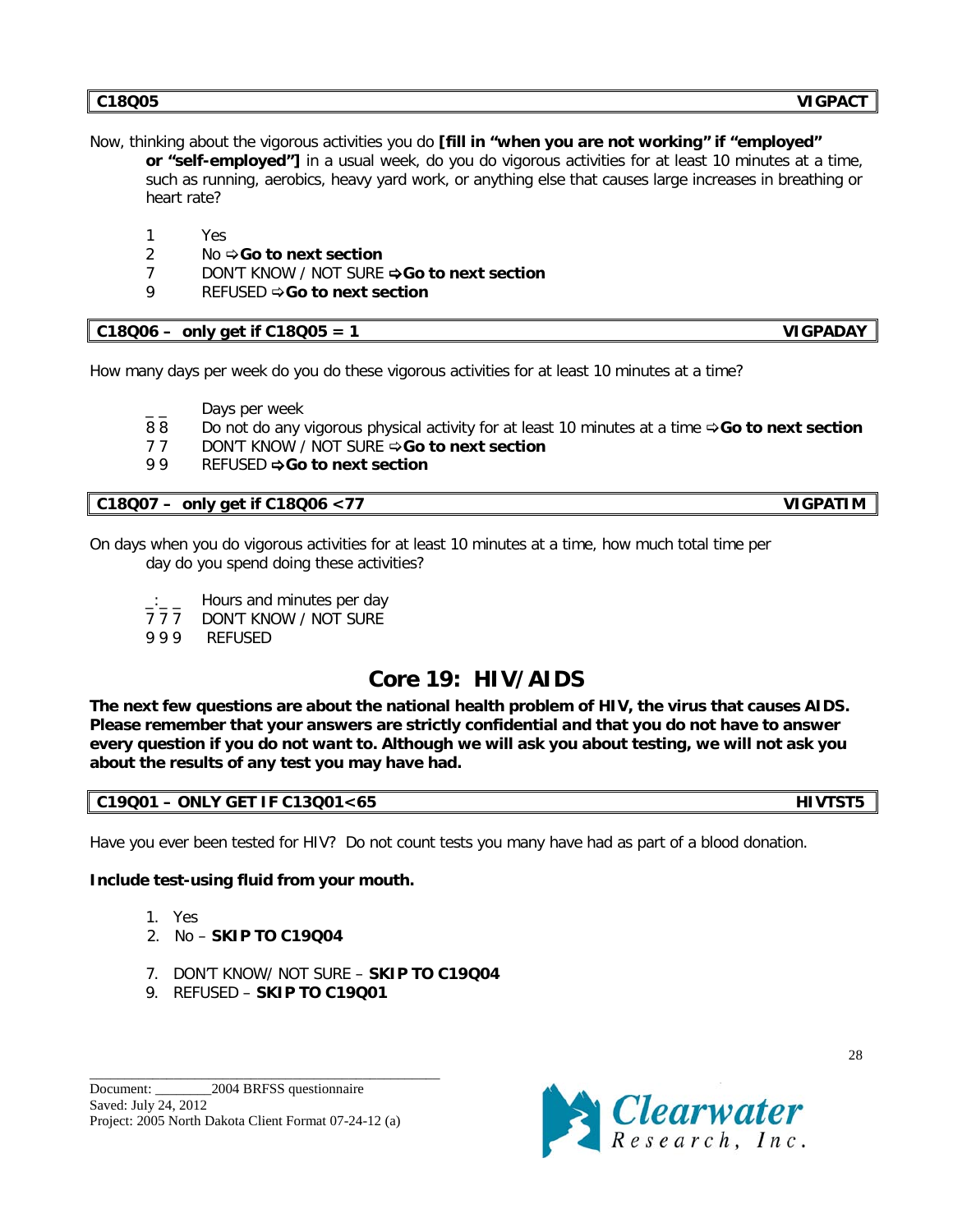## **C19Q02 – ONLY GET C19Q01=1 HIVTSTD2**

Not including blood donations, in what month and year was your last HIV test?

## **(Include saliva tests)**

## **NOTE: If response is before January 1985, code '777777' = DON'T KNOW/NOT SURE.**

**\_\_ \_\_ /\_\_ \_\_ \_\_ \_\_** Code month and year

77 7777.DON'T KNOW / NOT SURE 99 9999. REFUSED

## **C19Q03 – ONLY GET C19Q01=1 WHRTST7**

Where did you have your last HIV test at, a private doctor or HMO, at a counseling and testing site, at a hospital, at a clinic, in a jail or prison, at home, drug treatment facility or somewhere else?

\_\_ Facility code

- 01. Private doctor or HMO office–
- 02. Counseling and testing site –
- 03. Hospital –
- 04. Clinic
- 05. Jail or prison –
- 06. At home
- 07. Somewhere else
- 08. Drug treatment facility
- 77. DON'T KNOW / NOT SURE –
- 99. REFUSED –

## **C19Q04 – ONLY GET C13Q01<65 HIVRISK2**

I'm going to read you a list. When I'm done, please tell me if any of the situations apply to you. You don't need to tell me which one.

You have used intravenous drugs in the past year You have been treated for a sexually transmitted or venereal disease in the past year You have given or received money or drugs in exchange for sex in the past year You had anal sex without a condom in the past year

Do any of these situations apply to you?

- 1. Yes
- 2. No
- 7. DON'T KNOW/ NOT SURE
- 9. REFUSED

\_\_\_\_\_\_\_\_\_\_\_\_\_\_\_\_\_\_\_\_\_\_\_\_\_\_\_\_\_\_\_\_\_\_\_\_\_\_\_\_\_\_\_\_\_\_\_\_\_\_

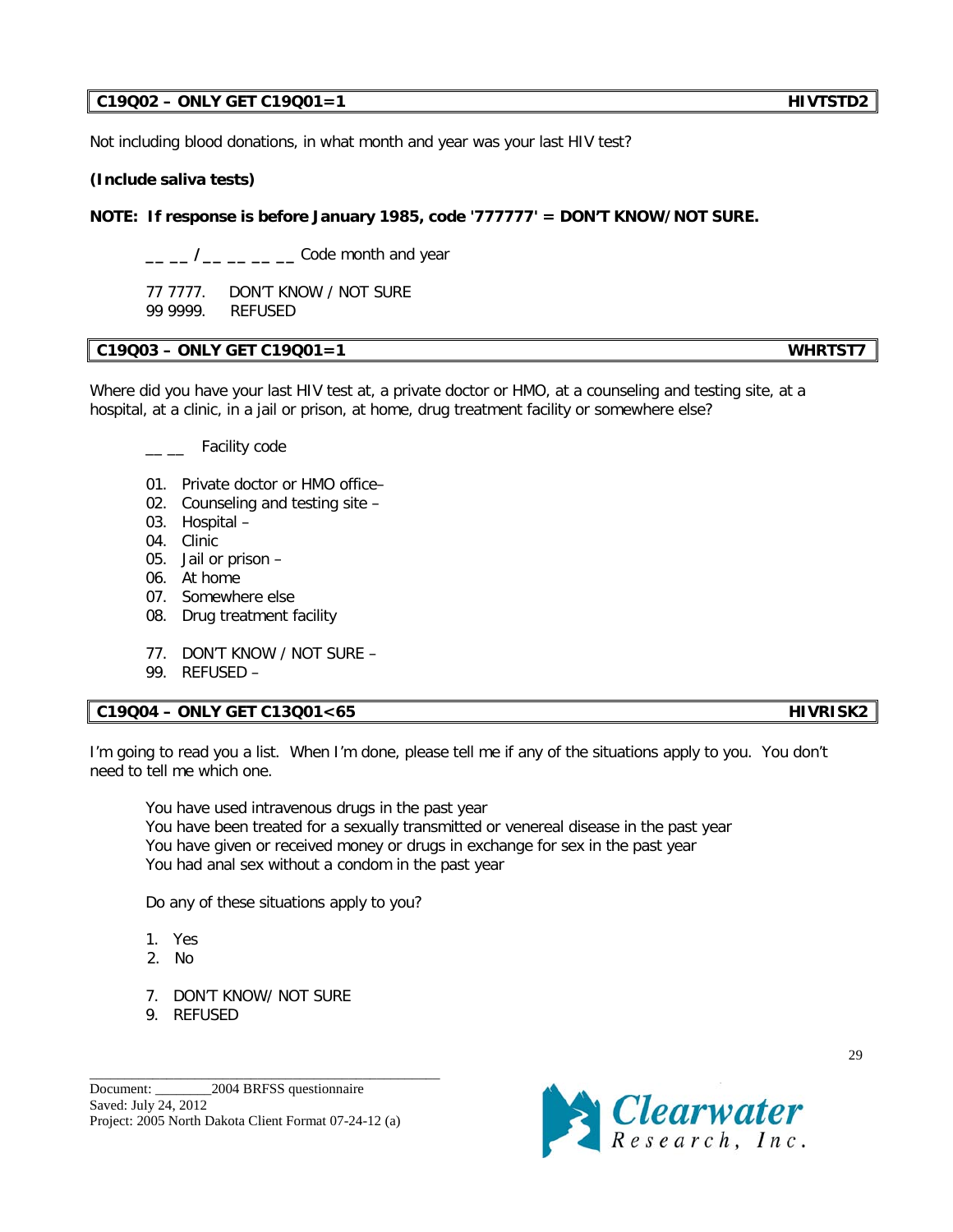# **Core 20: Emotional Support & Life Satisfaction**

**The next two questions are about emotional support and your satisfaction with life.**

**C20Q01 EMTSUPRT**

How often do you get the social and emotional support you need?

## **Please read**

- 1 Always
- 2 Usually
- 3 Sometimes
- 4 Rarely
- 5 Never
- 7 DON'T KNOW / NOT SURE
- 9 REFUSED

**C20Q02 LSATISFY**

In general, how satisfied are you with your life?

## **Please read**

- 1 Very satisfied
- 2 Satisfied
- 3 Dissatisfied
- 4 Very dissatisfied
- 7 DON'T KNOW / NOT SURE<br>9 REFLISED
- **REFUSED**

# **Module 5: Cardiovascular Health**

| $\cdots$<br>l would<br>k vou a few more questions<br>s about vour cardiovascular or heart health.<br>. like to ask |  |
|--------------------------------------------------------------------------------------------------------------------|--|
| ONLY GET IF C08001<br>M05C<br>-                                                                                    |  |

After you left the hospital following your heart attack did you go to any kind of outpatient rehabilitation? This is sometimes called "rehab." (249)

- 1 Yes
- 2 No
- 7 DON'T KNOW / NOT SURE
- 9 REFUSED

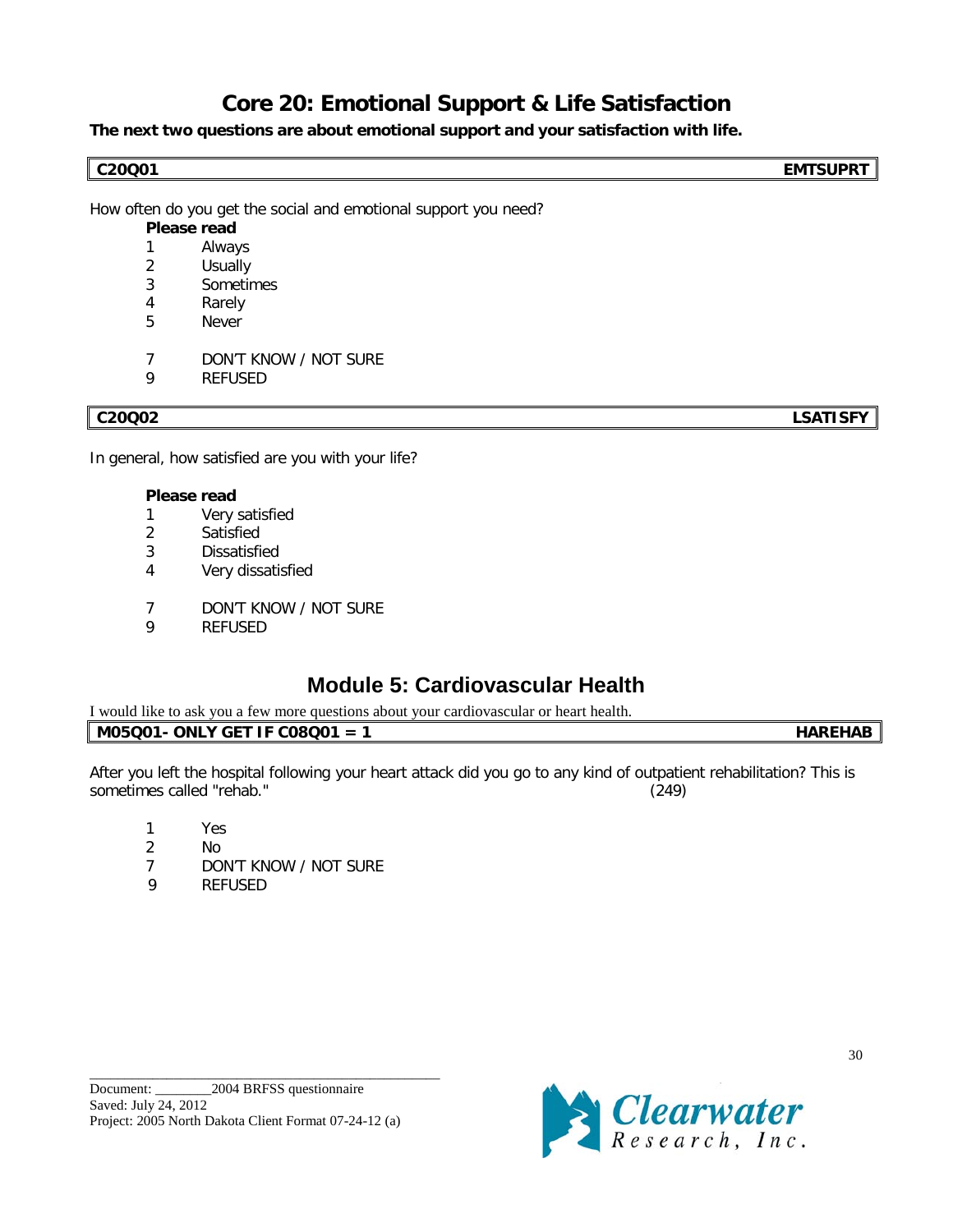## **M05Q02 ONLY GET IF C08Q03 = 1** STREHAB

After you left the hospital following your stroke did you go to any kind of outpatient rehabilitation? This is sometimes called "rehab." (250)

- 1 Yes
- 2 No
- 7 DON'T KNOW / NOT SURE
- 9 REFUSED

## **M05Q03 CVDASPRN**

Do you take aspirin daily or every other day? (251)

- 1 Yes  $\Rightarrow$  **Go to next module**
- 2 No
- 7 DON'T KNOW / NOT SURE
- 9 REFUSED

Do you have a health problem or condition that makes taking aspirin unsafe for you? (252)

## **If "Yes," ask** "Is this a stomach condition**?" Code upset stomach as stomach problems.**

- 1 Yes, not stomach related
- 2 Yes, stomach problems
- 3 No
- 7 DON'T KNOW / NOT SURE
- 9 REFUSED

# **Module 6: Actions to Control High Blood Pressure**

## **M06Q01 ONLY GET IF C06Q01 = 1** BPEATHBT

Are you now doing any of the following to help lower or control your high blood pressure:

(Are you) changing your eating habits (to help lower or control your high blood pressure)? (253)

- 1 Yes
- 2 No
- 7 DON'T KNOW / NOT SURE
- 9 REFUSED

\_\_\_\_\_\_\_\_\_\_\_\_\_\_\_\_\_\_\_\_\_\_\_\_\_\_\_\_\_\_\_\_\_\_\_\_\_\_\_\_\_\_\_\_\_\_\_\_\_\_



**M05Q04 ASPUNSAF**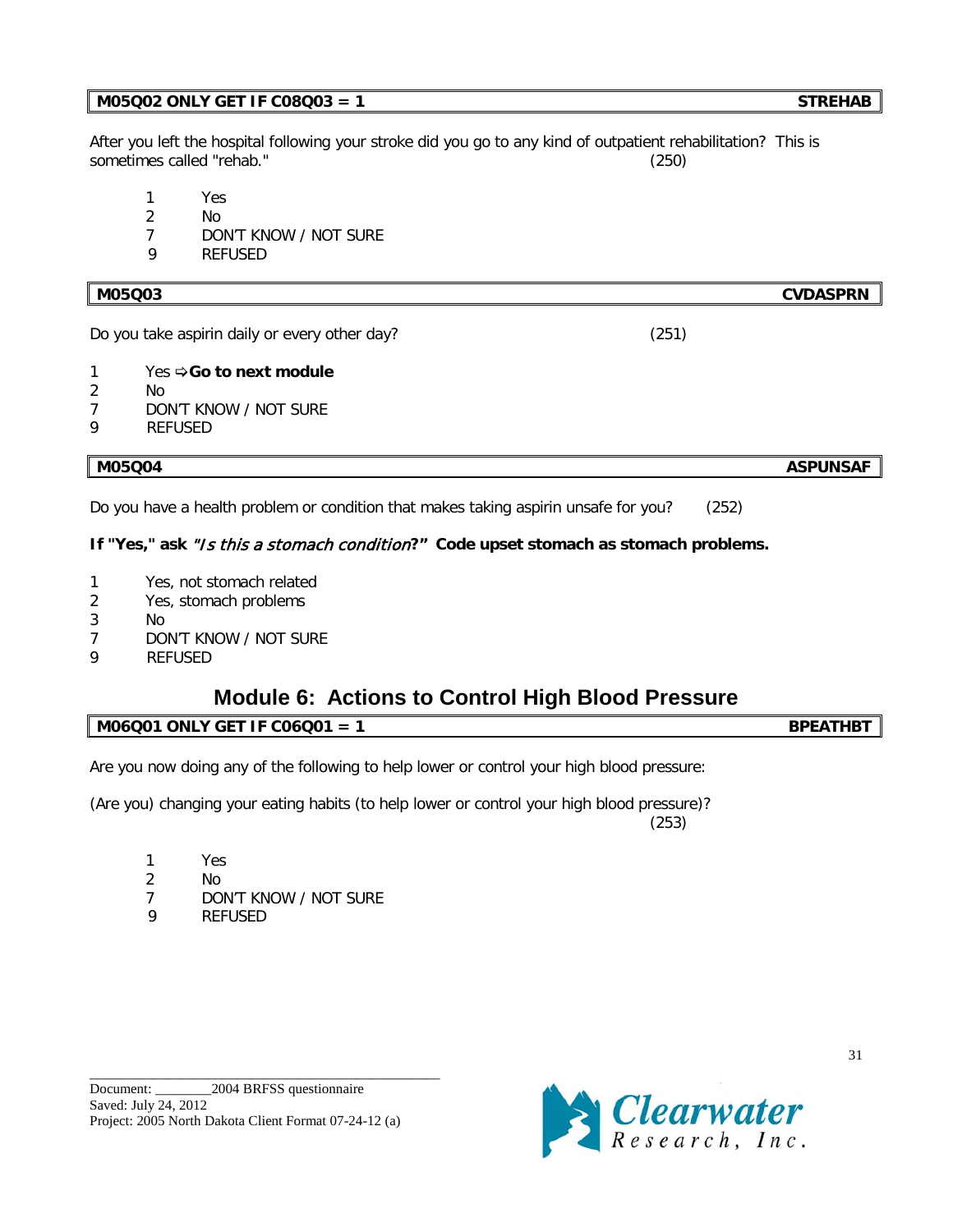|                | (Are you) cutting down on salt (to help lower or control your high blood pressure)? | (254)           |
|----------------|-------------------------------------------------------------------------------------|-----------------|
| 1              | Yes                                                                                 |                 |
| $\overline{2}$ | N <sub>0</sub>                                                                      |                 |
| 3              | Do not use salt                                                                     |                 |
| 7              | DON'T KNOW / NOT SURE                                                               |                 |
| 9              | <b>REFUSED</b>                                                                      |                 |
|                | M06Q03 ONLY GET IF C06Q01 = 1                                                       | <b>BPALCHOL</b> |
|                | (Are you) reducing alcohol use (to help lower or control your high blood pressure)? | (255)           |
| 1              | Yes                                                                                 |                 |
| $\overline{2}$ | <b>No</b>                                                                           |                 |
| 3              | Do not drink                                                                        |                 |
| 7              | DON'T KNOW / NOT SURE                                                               |                 |
| 9              | <b>REFUSED</b>                                                                      |                 |
|                | M06Q04 ONLY GET IF C06Q01 = 1                                                       | <b>BPEXER</b>   |
|                | (Are you) exercising (to help lower or control your high blood pressure)?<br>(256)  |                 |
| 1              | Yes                                                                                 |                 |
| $\overline{2}$ | No                                                                                  |                 |
| 7              | <b>DON'T KNOW / NOT SURE</b>                                                        |                 |
| 9              | <b>REFUSED</b>                                                                      |                 |
|                | M06Q05 ONLY GET IF C06Q01 = 1                                                       | <b>BPEATADV</b> |

**M06Q02 ONLY GET IF C06Q01 = 1** BPSALT

Has a doctor or other health professional EVER advised you to do any of the following to help lower or control your high blood pressure:

(Ever advised you to) change your eating habits (to help lower or control your high blood pressure)?

- 1 Yes
- 2 No
- 7 DON'T KNOW / NOT SURE
- 9 REFUSED

\_\_\_\_\_\_\_\_\_\_\_\_\_\_\_\_\_\_\_\_\_\_\_\_\_\_\_\_\_\_\_\_\_\_\_\_\_\_\_\_\_\_\_\_\_\_\_\_\_\_



(257)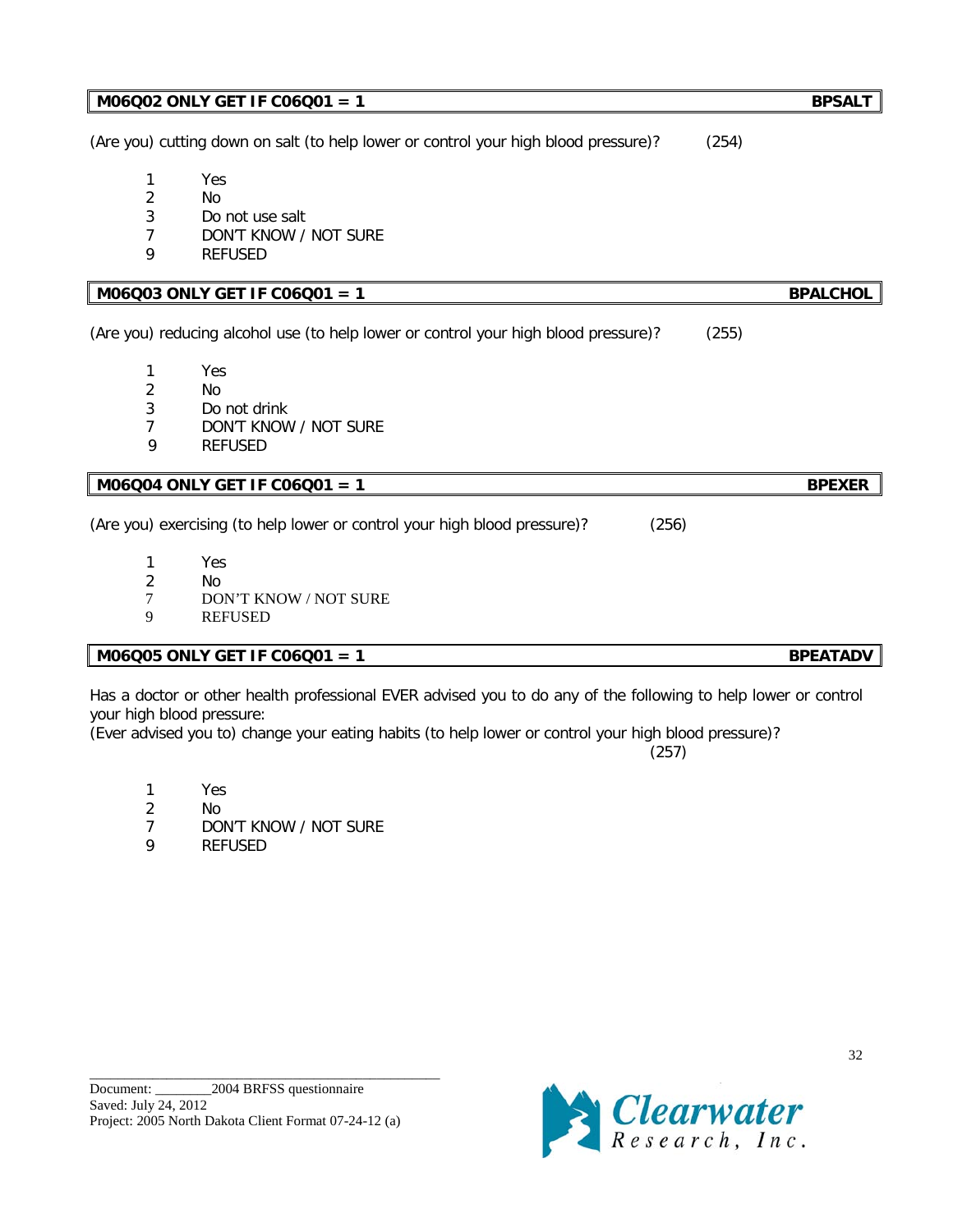\_\_\_\_\_\_\_\_\_\_\_\_\_\_\_\_\_\_\_\_\_\_\_\_\_\_\_\_\_\_\_\_\_\_\_\_\_\_\_\_\_\_\_\_\_\_\_\_\_\_

33

## **M06Q06 ONLY GET IF C06Q01 = 1** BPSLTADV

(Ever advised you to) cut down on salt (to help lower or control your high blood pressure)? (258)

- 1 Yes
- 2 No
- 3 Do not use salt
- 7 DON'T KNOW / NOT SURE
- 9 REFUSED

## **M06Q07 ONLY GET IF C06Q01 = 1** BPALCADV

(Ever advised you to) reduce alcohol use (to help lower or control your high blood pressure)? (259)

- 1 Yes 2 No
- 3 Do not drink
- 7 DON'T KNOW / NOT SURE
- 9 REFUSED

## **M06Q08 ONLY GET IF C06Q01 = 1** BPEXRADV

(Ever advised you to) exercise (to help lower or control your high blood pressure)? (260)

- 1 Yes
- 2 No
- 7 DON'T KNOW / NOT SURE
- 9 REFUSED

## **M06Q09 ONLY GET IF C06Q01 = 1** BPMEDADV

(Ever advised you to) take medication (to help lower or control your high blood pressure)? (261)

- 1 Yes
- 2 No
- 7 DON'T KNOW / NOT SURE
- 9 REFUSED

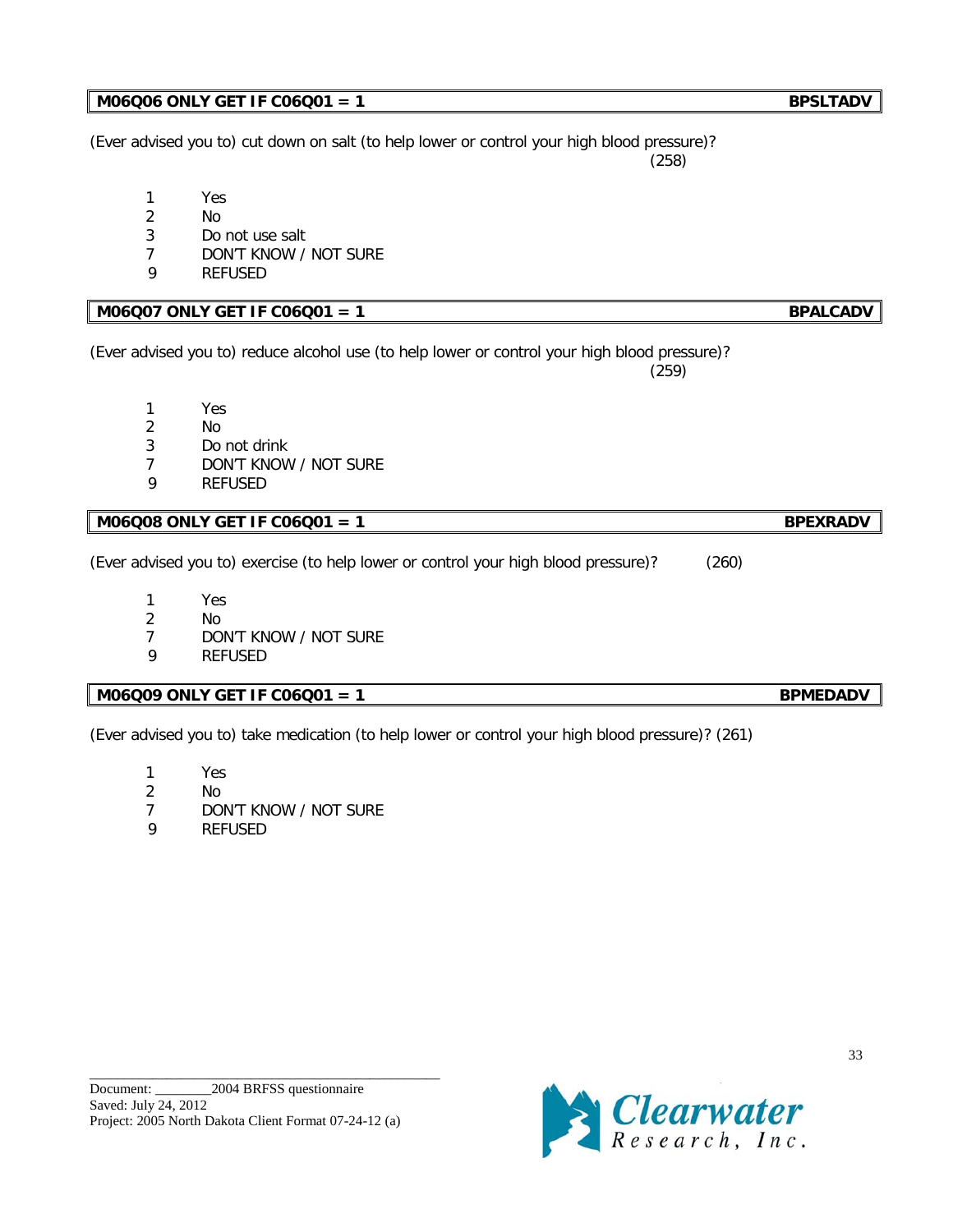## $M06Q10$  ONLY GET IF  $CO6Q01 = 1$

Were you told on **two or more different visits** to a doctor or other health professional that you had high blood pressure? (262)

**If "Yes" and respondent is** female**, ask:** "Was this only when you were pregnant?"

- 1 Yes
- 2 Yes, but female told only during pregnancy
- 3 No
- 4 TOLD BORDERLINE OR PRE-HYPERTENSIVE
- 7 DON'T KNOW / NOT SURE
- 9 REFUSED

## **Module 10: Random Child Selection**

**If Core Q13.6= 1; INTERVIEWER: "**Previously, you indicated there was one child age 17 or younger in your household. I would like to ask you some questions about that child."  $\Rightarrow$  **Go to Q1**.

**If Core 13.6 is >1 and Core Q13.6 does not equal to 88 or 99; INTERVIEWER:** "Previously, you indicated there were [number] children age 17 or younger in your household. Think about those [number] children in order of their birth, from oldest to youngest. The oldest child is the first child and the youngest child is the last. Please include children with the same birth date, including twins, in the order of their birth."

## **CATI INSTRUCTION: RANDOMLY SELECT ONE OF THE CHILDREN. This is the "Xth" child. Please substitute "Xth" child's number in all questions below.**

**INTERVIEWER:** "I have some additional questions about one specific child. The child I will be referring to is the "Xth" **[CATI: please fill in correct number]** child in your household. All following questions about children will be about the "Xth" **[CATI: please fill in]** child."

## **M10Q01- ONLY GET IF C13Q06 <88 RCSBIRTH**

What is the birth month and year of the "**Xth**" child? (294-299)

 $_{-}/_{-}$   $_{-}$   $_{-}$  Code month and year 7 7/ 7 7 7 7 DON'T KNOW / NOT SURE 9 9/ 9 9 9 9 REFUSED

**M10Q02 - ONLY GET IF C13Q06 <88 RCSGENDR**

Is the child a boy or a girl? (300)

- 1 Boy
- 2 Girl 9 REFUSED
- \_\_\_\_\_\_\_\_\_\_\_\_\_\_\_\_\_\_\_\_\_\_\_\_\_\_\_\_\_\_\_\_\_\_\_\_\_\_\_\_\_\_\_\_\_\_\_\_\_\_ Document: 2004 BRFSS questionnaire Saved: July 24, 2012 Project: 2005 North Dakota Client Format 07-24-12 (a)

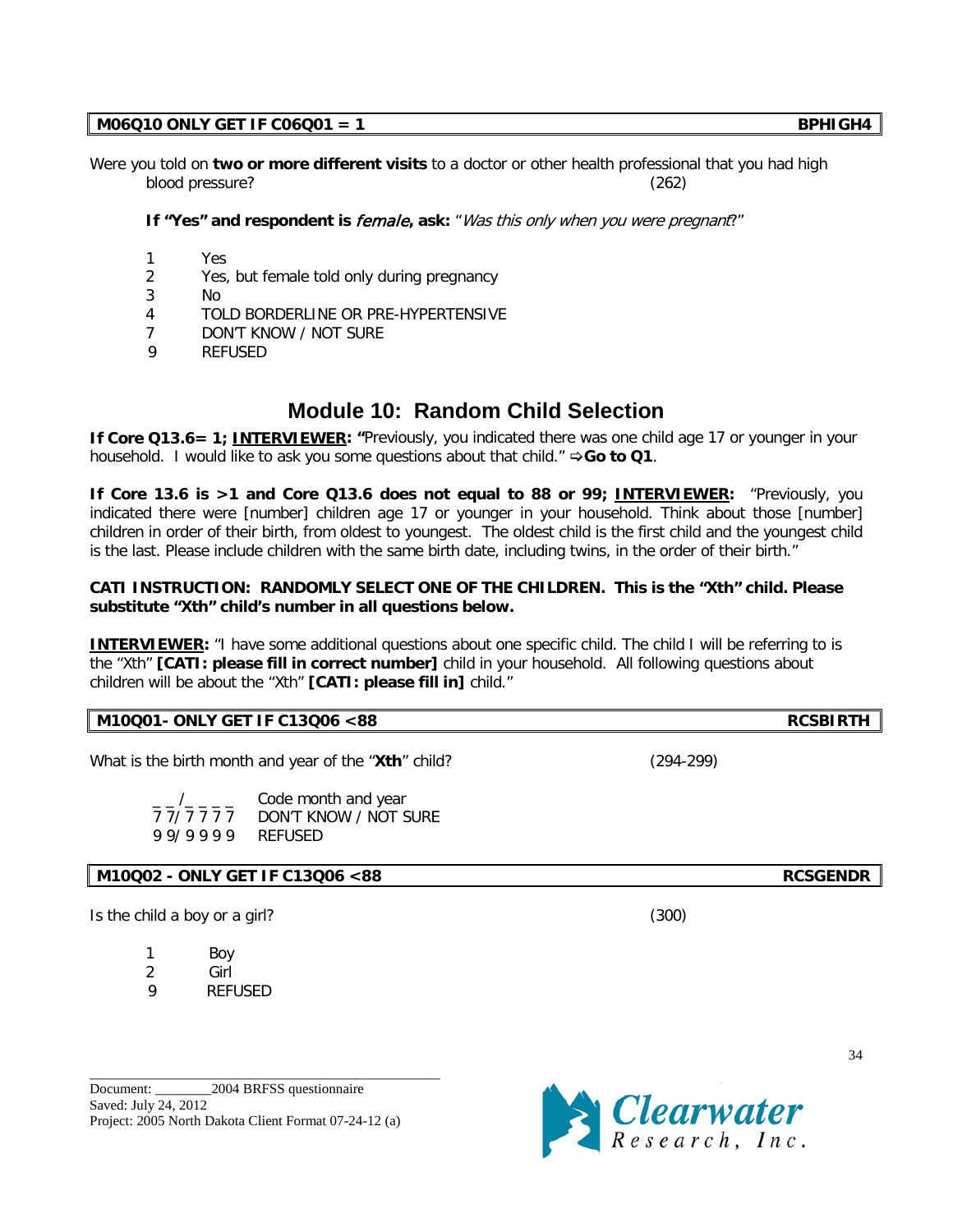| Is the child Hispanic or Latino?                                                   |                                                                                                                                                                                                                                          | (301)         |                 |
|------------------------------------------------------------------------------------|------------------------------------------------------------------------------------------------------------------------------------------------------------------------------------------------------------------------------------------|---------------|-----------------|
| 1<br>$\overline{2}$<br>$\overline{7}$<br>9                                         | Yes<br>No<br>DON'T KNOW / NOT SURE<br><b>REFUSED</b>                                                                                                                                                                                     |               |                 |
|                                                                                    | M10Q04- ONLY GET IF C13Q06 <88                                                                                                                                                                                                           |               | <b>RCSRACE</b>  |
|                                                                                    | Which one or more of the following would you say is the race of the child?                                                                                                                                                               | $(302 - 307)$ |                 |
|                                                                                    | [Check all that apply]                                                                                                                                                                                                                   |               |                 |
| Please read<br>1<br>$\overline{2}$<br>3<br>4<br>5<br>6<br>8<br>$\overline{7}$<br>9 | White<br><b>Black or African American</b><br>Asian<br>Native Hawaiian or Other Pacific Islander<br>American Indian, Alaska Native<br><b>or</b><br><b>DO NOT READ</b><br>No additional choices<br>DON'T KNOW / NOT SURE<br><b>REFUSED</b> |               |                 |
|                                                                                    | M10Q05 - ONLY GET IF M10Q04 HAS MORE THAN ONE RESPONSE                                                                                                                                                                                   |               | <b>RCSBRACE</b> |
|                                                                                    | Which one of these groups would you say best represents the child's race?                                                                                                                                                                | (308)         |                 |
| 1<br>$\overline{2}$<br>3<br>4<br>5<br>6<br>7<br>9                                  | White<br><b>Black or African American</b><br>Asian<br>Native Hawaiian or Other Pacific Islander<br>American Indian, Alaska Native<br>Other<br>DON'T KNOW / NOT SURE<br><b>REFUSED</b>                                                    |               |                 |

**M10Q03- ONLY GET IF C13Q06 <88** RCHISLAT

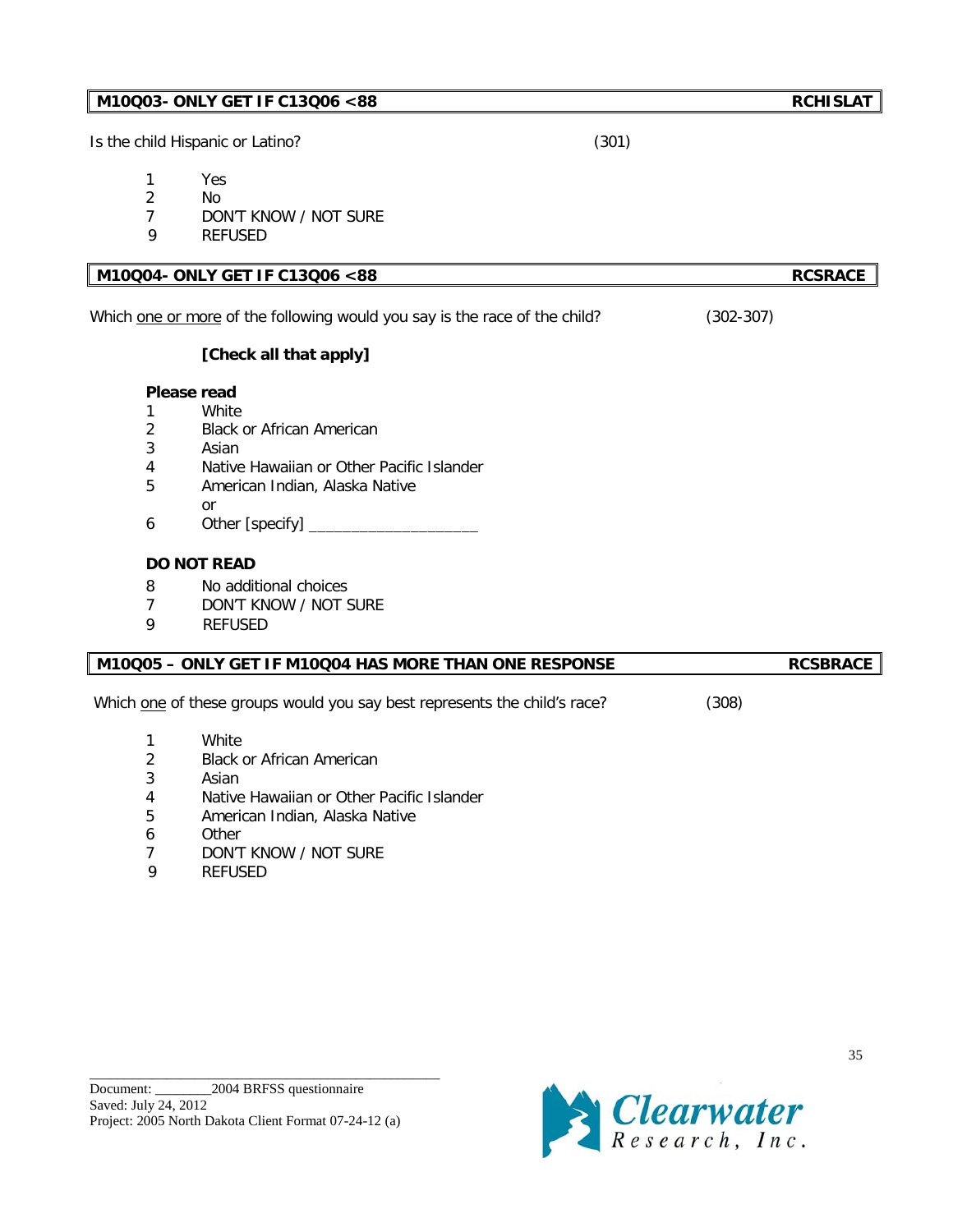How are you related to the child? (309)

### **Please read**

- 1 Parent (mother or father) include biologic, step or adoptive parent
- 2 Grandparent
- 3 Foster parent or guardian [other than parent or grandparent]
- 4 Sibling (brother or sister) include biologic, step and adoptive sibling
- 5 Other relative
- 6 Not related in any way

## **DO NOT READ**

- 7 DON'T KNOW / NOT SURE
- 9 REFUSED

## **State Added Section 1: Occupation**

## **ND01Q01 – C13Q08=1,2,6,7 OCCHOURS**

Previously, you indicated you were [insert response from C13Q08]. On the average, how many hours per week, if any, do you work at a job or business?

- Number of hours (76 = 76 or more hours)
- 88 Do not work/None [GO TO NEXT MODULE]
- 77 DON'T KNOW / NOT SURE [GO TO NEXT MODULE]
- 99 REFUSED [GO TO NEXT MODULE]

## **ND01Q02 – ND01Q01<>77,88,99 OCCWORK**

**PROBE FOR SPECIFIC OCCUPATION AND INDUSTRY – THIS WILL BE AT LEAST TWO WORDS IN MOST CASES. FOR EXAMPLE: MECHANIC IS NOT SUFFICIENT BUT DIESEL ENGINE MECHANIC WOULD BE SUFFICIENT. TEACHER WOULD NOT BE SUFFICIENT BUT HIGH SCHOOL SCIENCE TEACHER OR 1ST GRADE TEACHER WOULD BE SUFFICIENT. MANUFACTURING IS NOT SUFFICIENT, MANUFACTURING WIDGETS WOULD BE SUFFICIENT.** 

**What kind of work do you do now? (For example: registered nurse, personnel manager, supervisor of order department, auto mechanic, accountant)**

Specify: \_\_\_\_\_\_\_\_\_\_\_\_\_

77 DON'T KNOW / NOT SURE 99 REFUSED

\_\_\_\_\_\_\_\_\_\_\_\_\_\_\_\_\_\_\_\_\_\_\_\_\_\_\_\_\_\_\_\_\_\_\_\_\_\_\_\_\_\_\_\_\_\_\_\_\_\_

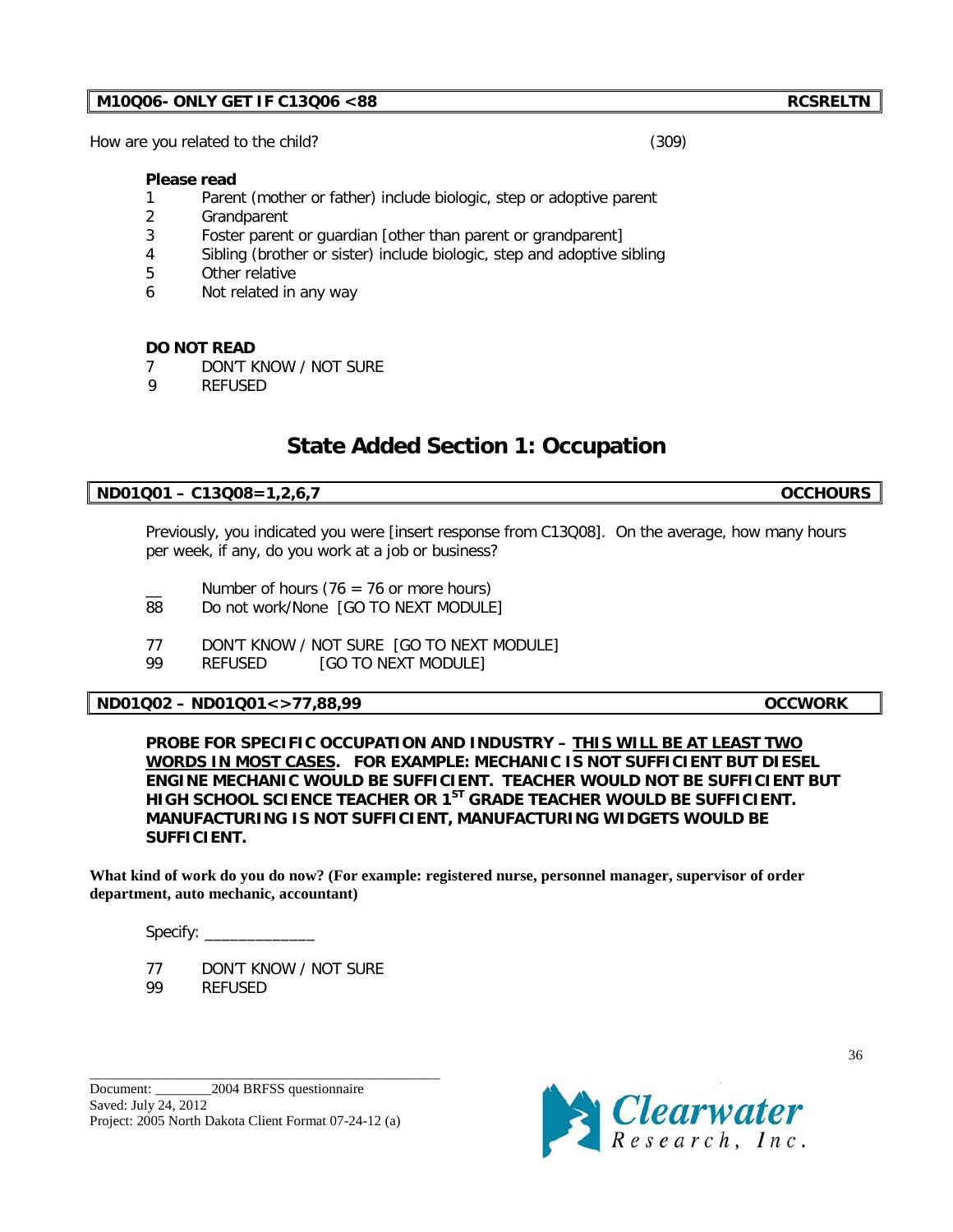## **ND01Q03 – ND01Q01<>77,88,99 OCCIND**

What kind of business or industry is this? (For example: hospital, newspaper publishing, mail order house, auto repair shop, bank)

Specify: \_\_\_\_\_\_\_\_\_\_\_\_\_

77 DON'T KNOW / NOT SURE

99 REFUSED

## **ND01Q04 – ND01Q01<>77,88,99 OCCCAT**

Which of the following most accurately describes the type of work or business you currently work in most often? Would you say…

- 10 State government employee
- 11 Other government employee
- 12 Farmer or rancher
- 13 Other farm or ranch worker
- 14 Manufacturing
- 15 Health Care
- 16 Food or drink server (waiter, waitress, bartender)
- 17 Wholesale or retail sales
- 18 Financial services
- 19 Other
- 77 DON'T KNOW / NOT SURE
- 99 REFUSED

## **ND01Q05 – ND01Q01<>77,88,99 OCCMISS**

Excluding vacation days or other planned days off, during the past 12 months, how many days did you miss work due to physical or mental illness?

Number of days

888 None

777 DON'T KNOW / NOT SURE

999 REFUSED

# **State Added Section 2: Child Asthma**

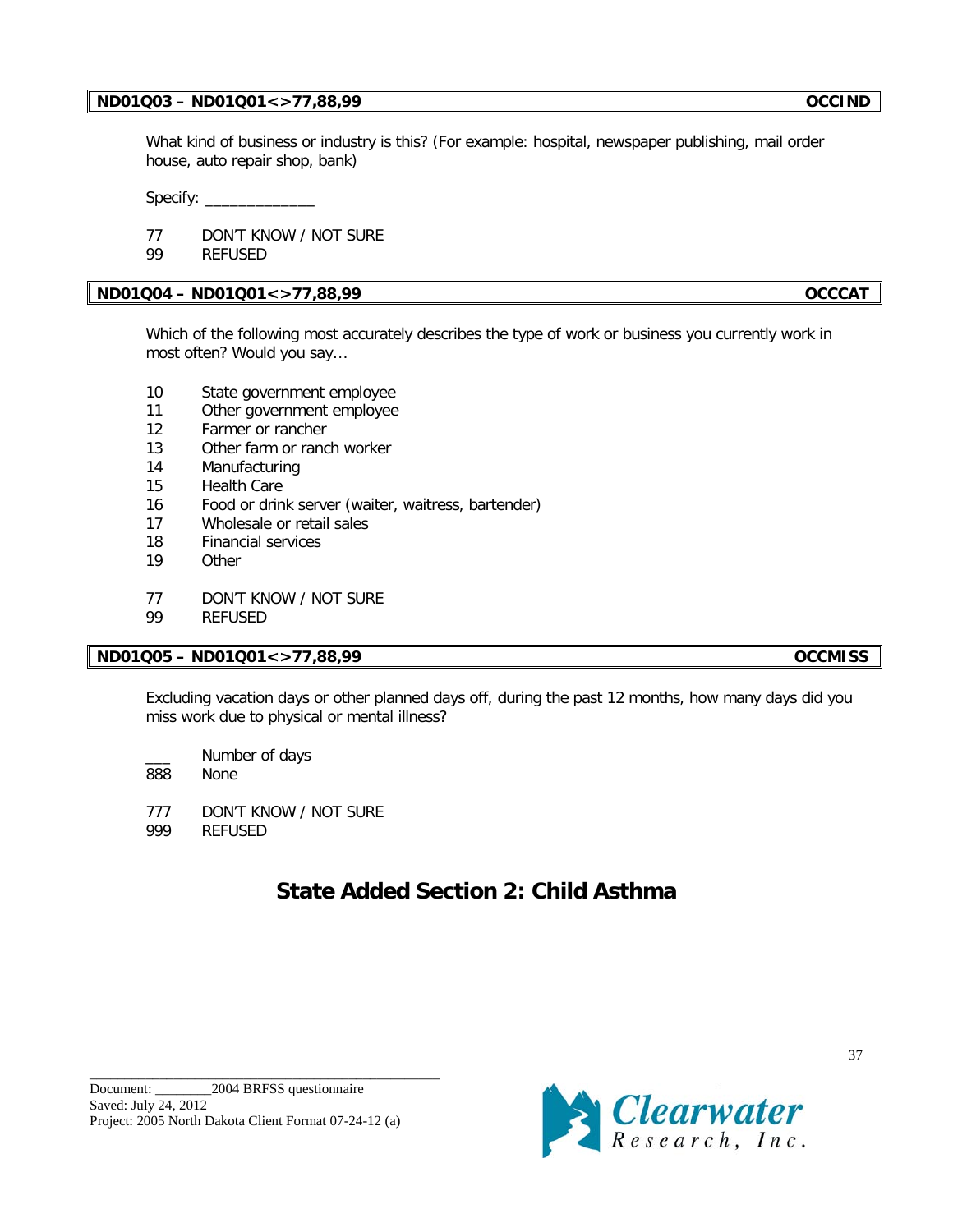\_\_\_\_\_\_\_\_\_\_\_\_\_\_\_\_\_\_\_\_\_\_\_\_\_\_\_\_\_\_\_\_\_\_\_\_\_\_\_\_\_\_\_\_\_\_\_\_\_\_

These next questions relate to the **[randomly selected child].** Has a doctor or other health professional ever told you that **[randomly selected child]** has asthma?

1 Yes

- 2 No
- 7 DON'T KNOW / NOT SURE
- 9 REFUSED

## **ND02Q02 – ND02Q01=1 NOWCASTH**

Does **[randomly selected child in household]** still have asthma?

- 1 Yes
- 2 No
- 7 DON'T KNOW / NOT SURE)
- 9 REFUSED

## **ND02Q03 – ND02Q02=1 STEROID**

During the past 12 months, did **[randomly selected child in household]** take Prednisone or another steroid such as a pill, capsule, or injection to help control his or her asthma?

- 1 Yes
- 2 No
- 7 DON'T KNOW / NOT SURE
- 9 REFUSED

**ND02Q04 – ND02Q02=1 PREVMED**

Does **[randomly selected child in household]** currently take the preventive kind of asthma medication used everyday to protect his/her lungs and keep him/her from having an attack? Include both pills and inhalers. This is different from inhalers used for quick relief.

- 1 Yes
- 2 No
- 7 DON'T KNOW / NOT SURE
- 9 REFUSED

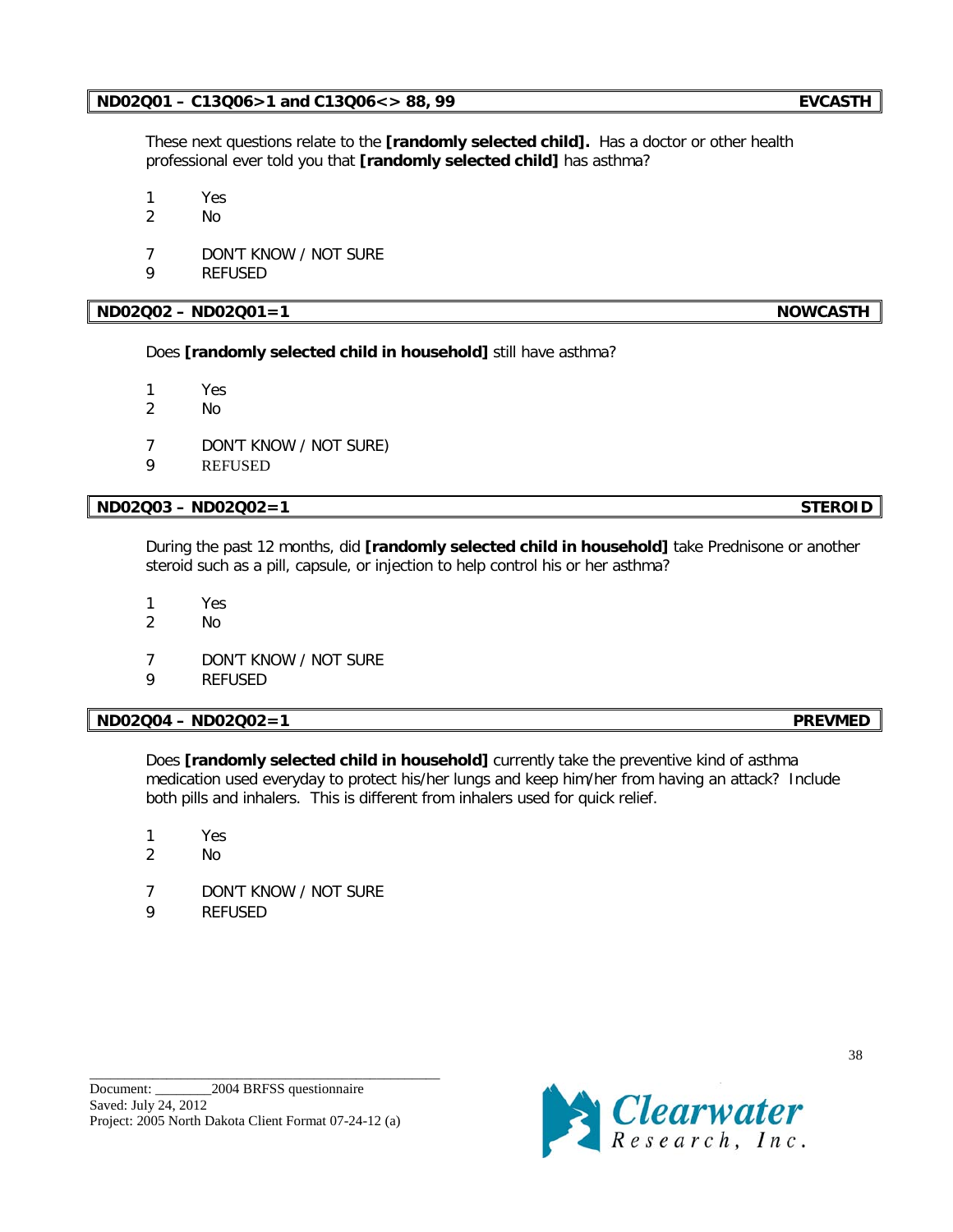## **ND02Q05 – ND02Q02=1** ASTHSYMP

Symptoms of asthma include cough, wheezing, shortness of breath, chest tightness, and phlegm production when you don't have a cold or respiratory infection. During the past 30 days, how often did **[randomly selected child in household]** have any symptoms of asthma? Would you say two days a week or less, three to six days a week, daily but not all the time, continually, or none?

- 1 Two days a week or less
- 2 Three to six days a week
- 3 Daily but not all the time
- 4 Continually
- 8 None
- 7 DON'T KNOW / NOT SURE
- 9 REFUSED

## **ND02Q06 – ND02Q02=1 DIFSLEEP**

During the past 30 days, how many days did symptoms of asthma make it difficult for **[randomly selected child in household]** to stay asleep? Would you say two nights a month or less, three or four nights a month, more than one night per week, every night or almost every night, or none?

- 1 Two nights a month or less
- 2 Three or four nights a month
- 3 More than one night per week
- 4 Every night or almost every night
- 8 None
- 7 DON'T KNOW / NOT SURE
- 9 REFUSED

## **ND02Q07 – ND02Q02=1 MISSCH**

During the past 30 days, how many days of **[daycare or preschool/school/school or work]** did **[randomly selected child in household]** miss because of his/her asthma?

- Days missed
- 66 Home schooled
- 77 DON'T KNOW / NOT SURE
- 99 REFUSED

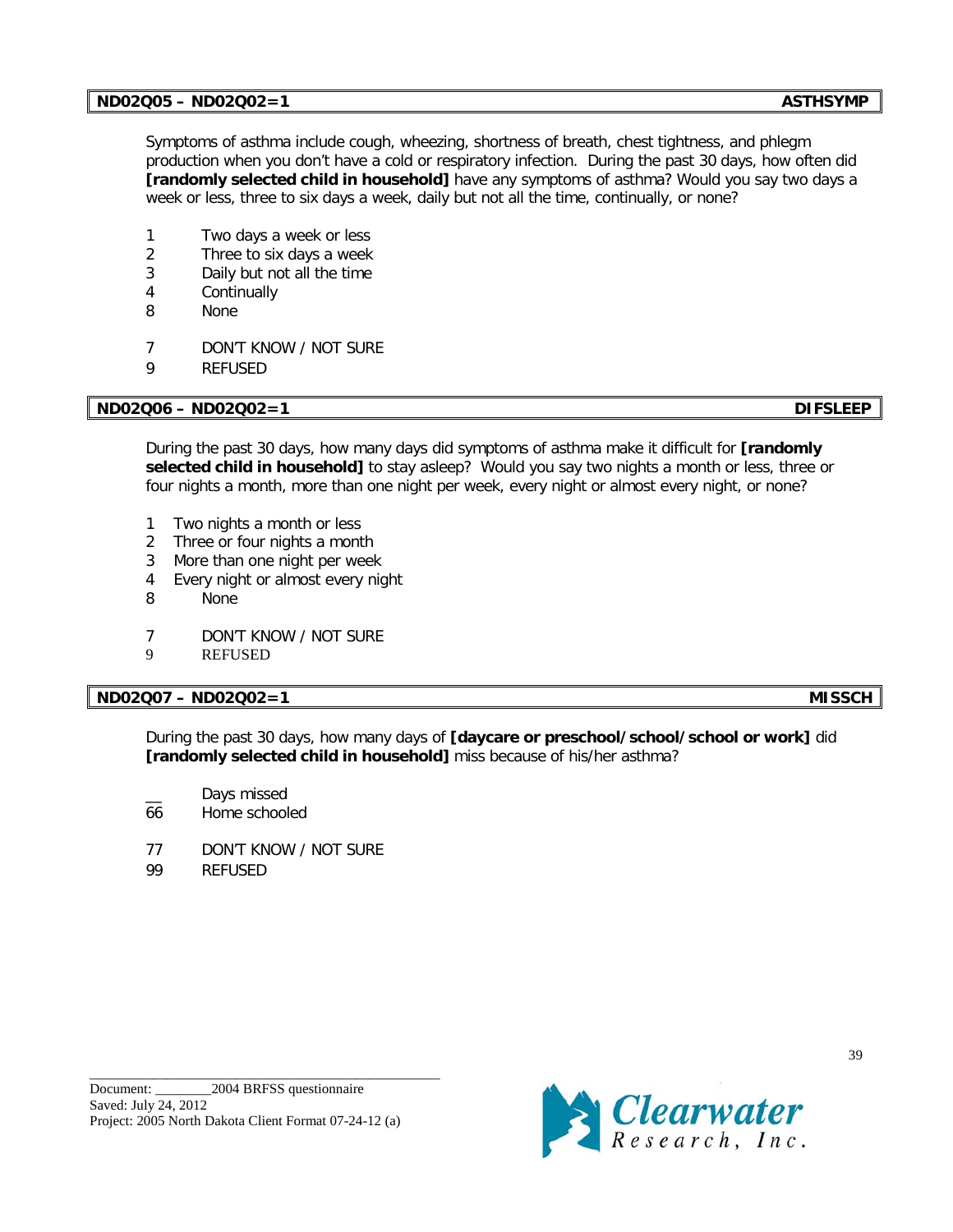## **ND02Q08 – ND02Q02=1 DIFACTV**

During the past 30 days, how many days was **[randomly selected child in household]** unable to do his/her usual activities because of asthma symptoms?

- Number of days
- 77 DON'T KNOW / NOT SURE
- 99 REFUSED

## **ND02Q09 – ND02Q02=1** ANIMAL

Is there a bird, cat, dog or other pet with fur that spends some or all the time in the house?

1 Yes

- 2 No
- 7 DON'T KNOW / NOT SURE
- **9** REFUSED

**ND02Q10 – ND02Q02=1 INSMOKE**

Does anyone, including household members or guests, smoke inside the home?

- 1 Yes
- 2 No
- 7 DON'T KNOW / NOT SURE
- 9 REFUSED

## **ND02Q11 – ND02Q02=1 HEAT**

What type of home heating do you use?

- 1 Burn coal
- 2 Burn wood
- 3 Burn natural gas or bottled gas
- 4 Burn oil
- 5 Electricity
- 6 Other
- 7 DON'T KNOW / NOT SURE
- 9 REFUSED

\_\_\_\_\_\_\_\_\_\_\_\_\_\_\_\_\_\_\_\_\_\_\_\_\_\_\_\_\_\_\_\_\_\_\_\_\_\_\_\_\_\_\_\_\_\_\_\_\_\_

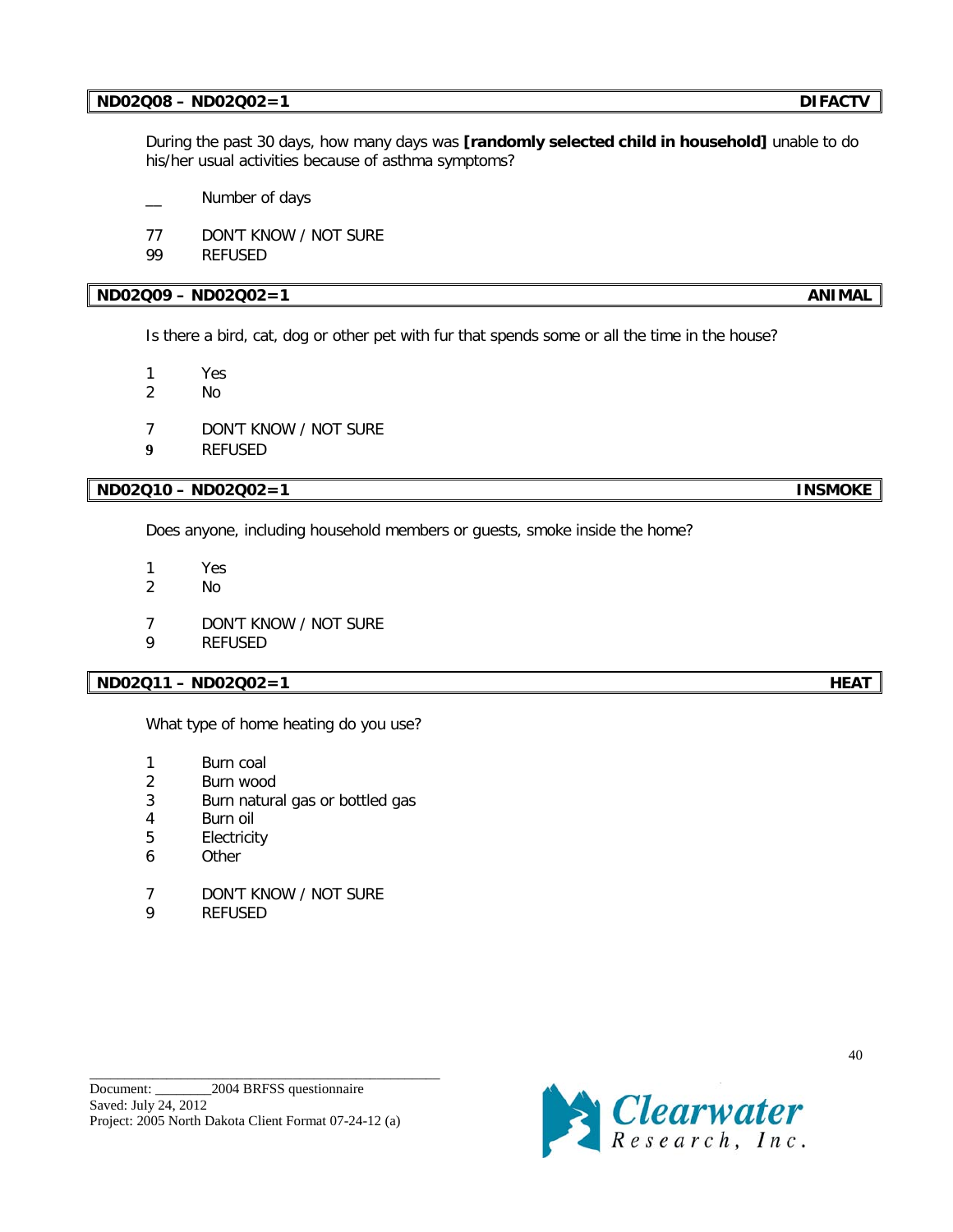## **ND02Q12 – ND02Q02=1 FIREPLAC**

During the cold months, about how often do you light a fire in the fireplace to burn wood or other solid fuel? Do not include gas fireplaces only. Would you say less than once per month, more than once per month but not every week, more than once per week but not every day, daily or never?

- 1 Less than once per month
- 2 More than once per month but not every week
- 3 More than once per week but not every day
- 4 Daily
- 5 Never or no fireplace
- 7 DON'T KNOW / NOT SURE
- 9 REFUSED

# **State Added Section 3: Lead**

## **ND03Q01 – CHILDAGE2<6 HOUSE**

Does the **[randomly selected child in household]** live in a house built before 1970?

- 1 Yes
- 2 No
- 7 DON'T KNOW / NOT SURE
- 9 REFUSED

## **ND03Q02 – CHILDAGE2<6 TESTLEAD**

Has the **[randomly selected child in household]** ever been tested for lead [pronounced "led"] poisoning?

- 1 Yes
- 2 No
- 7 DON'T KNOW / NOT SURE
- 9 REFUSED

## **ND03Q03 – ND03Q02=1 HIGHLEAD**

Did the result indicate that the **[randomly selected child in household]** had lead poisoning or high lead [pronounced "led"]?

- 1 Yes
- 2 No
- 7 DON'T KNOW / NOT SURE

\_\_\_\_\_\_\_\_\_\_\_\_\_\_\_\_\_\_\_\_\_\_\_\_\_\_\_\_\_\_\_\_\_\_\_\_\_\_\_\_\_\_\_\_\_\_\_\_\_\_

9 REFUSED

Document: 2004 BRFSS questionnaire Saved: July 24, 2012 Project: 2005 North Dakota Client Format 07-24-12 (a)

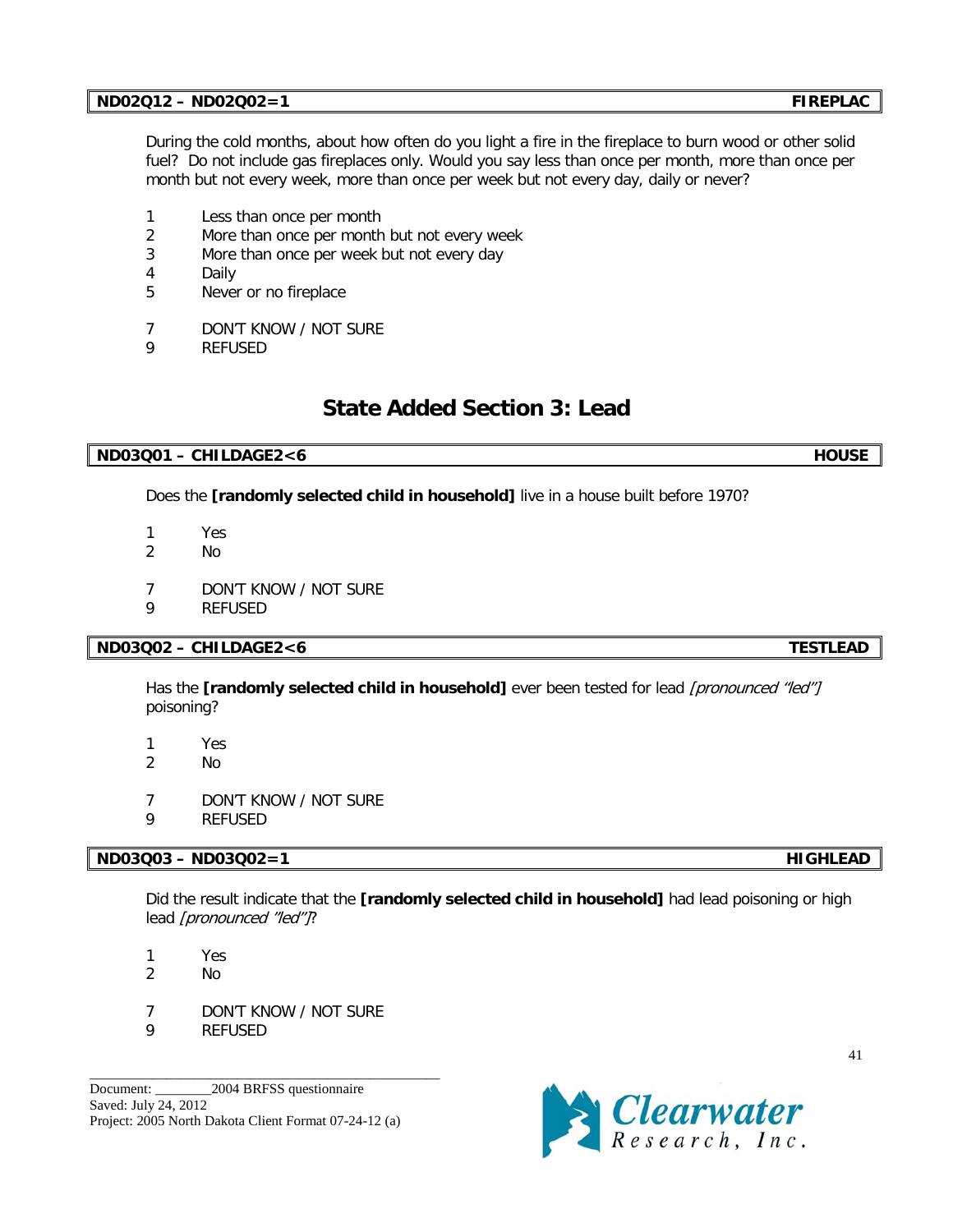# **State Added Section 4: Oral Tobacco**

## **ND04Q01 USEEVER2**

Have you ever used or tried any smokeless tobacco products such as chewing tobacco or snuff?

- 1 Yes
- 2 No
- 7 DON'T KNOW / NOT SURE
- 9 REFUSED

## **ND04Q02 – ND04Q01=1 USENOW2**

Do you currently use chewing tobacco or snuff every day, some days, or not at all?

- 1 Every day
- 2 Some days
- 3 Not at all
- 7 DON'T KNOW / NOT SURE
- 9 REFUSED

# **State Added Section 5: Mental Health**

## **ND05Q01 DRGTREAT**

During the past 12 months was there any time when you needed treatment for a drug or alcohol problem but didn't get it because you couldn't afford it?

- 1 Yes
- 2 No
- 7 DON'T KNOW / NOT SURE
- 9 REFUSED

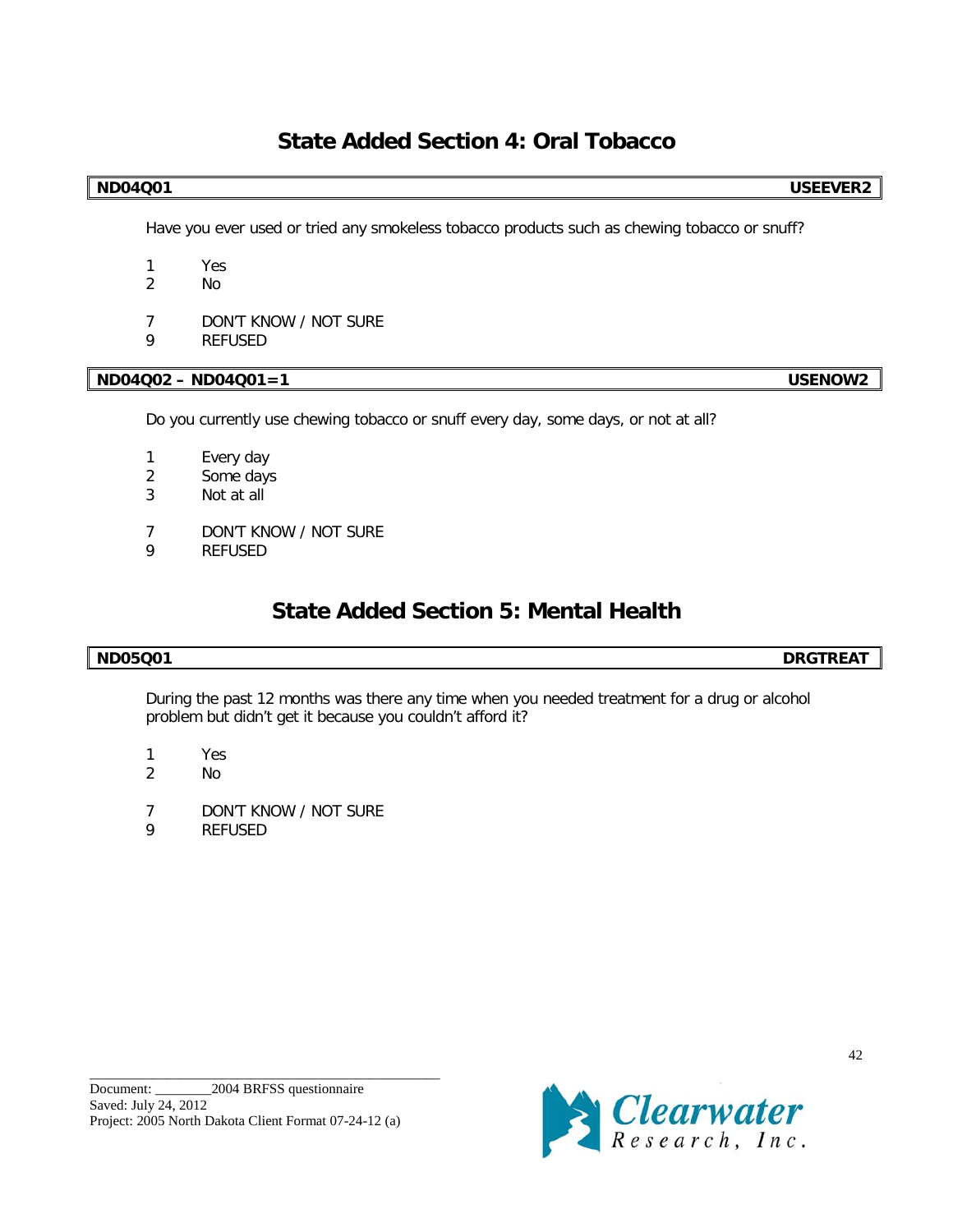During the past 12 months was there any time when you needed mental health care or counseling but didn't get it because you couldn't afford it?

1 Yes

- 2 No
- 7 DON'T KNOW / NOT SURE
- 9 REFUSED

## **ND05Q03 SUICIDE**

In the past 12 months, did you ever seriously consider attempting suicide?

1 Yes

- 2 No
- 7 DON'T KNOW / NOT SURE
- 9 REFUSED

## **State Added Section 6: Indian Health**

### **ND06Q01 RESERVE**

Do you live on a reservation or Indian Service Area?

- 1 Yes, reservation.
- 2 Yes, Indian Service Area.
- 3 No, neither.
- 7 DON'T KNOW / NOT SURE
- 8 REFUSED

Are you currently an enrolled tribal member?

- 1 Yes
- 2 No
- 7 DON'T KNOW / NOT SURE
- 9 REFUSED

\_\_\_\_\_\_\_\_\_\_\_\_\_\_\_\_\_\_\_\_\_\_\_\_\_\_\_\_\_\_\_\_\_\_\_\_\_\_\_\_\_\_\_\_\_\_\_\_\_\_



**ND06Q02 MEMTRIBE**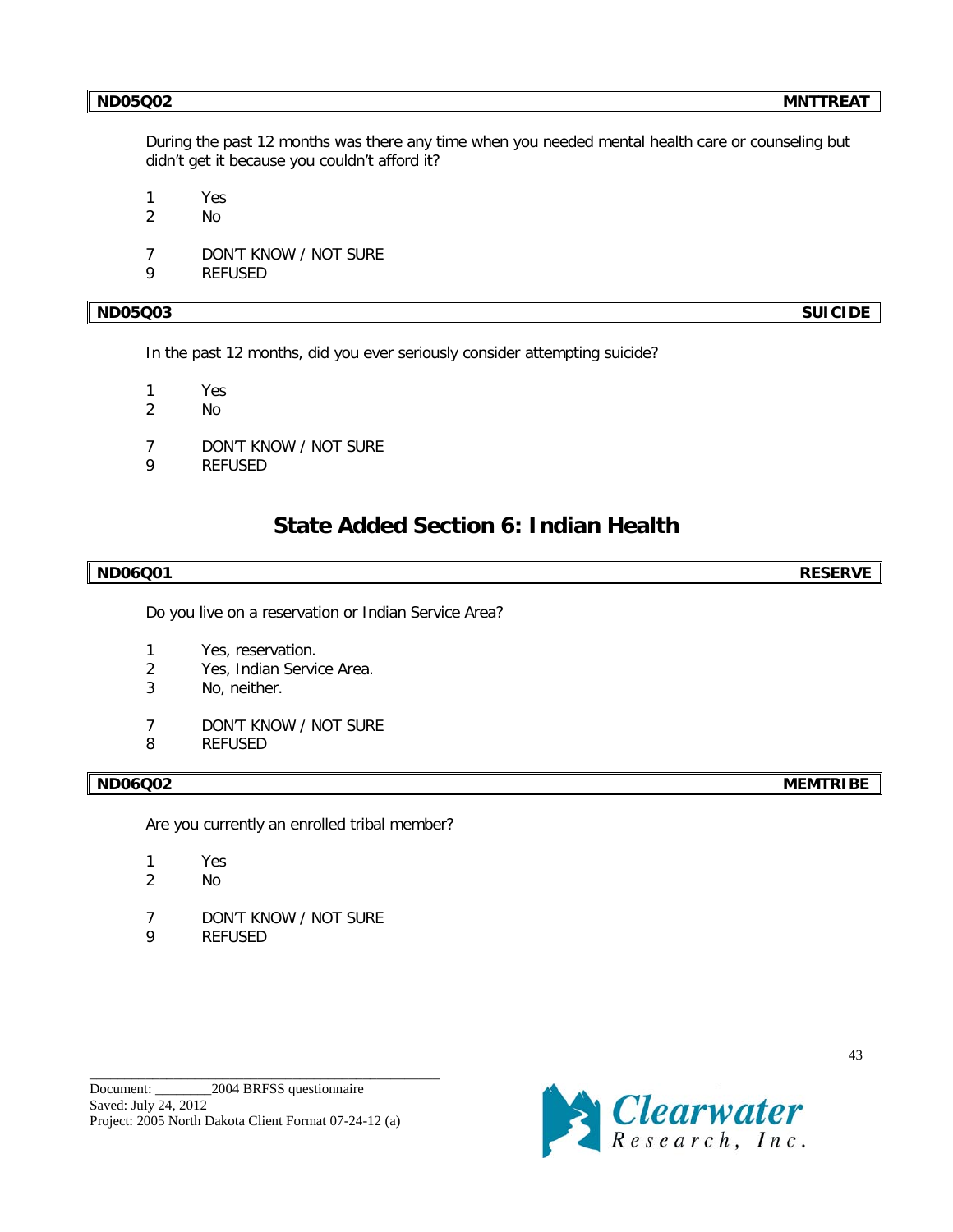## **ND06Q03 – ND06Q02=1 TRIBE**

Which tribe?

## INTERVIEWER NOTE**: THREE AFFILIATED TRIBES = MANDAN+ARIKARA+HIDATSU. CODE INDIVIDUAL TRIBE IF PROVIDED.**

### **DO NOT READ**

- 10 Mandan
- 11 Arikara
- 12 Hidatsu
- 13 Three Affiliated Tribes
- 14 Sioux
- 15 Chippewa
- 16 Other
- 77 Don't know
- 99 REFUSED

### **ND06Q04 IHS**

How much of your health care do you obtain from an Indian Health Service (IHS) clinic? Would you say…

- 1 All
- 2 Most
- 3 Some
- 4 Little
- 5 None
- 7 DON'T KNOW / NOT SURE
- 9 REFUSED

## **State Added Section 7: West Nile**

## **ND07Q01 WNVPROT**

During the summer do you take any of the following measures to try to protect yourself from mosquito bites? Avoid outdoor areas where you know there are mosquitoes? Would you say…

## **PLEASE READ**

- 1 Always
- 2 Almost always
- 3 Sometimes
- 4 Rarely
- 5 Never
- 7 DON'T KNOW / NOT SURE

\_\_\_\_\_\_\_\_\_\_\_\_\_\_\_\_\_\_\_\_\_\_\_\_\_\_\_\_\_\_\_\_\_\_\_\_\_\_\_\_\_\_\_\_\_\_\_\_\_\_

9 REFUSED

Document: 2004 BRFSS questionnaire Saved: July 24, 2012 Project: 2005 North Dakota Client Format 07-24-12 (a)

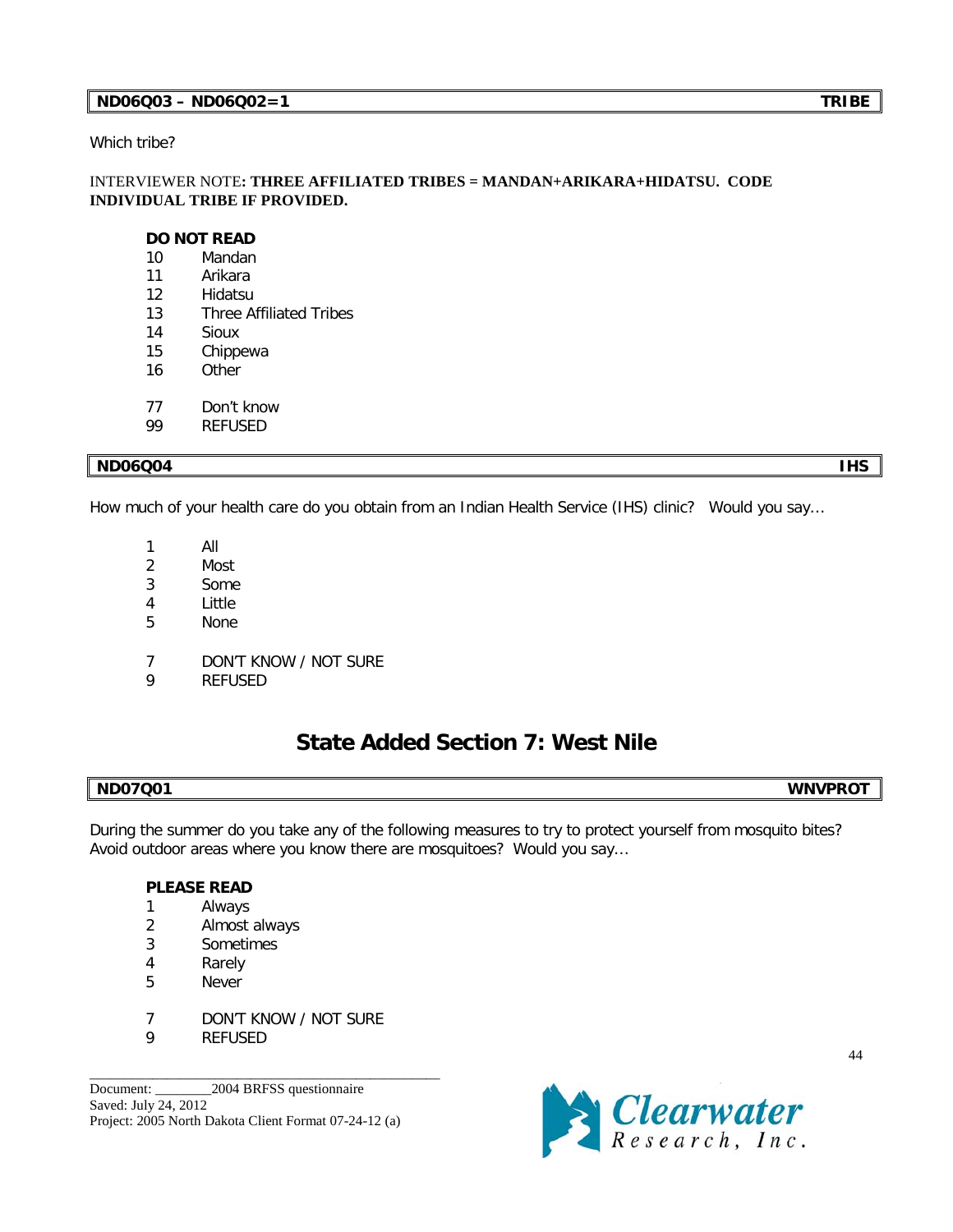## **ND07Q02 WNVOUT**

Avoid outdoor activities? Would you say…

## **PLEASE READ**

- Always
- Almost always
- Sometimes
- Rarely
- Never
- DON'T KNOW / NOT SURE
- REFUSED

## **ND07Q03 WNVLONG**

Wear long sleeved shirts and long pants? Would you say…

## **PLEASE READ**

- Always
- Almost always
- Sometimes
- Rarely
- Never
- DON'T KNOW / NOT SURE
- REFUSED

**ND07Q04 WNVDEET**

Use insect repellent with DEET on your skin or clothes? Would you say…

## **PLEASE READ**

- Always
- Almost always
- Sometimes
- Rarely
- Never
- DON'T KNOW / NOT SURE
- REFUSED

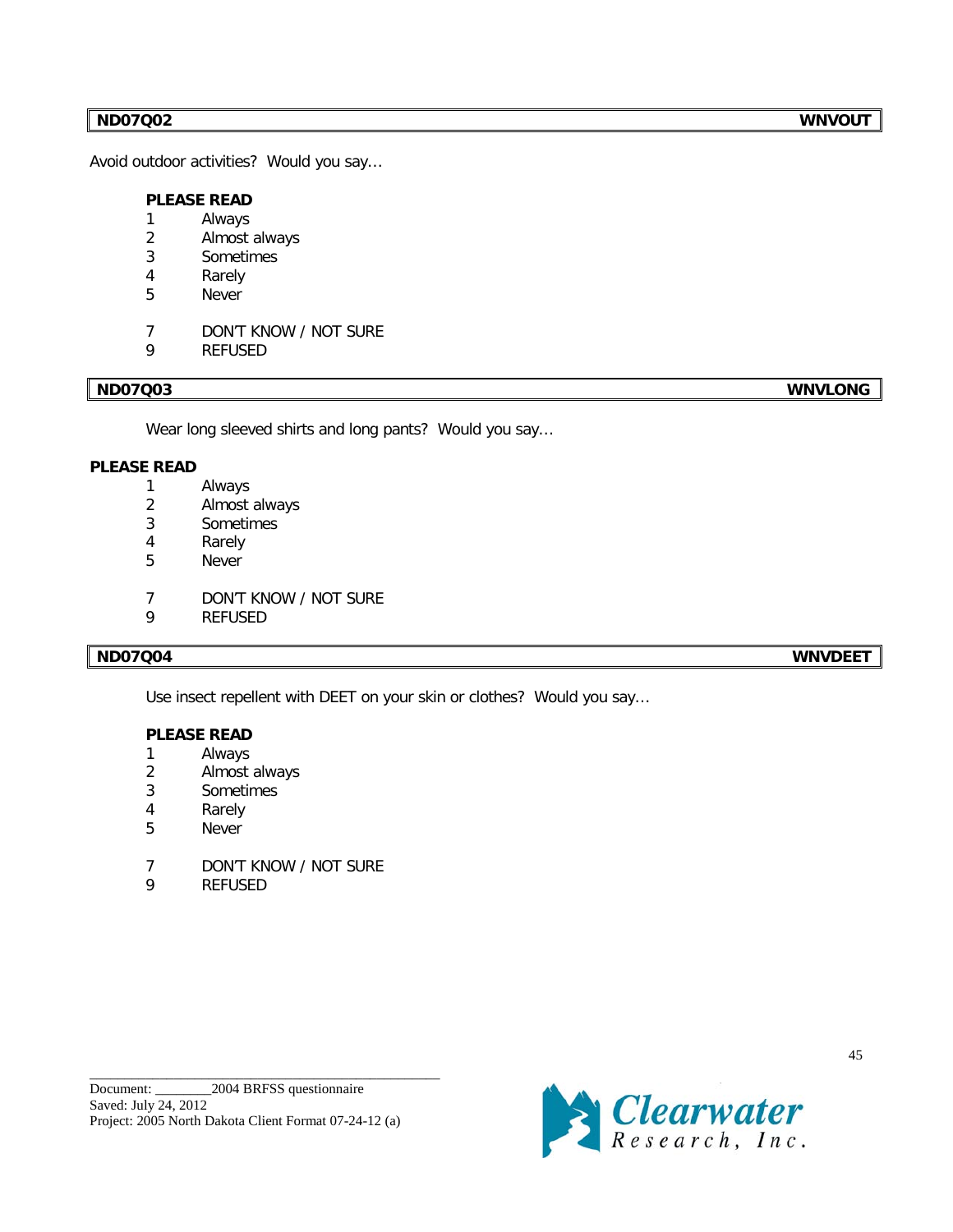Have you done any of the following to keep mosquitoes away from your home? Have you…Removed standing water from your home?

1 Yes

- 2 No
- 3 Do not have standing water around my home
- 7 DON'T KNOW / NOT SURE
- 9 REFUSED

Made sure there were no holes in your screens?

- 1 Yes
- 2 No
- 3 Do not have screens
- 7 DON'T KNOW / NOT SURE
- 9 REFUSED

### **ND07Q07 WNVRAIN**

Checked and cleaned your rain gutters?

- 1 Yes
- 2 No
- 3 Do not have rain gutters
- 7 DON'T KNOW / NOT SURE
- 9 REFUSED

How worried are you about getting West Nile virus? Would you say…

### **PLEASE READ**

- 1 Very worried
- 2 A little worried
- 3 Not worried at all
- 4 Never heard of West Nile virus
- 7 DON'T KNOW / NOT SURE / NOT SURE
- 9 REFUSED

# **State Added Section 8: Sexual Orientation**

\_\_\_\_\_\_\_\_\_\_\_\_\_\_\_\_\_\_\_\_\_\_\_\_\_\_\_\_\_\_\_\_\_\_\_\_\_\_\_\_\_\_\_\_\_\_\_\_\_\_



**ND07Q08 WNVWORRY**

**ND07Q06 WNVHOLES**